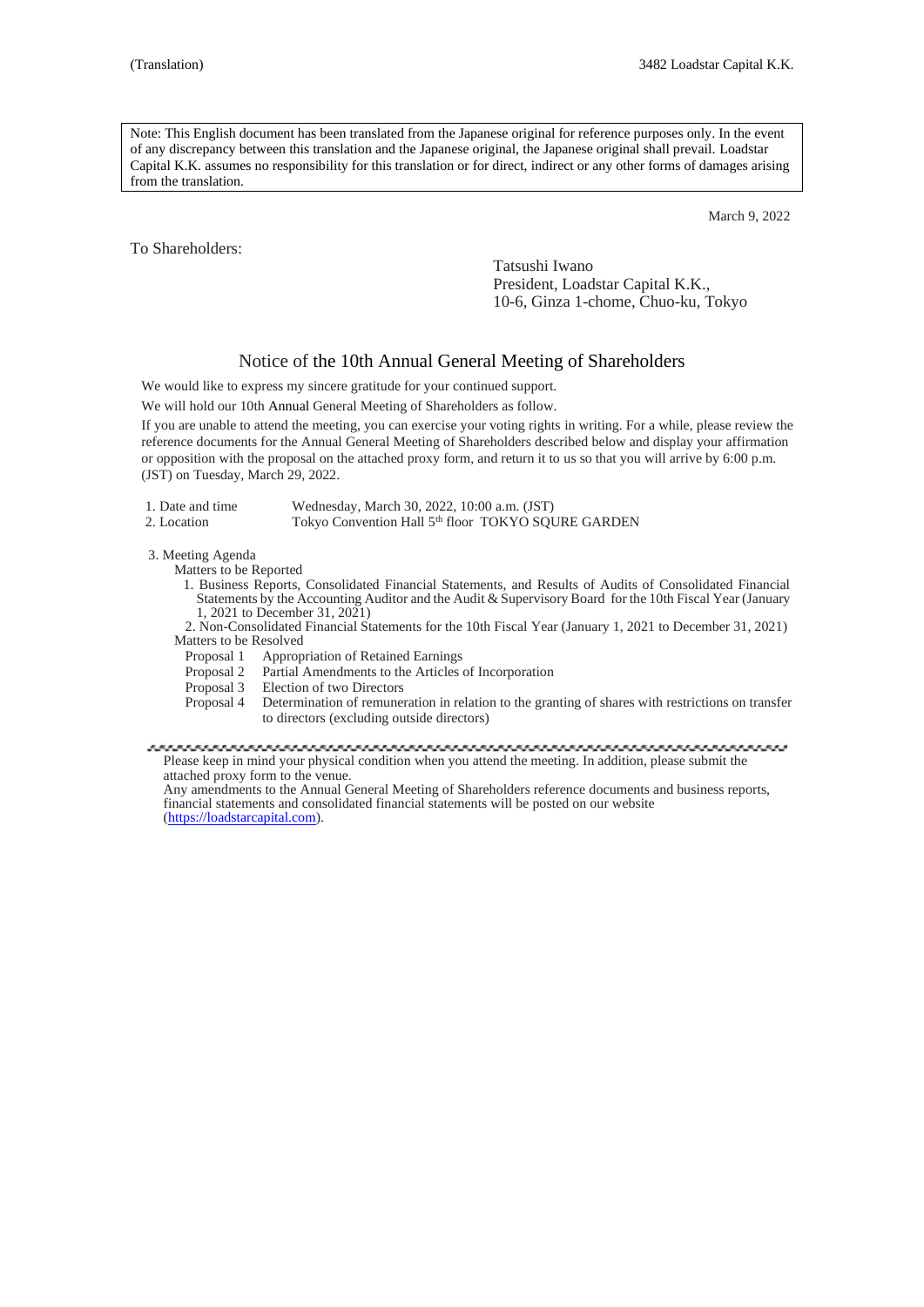(Attachment))

# Business Report

 $\begin{pmatrix}$  From January 1, 2021 <br>to December 31, 2021  $\end{pmatrix}$ to December 31, 2021

1.Current status of the Loadstar Group

(1) Status of business for the current fiscal year

① Business progress and results

In 2021, the Japanese economy showed signs of a recovery after progress with COVID-19 vaccinations led to a decline in newCOVID-19 cases from the peak levels seen in late August. We, however, continue to closely monitor domestic business conditions as the new variants of COVID-19 has spread in Japan since the start of 2022. We will also monitor economic trends closely as the US Federal Reserve has begun tapering, and reports indicate that although new variants are spreading rapidly, the proportion of cases with severe symptoms appears to be declining.

In the real estate and real estate finance sectors, to which the Loadstar Group belongs, particularly in the B to B office real estate market, the impact of COVID-19 has led to rising vacancy rates, and a downward trend in rents has been observed. According to Miki Shoji Co., Ltd.'s latest office building market data (for December 2021), the vacancy rate for existing office buildings in Tokyo's five central wards (Chiyoda-ku, Chuo-ku, Minato-ku, Shinjuku-ku, and Shibuya-ku) has increased to 6.33%, which is a 1.84% year-on-year increase. In addition, the average rent in the abovementioned wards as of December 31, 2021, was ¥20,596 per tsubo, which is a 6.38% year-on-year decline.

Meanwhile, the Tokyo office building trading market remains one of the world's most attractive markets with conditions in Tokyo remaining relatively stable compared with those in other major cities around the world. In addition, with no major changes in the investment stances of domestic financial institutions, domestic and foreign investors, real estate companies, and investment funds continue to show a strong appetite for property acquisitions in the Tokyo office building trading market.

In this environment, in the Corporate Funding Business, we made progress with sales of Company-owned properties while also acquiring new properties that will provide a foundation for future growth.

In the Asset Management Business, while some managed assets were disposed, we were newly entrusted with the asset management of two large office buildings in Tokyo. This new mandate is one of the largest in the Group's portfolio. We plan to continue proactively pursuing the acquisition of new assets.

The real estate Crowdfunding Business has made steady progress in putting together loan-type products. Regarding our first Equity-type product, we sold the trust beneficiary rights which is composed of the target real estate for investments. Based on current calculations, investors' return of this product is expected to be around 20%, significantly higher than the initially expected investment yield (IRR: internal rate of return) of 7.0%. Moreover, investment appetite among individual investors in this business remains strong, and the number of investor members rose to 25,779.

As a result of these activities, net sales in the Fiscal year ended December 31, 2021, totaled ¥17,920 million (up 5.5%compaired with the previous fiscal 2020), operating profit was ¥5,618 million (up 25.3%), ordinary profit was ¥5,327 million (up 27.8%), and profit attributable to owners of the parent amounted to ¥3,465 million (up 28.3%). Overviews of operating performance by key services are as follows. Because the Group has a single segment,

information is categorized by service rather than by segment.

### (a)Corporate Funding Business

1) Real estate investment

Real estate investment sales totaled  $\frac{1}{4}$  14,806 million (up 1.6%), due to the sale of ten properties.

2) Real estate leasing

Although ten properties were sold as mentioned above, five new properties including two large properties were acquired, resulting in real estate leasing sales of ¥ 2,390 million (up 19.9%).

#### (b) Asset Management Business

Asset Management Business sales totaled ¥232 million (up 283.9% year on year). The sales increase was derived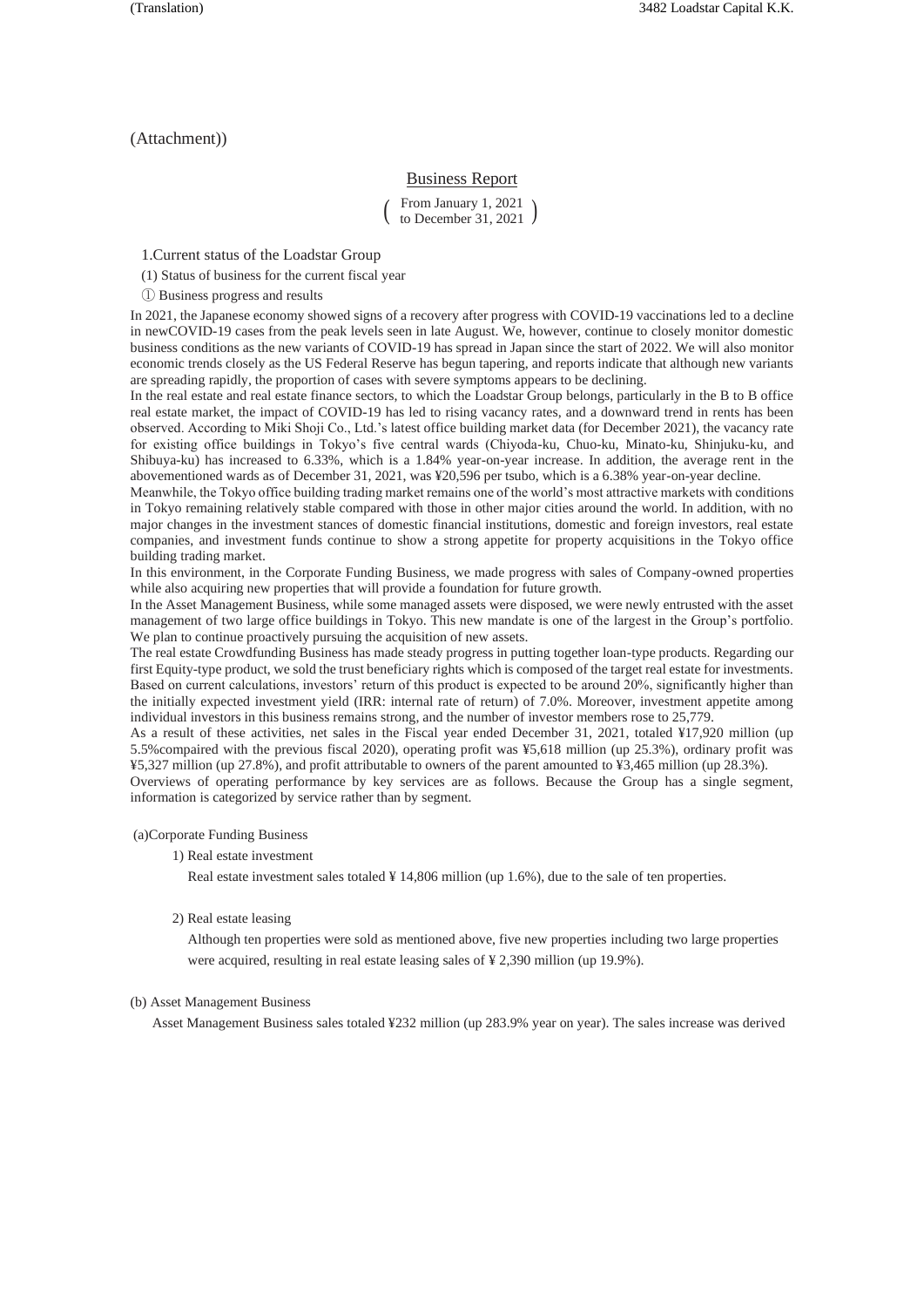from the acquisition of a new asset management project, existing managed assets, and the disposing of some managed assets. As of December 31, 2021, assets under management (AUM) totaled approximately ¥29,000 million.

# (c) Crowdfunding Business

26 loan-type transactions totaling ¥7,600 million were executed. As a result, the operating loans were ¥ 6,270 million (up 11.1%) and Crowdfunding Business sales totaled ¥ 465 million (up 35.6%).

(d) Other

The total was ¥25 million due to brokerage revenue, etc.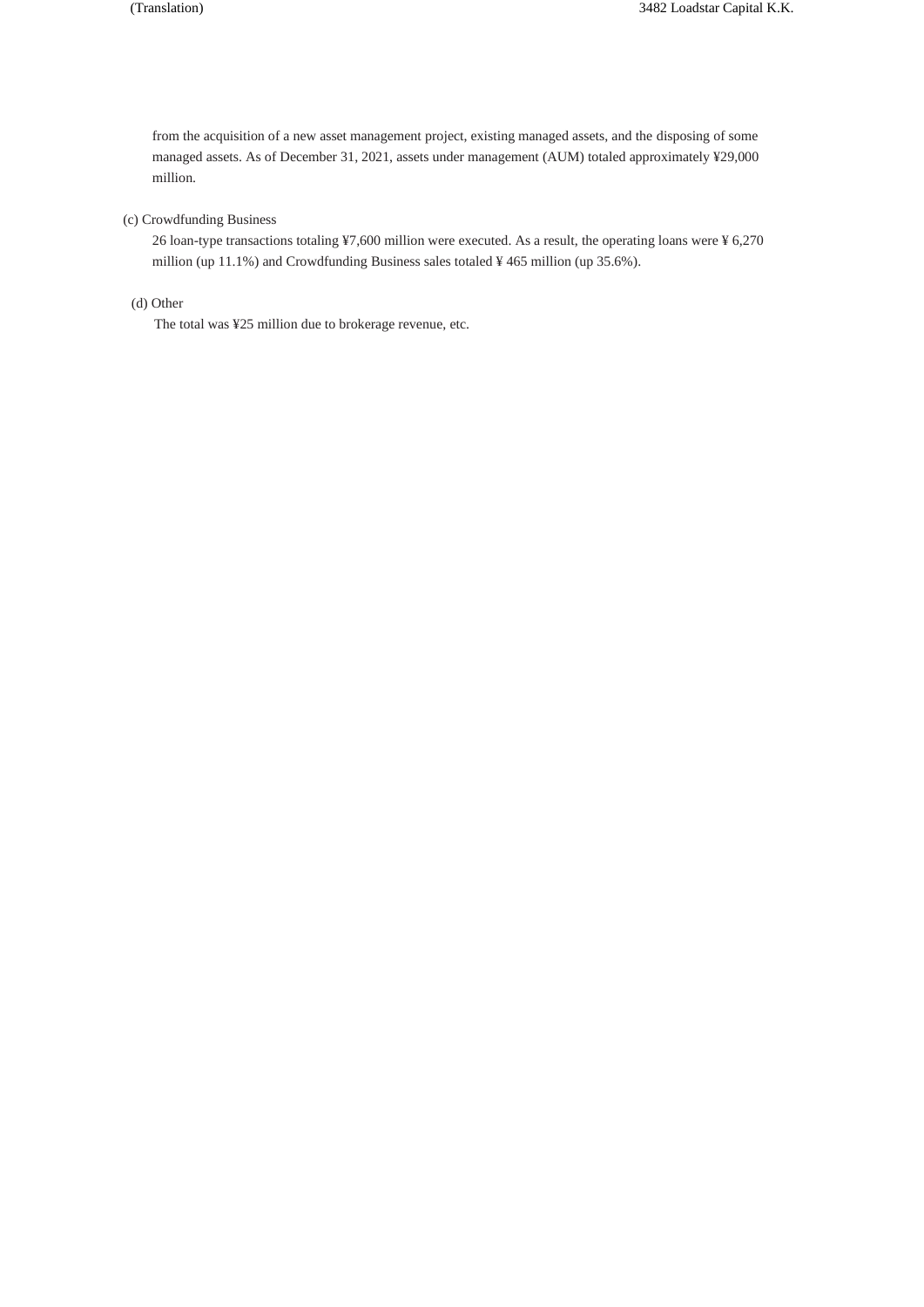# Net Sales by Business Segment

| Business Segment <sup>s</sup>                          | 9th Fiscal year ended<br>December 31, 2020 |            | <sup>1</sup> 0th Fiscal year ended<br>December 31, 2021 |            | Change YoY                  |                |
|--------------------------------------------------------|--------------------------------------------|------------|---------------------------------------------------------|------------|-----------------------------|----------------|
|                                                        | Amount<br>(Millions of yen)                | % of total | Amount<br>(Millions of yen)                             | % of total | Amount<br>(Millions of yen) | Change<br>(% ) |
| Corporate Funding Business<br>(Real Estate Investment) | 14,571                                     | 85.8       | 14,806                                                  | 82.6       | 234                         | 1.6            |
| Corporate Funding Business<br>(Real Estate Leasing)    | 1,993                                      | 11.7       | 2.390                                                   | 13.3       | 396                         | 19.9           |
| <b>Asset Management Business</b>                       | 60                                         | 0.4        | 232                                                     | 1.3        | 171                         | 283.9          |
| Crowdfunding business                                  | 343                                        | 2.0        | 465                                                     | 2.6        | 122                         | 35.6           |
| Other businesses                                       | $\mathbf Q$                                | 0.1        | 25                                                      | 0.1        | 15                          | 161.4          |
| Total                                                  | 16.979                                     | 100.0      | 17,920                                                  | 100.0      | 941                         | 5.5            |

### ② Status of Financing

In order to secure stable earnings by expanding our corporate funding business and stabilize our businesses by steadily growing our assets, we formulate and execute efficient financial strategies in accordance with market conditions. In the fiscal year under review, the Company borrowed ¥11,200 million to purchase properties.

① Trends in operating results and assets of the Group

|                                     |               | 7th Fiscal year<br>ended <sup>'</sup><br>December 31,<br>201 <sup>8</sup> | 8th Fiscal year<br>ended <sup>-</sup><br>December 31,<br>201 <sup>9</sup> | 9th Fiscal year<br>ended <sup>-</sup><br>December 31,<br>2020 | <sup>1</sup> 10th Fiscal<br>year ended<br>December 31.<br>2021 |
|-------------------------------------|---------------|---------------------------------------------------------------------------|---------------------------------------------------------------------------|---------------------------------------------------------------|----------------------------------------------------------------|
| <b>Sales</b>                        | (million yen) | 9,670                                                                     | 15,116                                                                    | 16,979                                                        | 17,920                                                         |
| Ordinary Profit                     | (million yen) | 2,117                                                                     | 3,272                                                                     | 4.168                                                         | 5,327                                                          |
| Attributable to owners<br>of parent | (million yen) | 1,359                                                                     | 2.077                                                                     | 2.700                                                         | 3,465                                                          |
| Earnings Per share                  | (Yen)         | 64.93                                                                     | 97.42                                                                     | 152.48                                                        | 211.50                                                         |
| <b>Total Assets</b>                 | (million yen) | 33.028                                                                    | 44.337                                                                    | 51.156                                                        | 56,983                                                         |
| Net assets                          | (million yen) | 5,880                                                                     | 7,821                                                                     | 7,721                                                         | 10,847                                                         |
| Net assets per share                | (Yen)         | 277.03                                                                    | 364.69                                                                    | 469.92                                                        | 656.46                                                         |

<sup>(2)</sup> Status of operating results and assets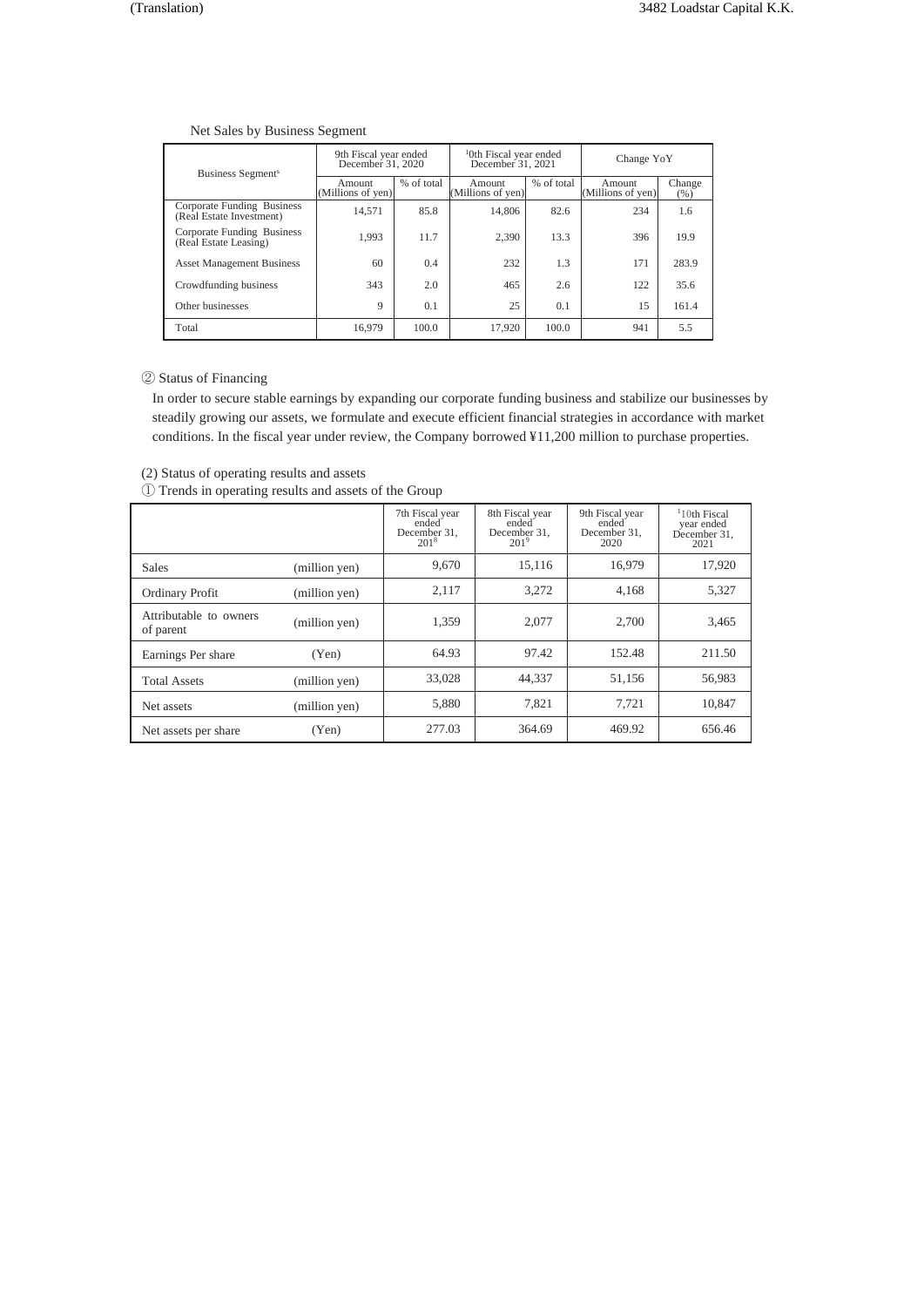### ② Trends in operating results and assets of the Company

|                                     |               | 7th Fiscal year<br>ended<br>December 31,<br>2018 | 8th Fiscal year<br>ended<br>December 31,<br>2019 | 9th Fiscal year<br>ended<br>December 31,<br>2020 | 10th Fiscal<br>year ended<br>December 31.<br>2021 |
|-------------------------------------|---------------|--------------------------------------------------|--------------------------------------------------|--------------------------------------------------|---------------------------------------------------|
| <b>Sales</b>                        | (million yen) | 9,456                                            | 14.747                                           | 16.644                                           | 17,258                                            |
| Ordinary Profit                     | (million yen) | 1,851                                            | 2,874                                            | 3,836                                            | 4,769                                             |
| Attributable to owners<br>of parent | (million yen) | 1,300                                            | 1,989                                            | 2,649                                            | 3,294                                             |
| Earnings Per share                  | (Yen)         | 62.10                                            | 93.33                                            | 149.59                                           | 201.04                                            |
| <b>Total Assets</b>                 | (million yen) | 27,485                                           | 37,986                                           | 44,665                                           | 46.691                                            |
| Net assets                          | (million yen) | 5,792                                            | 7,645                                            | 7,494                                            | 10.333                                            |
| Net assets per share                | (Yen)         | 272.85                                           | 356.48                                           | 456.04                                           | 625.14                                            |

(3) Information on Principal Parent Companies and Principal Subsidiaries

① Principal parent company

Not applicable

### ② Principal subsidiaries

| Name                      | Capital or<br>investments in capital | Equity<br>ownership | Main business                                             |
|---------------------------|--------------------------------------|---------------------|-----------------------------------------------------------|
| Loadstar Funding K.K.     | $425$ million                        | 100.0%              | Money lending business                                    |
| Loadstar Investments K.K. | ¥50 million                          | 100.0%              | <b>Asset Management business</b><br>Crowdfunding business |

On August 1, 2021, the Company's Crowdfunding Business and Asset Management Business were transferred to Loadstar Investments K.K., a wholly owned subsidiary of the Company, through an absorption-type split.

(4) Issues to be addressed

The followings are the issues that the Group currently needs to address.

① Sustainable growth of the corporate funding business, which serves as the management foundation

a. Establishing a stable management foundation

We aim to establish a stable management foundation by increasing the balance of real estate owned in order to cover the company's fixed costs with profits from real estate leasing. In addition, we will accumulate investment know-how internally by moderately selling properties in conjunction with new acquisitions, improve the profit margin for each project, and manage our investment portfolio with an awareness of promoting business growth. Although the current environment for acquiring properties is more difficult than in normal years, we intend to acquire properties that meet our standards and gradually increase the size of our properties through our strengths in assessing properties, our proprietary network and speedy decision-making.

#### b. Strengthening and maintaining the purchasing system

Our main area of investment, Tokyo's 23 wards, is limited in scope, so we believe it is important how quickly we collect information and swiftly respond amid competition from other companies. We have members with experience in acquiring, managing and selling dozens or hundreds of properties in the past, and we respond by swiftly conducting everything from due diligence to decision-makings on acquisitions. We will also continue to strive to strengthen our platform for acquisition capabilities by acquiring talented personnel, and accumulating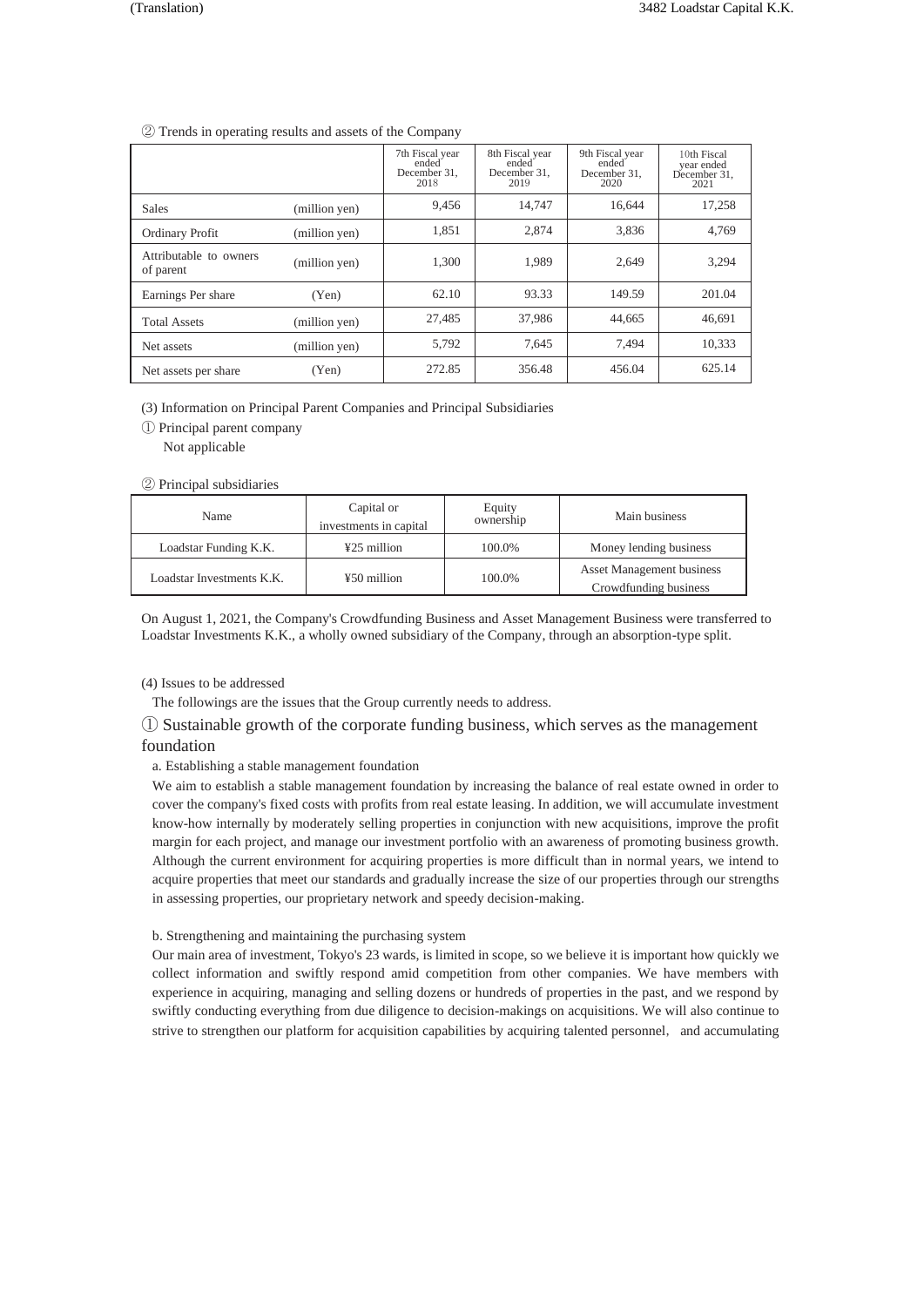business-related knowledge, experiences, and investment know-how.

### c. Increase added value

In the real estate market, there are some properties that are undervalued because they are not properly managed and operated. We will increase the added value of our properties by acquiring such properties, carrying out renovation work to increase the value of the properties themselves, improving occupancy rates and profitability by conducting appropriate leasing (attracting tenants to vacant properties and revising contracts to fare rents relative to surrounding rents), and working to reduce management costs.

#### ② Strengthen Asset Management Business

Although there are many overseas investors interested in Japanese real estate, it is mainly the major real estate companies that provide real estate information for overseas markets, and supply has not kept pace with demand due to the relatively small number of contact points at each company. We have a large number of members with experience working for overseas investment funds and overseas asset management companies, and we have strengths in real estate-related services for overseas investors. Therefore, we will continue to aim to earn revenues by dealing with overseas investors and companies with many networks with overseas investors as business partners. In light of the recent developments relating to the COVID-19 pandemic, the Company is stepping up its approach to domestic investors, where there is robust demand.

#### ③ Business aimed at opening the real estate investment market to individual investors

The Group is working to open up the real estate investment market to individual investors, by the power of IT under the mission of "the integration of real estate and technology opens up the future market." Specifically, we provide crowdfunding services.

In the present real estate investment market, the main investment options for individual investors are direct investment in J-REIT or real estate, each of which has its own strengths and weaknesses in investment funds and yields. The Group are attempting to pioneer new investment markets by providing loan-type crowdfunding products and equity-type crowdfunding products.

Issues to be addressed in the crowdfunding businesses include an increase in the number of projects originated and an increase in the number of investors and investment amounts. To resolve these issues, the Group is increasing sales personnel and project acquisitions by promoting digital transformation (DX), such as the introduction of sales force automation (SFA) and other systems. Furthermore, the Group is striving to improve UI/UX (user interface/user experience) by strengthening hiring of engineers, expanding systems, and renewing websites in order to increase investment funds. In addition, through media exposure and seminars, we are focusing on raising awareness of the crowdfunding market and our crowdfunding business platform, OwnersBook.

The Group considers it crucial that, as a new business model, the Crowdfunding Business, creates and adopts business models that are appropriate for the times, including being consistent with current legal frameworks and in tune with economic conditions. Accordingly, the Company regularly reviews the business modgels of the Crowdfunding Business. Further, progress of the Crowdfunding Business could be impacted by a competitor's misconduct, which tarnishes the image of crowdfunding in general, or revisions to laws and regulations that are unfavorable to the Group. To address such issues the Company works with the Public Relations and Board of Directors to respond to misconduct and other incidents in the crowdfunding industry, and keeps up to date with the latest developments regarding revisions to laws and regulations to ensure it is able to respond as needed.

### ④ Securing and Developing Human Resources

For the sustainable development of the Group, it is necessary to secure excellent human resources. To this end, we will not only strengthen the recruitment of excellent human resources, but also strive to foster an open corporate culture and provide a workplace environment in which individuals can grow more individually in order to prevent the outflow of excellent human resources. In addition, the Company revised its internal rules and regulations to advance diversity, equity, and inclusion in the workplace in an effort to provide flexible working environments etc. in which all employees can play active roles.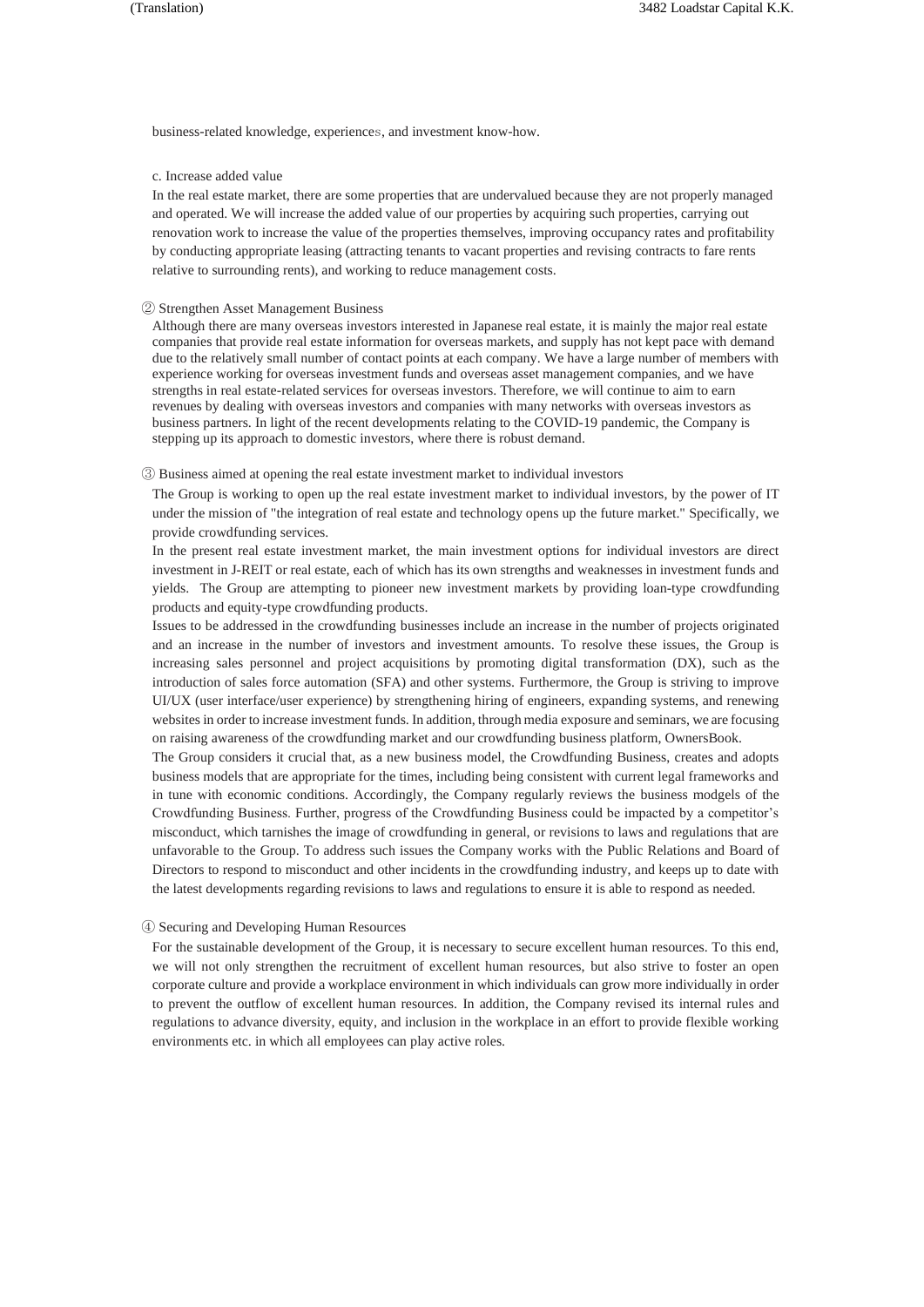#### ⑤ Strengthening the Internal Control System

The Group expects rapid business growth in the future, and the functions required are also expanding. Going forward, we will continue to recruit human resources with a high level of expertise and a wealth of experiences that can be core human resources in each division. At the same time, we will further strive to enhance corporate governance by further strengthening our internal management system.

### ⑥ Impact of the COVID-19

The continuation of the outbreak of the COVID-19 in the future could result in a significant economic downturn in the global or the Japanese economy. The Group is committed to extending the term of our borrowings, and we manage our cash and deposits, and our real estate portfolio appropriately on a regular basis. The Company will continue to pay close attention to trends in COVID 19-related financing given the potential for such trends to cause instability in financial institutions' lending activities. In addition, the epidemic of this infectious disease may cause structural changes in office demand due to changes in working styles in Tokyo, our main market, and we will continue to closely monitor market conditions.

#### ⑦Contributing toward SDGs

The Group established the SDG Initiative Promotion Committee in 2021 to advance initiatives that contribute to the achievement of the Sustainable Development Goals. The Group is also moving to clearly identify the societal issues it ought to work on addressing while also providing environments that motivate officers and employees in their work and enable them to grow and develop. As part of its Sustainable Development Goal-related initiatives, the Group is also working to reduce its CO2 emissions by switching to the use of renewable energy sources at some of the properties it holds.

| <b>Business Segments</b>                   | Operations                                                                                                                                                                                                                                     |
|--------------------------------------------|------------------------------------------------------------------------------------------------------------------------------------------------------------------------------------------------------------------------------------------------|
| Corporate Funding<br><b>Business</b>       | Real estate sales, leasing, and management of medium-sized office<br>buildings, etc., centered on the 23 wards of Tokyo                                                                                                                        |
| <b>Asset Management</b><br><b>Business</b> | Advice on formulating strategies for institutional investors, including the<br>acquisition, management, and sale of investment real estate, and<br>management of investment real estate                                                        |
| Crowdfunding<br>Business                   | Offering of investment from general investors through crowdfunding, investment in special purpose companies that acquire real estate, or lending to corporations secured by real estate with the money invested, and the<br>management thereof |
| <b>Other Businesses</b>                    | Real estate brokerage and consulting, etc                                                                                                                                                                                                      |

#### (5) Principal Businesses (As of December 31, 2021)

(6) Principal Offices (As of December 31, 2021)

① The company

| Name                       | ition<br>oca:                                                              |
|----------------------------|----------------------------------------------------------------------------|
| $\sim$ cc<br>Head<br>JH1ce | -<br>m<br>.okvo<br>$^{\prime}$ h $\overline{\phantom{a}}$<br>o-ku.<br>uuo- |

② Subsidiaries

| Name                      | Location       |
|---------------------------|----------------|
| Loadstar Funding K.K.     | Chuo-ku, Tokyo |
| Loadstar Investments K.K. | Chuo-ku, Tokyo |

(7) Employees (as of December 31, 2021)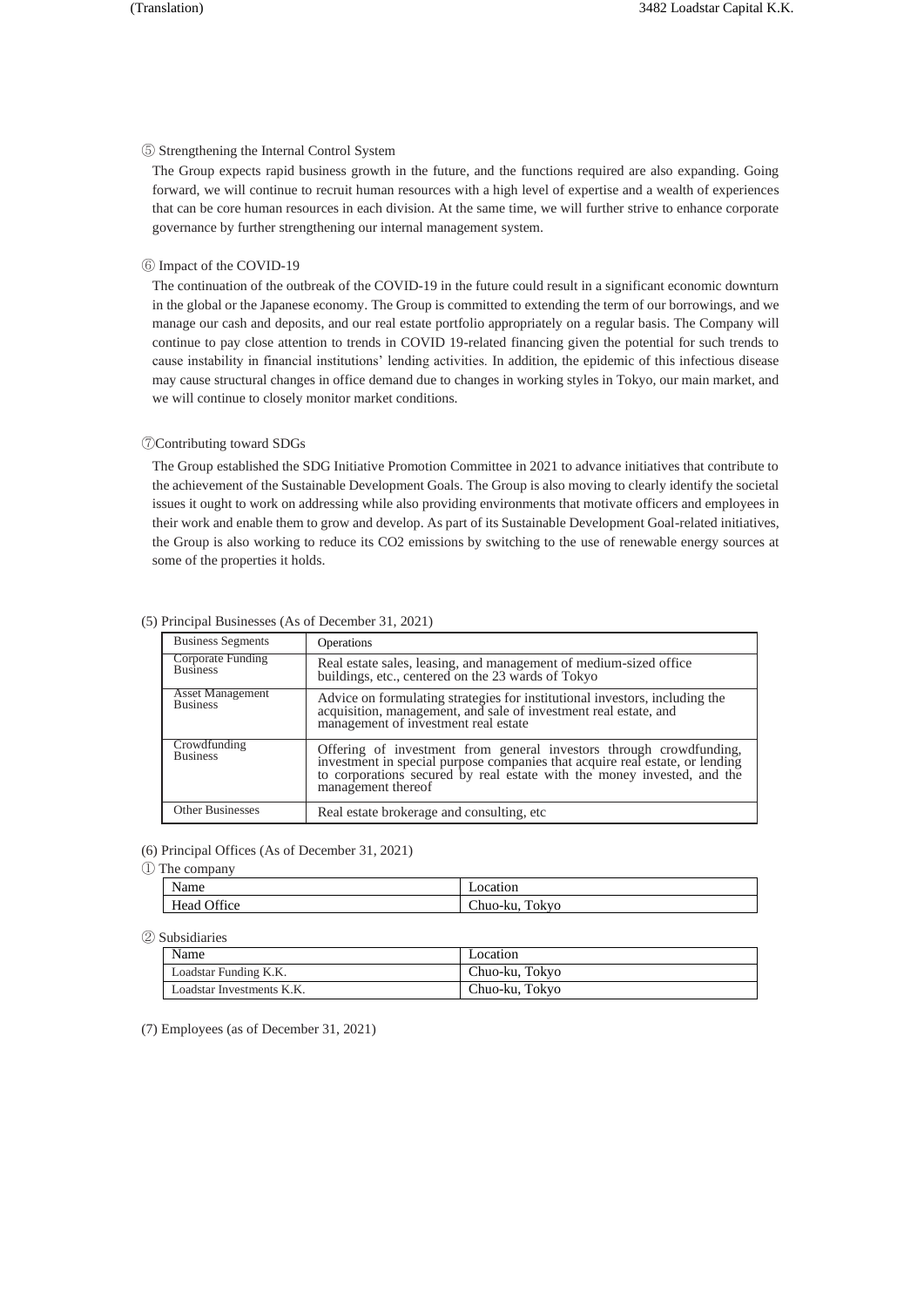Employees of the Group

| Number of Employees | Year-on-year change | Average age    | Average years of service |
|---------------------|---------------------|----------------|--------------------------|
| 52(6)               |                     | 43.2 years old | 3.4 years                |

(NOTE) The number of employees is the number of employed people (excluding those seconded from the Group to outside the Group and including those seconded from outside the group to the Group). The average number of part-time and temporary staff per year is shown in parentheses.

(8) Principal Lenders (as of December 31, 2021)

| Lendor                              | <b>Outstanding Balances</b> |  |  |
|-------------------------------------|-----------------------------|--|--|
| Sumitomo Mitsui Banking Corporation | 10,987 million yen          |  |  |
| Mizuho Bank, Ltd.                   | 7.510                       |  |  |
| Seibu Shinkin Bank                  | 3.740                       |  |  |
| Asahi Shinkin Bank                  | 2.781                       |  |  |
| Chiba Bank, Ltd.                    | 2.692                       |  |  |

(9) Other important matters concerning the current status of the Group Not applicable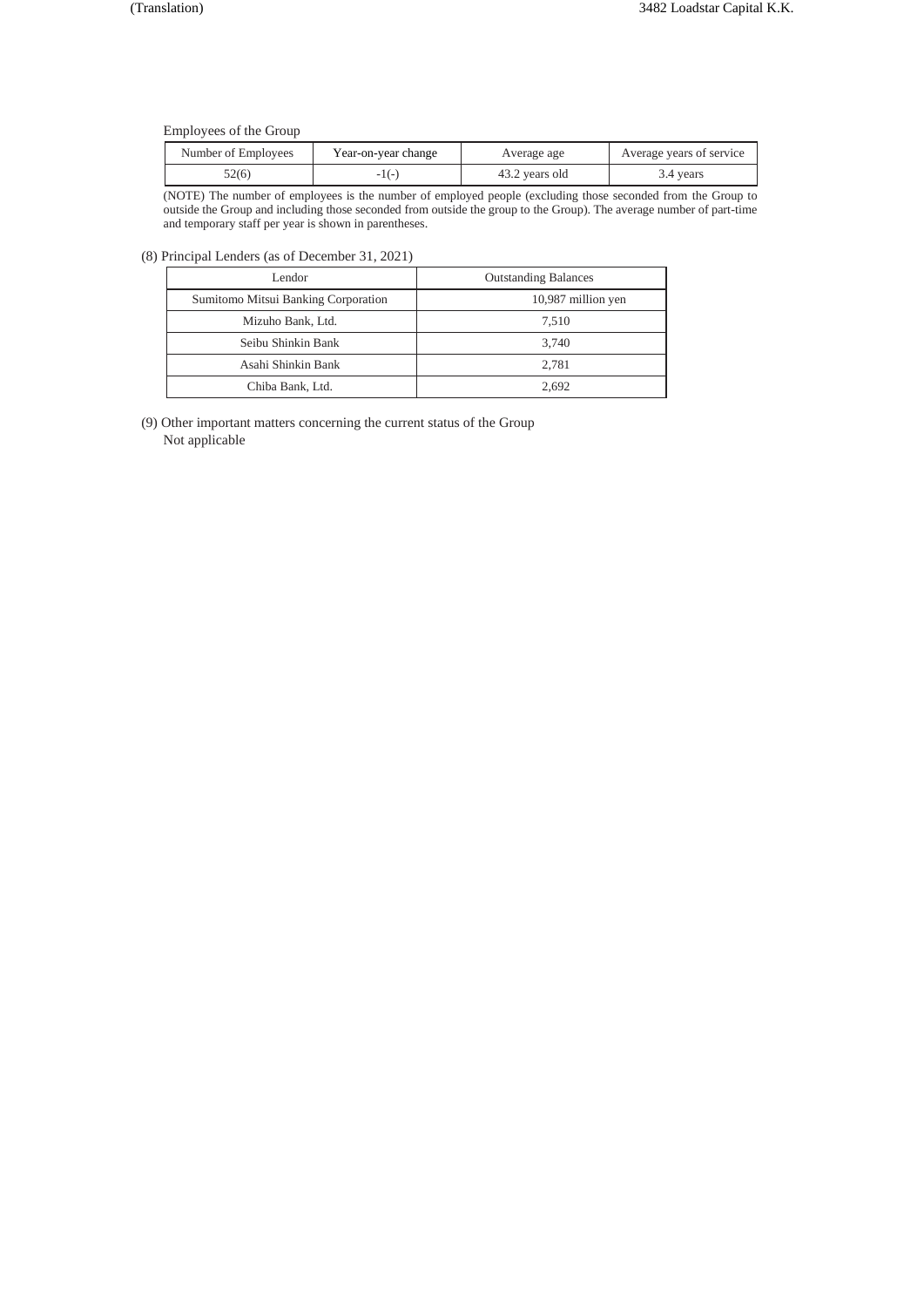### 2.Current status of the Company

(1) Investor information (as of December 31, 2021)

- ① Total Number of Shares authorized 80,000,000 shares
- ② Total Number of Shares issued 21,444,000 shares
- ③ Number of Shareholders 6,934

④ Major Shareholders

| Name of Shareholders          | Number of shares held<br>(thousands shares) | Holding Ratio (%) |  |
|-------------------------------|---------------------------------------------|-------------------|--|
| Tatsushi Iwano                | 3,360                                       | 20.4              |  |
| RENREN LIANHE HOLDINGS        | 2,540                                       | 15.4              |  |
| Capital Generation Co., Ltd.  | 1,100                                       | 6.6               |  |
| Yasuhiro Morita               | 854                                         | 5.1               |  |
| <b>MSIP CLIENT SECURITIES</b> | 596                                         | 3.6               |  |
| Naoyuki Kubo                  | 288                                         | 1.7               |  |
| Yo Narita                     | 248                                         | 1.5               |  |
| Nomura Securities Co., Ltd.   | 173                                         | 1.0               |  |
| Rakuten Securities, Inc.      | 168                                         | 1.0               |  |
| Yukiko Sato                   | 160                                         | 0.9               |  |

(NOTE) 1. We own 5,016,130 shares of treasury stock, which is excluded from the above list of major shareholders.

2. The shareholding ratio is calculated excluding treasury stock.

# (2) Other Important Matters Concerning Shares

At the meeting of Board of Directors held on January 12, 2022, the Company resolved to repurchase its stock based on comprehensive consideration of the Group's overall financial position and other factors such as share price, which the Group believes to be trending at an undervalued range.

Please refer to the (Subsequent Event) in the Consolidated notes for further information.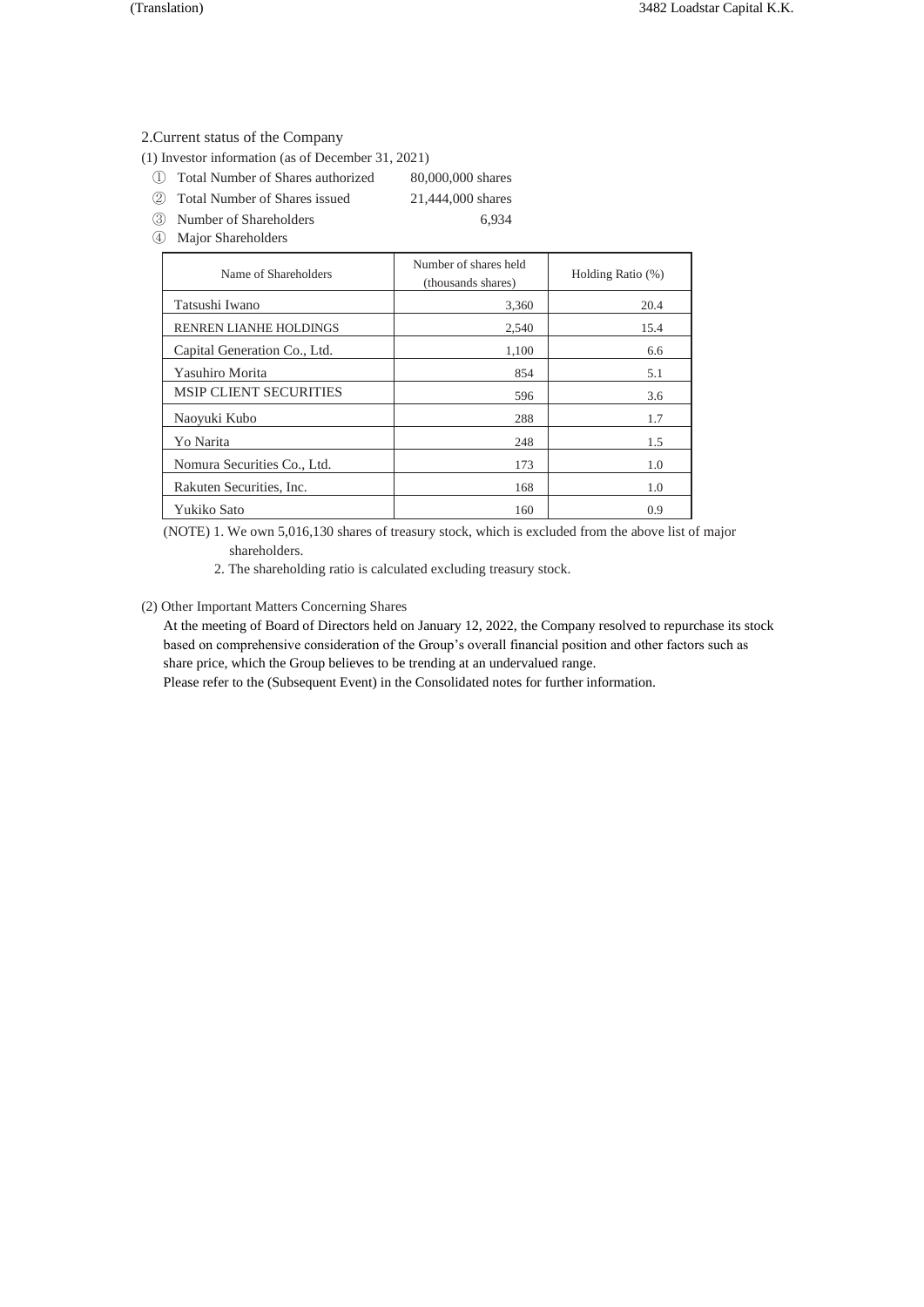# (3) Share acquisition rights

① Status of share acquisition rights issued as consideration for the execution of duties held by our officers at the end of the current fiscal year

| Name                                    |                                            | Share acquisition rights No.2                                                   |                                | Share acquisition rights No.4                                                  |                               |  |
|-----------------------------------------|--------------------------------------------|---------------------------------------------------------------------------------|--------------------------------|--------------------------------------------------------------------------------|-------------------------------|--|
| Date of resolution                      |                                            |                                                                                 | December 27, 2016              |                                                                                | March 9, 2018                 |  |
|                                         | Number of share acquisition rights         |                                                                                 | 8 pcs                          | 6 pcs                                                                          |                               |  |
| Class and number of shares to be issued |                                            | Common stock 32,000 shares<br>(4000 shares per share acquisition)<br>right)     |                                | Common stock 12,000 shares<br>$(2,000)$ shares per share acquisition<br>right) |                               |  |
|                                         | Issue Price per share acquisition right    |                                                                                 |                                |                                                                                | ¥7,831                        |  |
| exercise of the rights                  | Assets to be contributed at the time of    | per share acquisition right                                                     | ¥1,852,000<br>(¥463 per share) | ¥2,456,000<br>per share acquisition right<br>$(41,228$ per share)              |                               |  |
| Exercise period                         |                                            | From December 28, 2018<br>To December 27, 2026                                  |                                | From April 1, 2021<br>To March 31, 2025                                        |                               |  |
| Conditions for exercising               |                                            | (NOTE)1                                                                         |                                | (NOTE)2                                                                        |                               |  |
|                                         |                                            | Number of share<br>acquisition right                                            | 8pcs                           | of<br>Number<br>share<br>acquisition right                                     | 6pcs                          |  |
| Holder                                  | Directors (excluding<br>outside directors) | Number of Shares                                                                | 32,000<br>shares               | Number of Shares                                                               | 12,000<br>shares              |  |
|                                         |                                            | Number of Holder                                                                | 1 person                       | Number of Holder                                                               | 3 person                      |  |
|                                         |                                            |                                                                                 |                                |                                                                                |                               |  |
| Name                                    |                                            |                                                                                 | Share acquisition rights No.5  |                                                                                | Share acquisition rights No.6 |  |
| Date of resolution                      |                                            | May 15, 2020                                                                    |                                | May 15, 2020                                                                   |                               |  |
|                                         | Number of share acquisition rights         |                                                                                 | 130 pcs.                       |                                                                                | 25 pcs                        |  |
|                                         | Class and number of shares to be issued    | Common stock 130,000 shares<br>$(1,000)$ shares per share acquisition<br>right) |                                | Common stock 25,000 shares<br>$(1,000)$ shares per share acquisition<br>right) |                               |  |
|                                         | Issue Price per a share acquisition right  | ¥2.170                                                                          |                                |                                                                                |                               |  |
| exercise of the rights                  | Assets to be contributed at the time of    | (NOTE)3                                                                         |                                | Per share acquisition right<br>¥604.000<br>$(*604$ per share)                  |                               |  |
| Exercise period                         |                                            | From May 16, 2023<br>To May 15, 2030                                            |                                | From May 16, 2023<br>To May 15, 2030                                           |                               |  |
| Conditions for exercising               |                                            | (NOTE)4                                                                         |                                | (NOTE)5                                                                        |                               |  |
|                                         |                                            | Number of share<br>acquisition right                                            | 120pcs                         | Number of share<br>acquisition right                                           | 25pcs                         |  |
|                                         | Directors (excluding<br>outside directors) | Number of Shares                                                                | 120,000<br>shares              | Number of Shares                                                               | 25,000<br>shares              |  |
| Holder                                  |                                            | Number of Holder                                                                | 3 person                       | Number of Holder                                                               | 1 person                      |  |
|                                         |                                            | Number of share<br>acquisition right                                            | 10pcs                          |                                                                                |                               |  |
|                                         | Audit & Supervisory<br><b>Board Member</b> | Number of Shares                                                                | 10,000<br>shares               |                                                                                |                               |  |
|                                         |                                            | Number of Holder                                                                | 1 person                       |                                                                                |                               |  |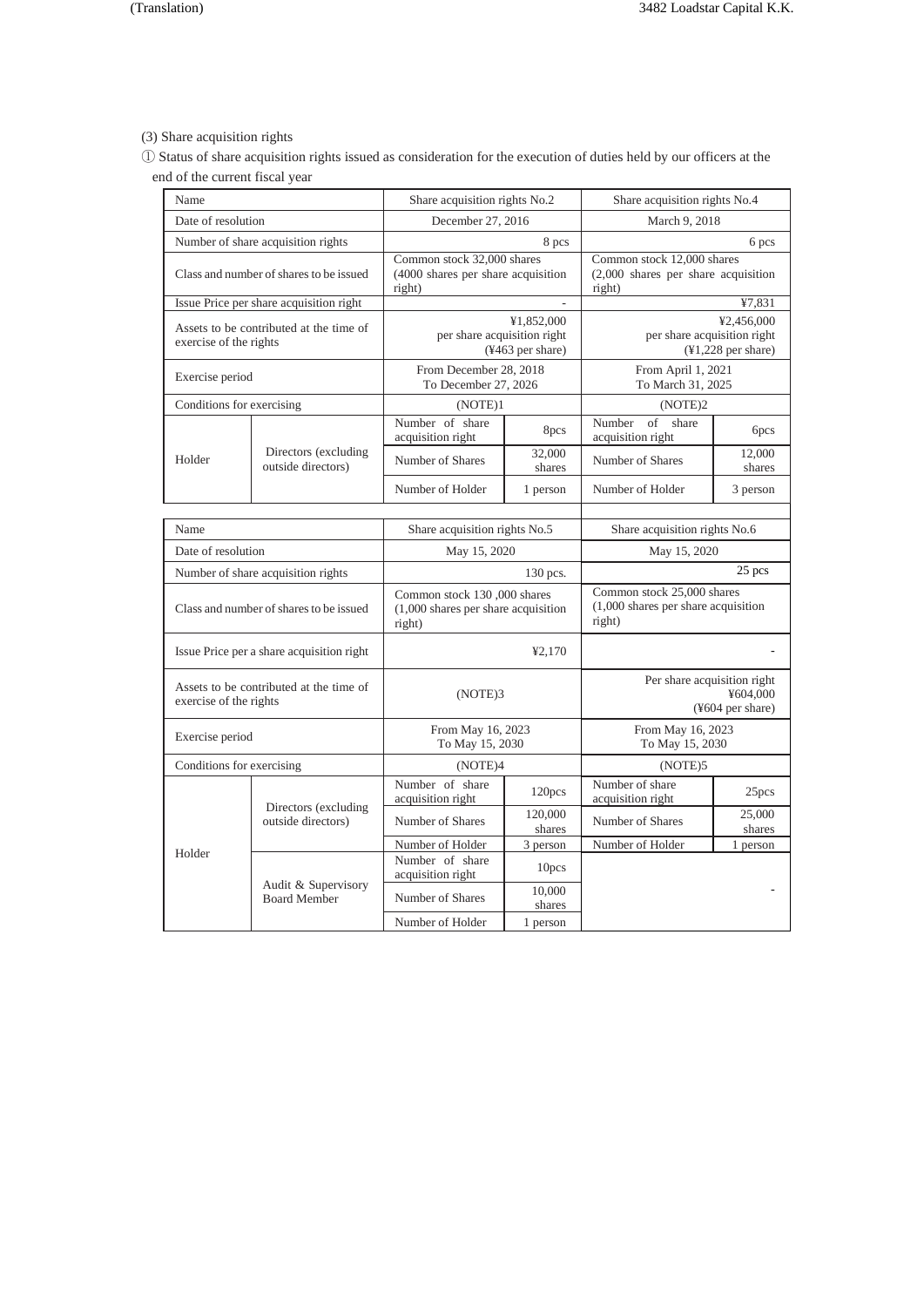(NOTE)1 the conditions for the exercise of Share acquisition rights;

- a. The person to whom the rights to subscribe for new shares are allocated (hereinafter referred to as the "holder of the rights to subscribe for new shares") shall, at the time of exercising the rights, hold the officers and employees of the Company and the person to whom the business is entrusted (provided, however, that this shall be limited to the person to whom the rights are entrusted as approved by a resolution of the Board of Directors of the Company) and any other position equivalent thereto (hereinafter referred to as the "entitlement to exercise the rights"). Provided, however, that this provision shall not apply where the Company obtains the approval of the Board of Directors in the event of resignation due to the expiration of the term of office, retirement at the mandatory retirement age, or any other loss of eligibility to exercise such rights.
- b. In the event that a holder of the rights to subscribe for new shares has agreed to assume or assume the office of an officer or employee of another company without the prior consent of the Board of Directors of the Company, or has operated a business which directly or indirectly competes with the business of the Company, the holder of the rights to subscribe for new shares may not exercise the rights to subscribe for new shares.
- c. In the event that the holder of the right to subscribe for new shares has committed a serious violation of laws and regulations or internal disciplines of the Company, the holder of the right to subscribe for new shares may not exercise the right to subscribe for new shares.
- d. In the event that the holder of the right to subscribe for new shares dies, the heir of the holder of the right to subscribe for new shares may not exercise the right to subscribe for new shares.
- e. The Share acquisition rights may not be exercised in installments of 1 of the rights.
- f. Other terms and conditions shall be governed by the provisions of the Share Option Allotment Agreement, which is concluded between the Company and the person to whom the Share Options will be allotted pursuant to a resolution of the Board of Directors.
- g. The Company conducted a 2-for-1 stock split of common stock on December 15, 2017 and a 2-for-1 stock split on November 30, 2018 by resolution of the Board of Directors on November 15, 2017 and October 30, 2018, respectively, by resolution of the Board of Directors. As a result, "the type and number of shares subject to subscription rights" and "the value of assets to be invested upon exercise of subscription rights to shares" have been adjusted.
- h. The Share acquisition rights were granted prior to the appointment as a director.

(NOTE)2 the conditions for the exercise of Share acquisition rights;

- a. Holders of share acquisition rights shall be entitled to exercise the allotted share acquisition rights only in the event sales in the consolidated statements of income in the Securities Report exceed ¥15 thousand million and operating income exceeds ¥2.7 thousand million in any of the years ended December 31, 2,018 to December 31, 2022.
- b. In the determination of (1) above, if there is a material change in the concepts of net sales and operating income, etc. to be referred to due to the adoption of International Financial Reporting Standards, etc., the Board of Directors shall establish indices to be referred to separately.
- c. The holder of the Share acquisition rights is required to be a director, auditor or employee of us or our Affiliates even at the time of the exercise of the Share acquisition rights. Provided, however, that this provision shall not apply where the Board of Directors determines that there is a justifiable reason such as retirement due to the expiration of the term of office, retirement at the mandatory retirement age, or the like.
- d. The exercise of Share acquisition rights by the heirs of the holders of Share acquisition rights shall not be permitted.
- e. If the exercise of the Share acquisition rights results in the total number of our issued shares exceeding the number of authorized shares at that time, such Share acquisition rights may not be exercised.
- f. Each Share acquisition right may not be exercised less than one unit.
- g. Other terms and conditions shall be governed by the provisions of the Share Acquisition Rights Allotment Agreement, which is concluded between the Company and the person to whom the Share Options will be allotted pursuant to a resolution of the Board of Directors.
- h. The Company conducted a 2-for-1 stock split on November 30, 2018, in accordance with a resolution approved at a meeting of the Board of Directors held on October 30, 2018. As a result, "the type and number of shares subject to subscription rights" and "the value of assets to be invested upon exercise of subscription rights to shares" have been adjusted.
- i. The share acquisition rights were granted prior to the appointment as a director.

(NOTE)3 Assets to be contributed at the time of exercise of the rights

Per share acquisition right ¥604,000 (¥604 per share)

However, if the dividend of retained earnings is paid after the issuance of the Stock Acquisition Rights, each time the exercise price will be adjusted using the formula specified below.

Adjusted exercise price = pre-adjustment exercise price x (market price-dividend amount) / market price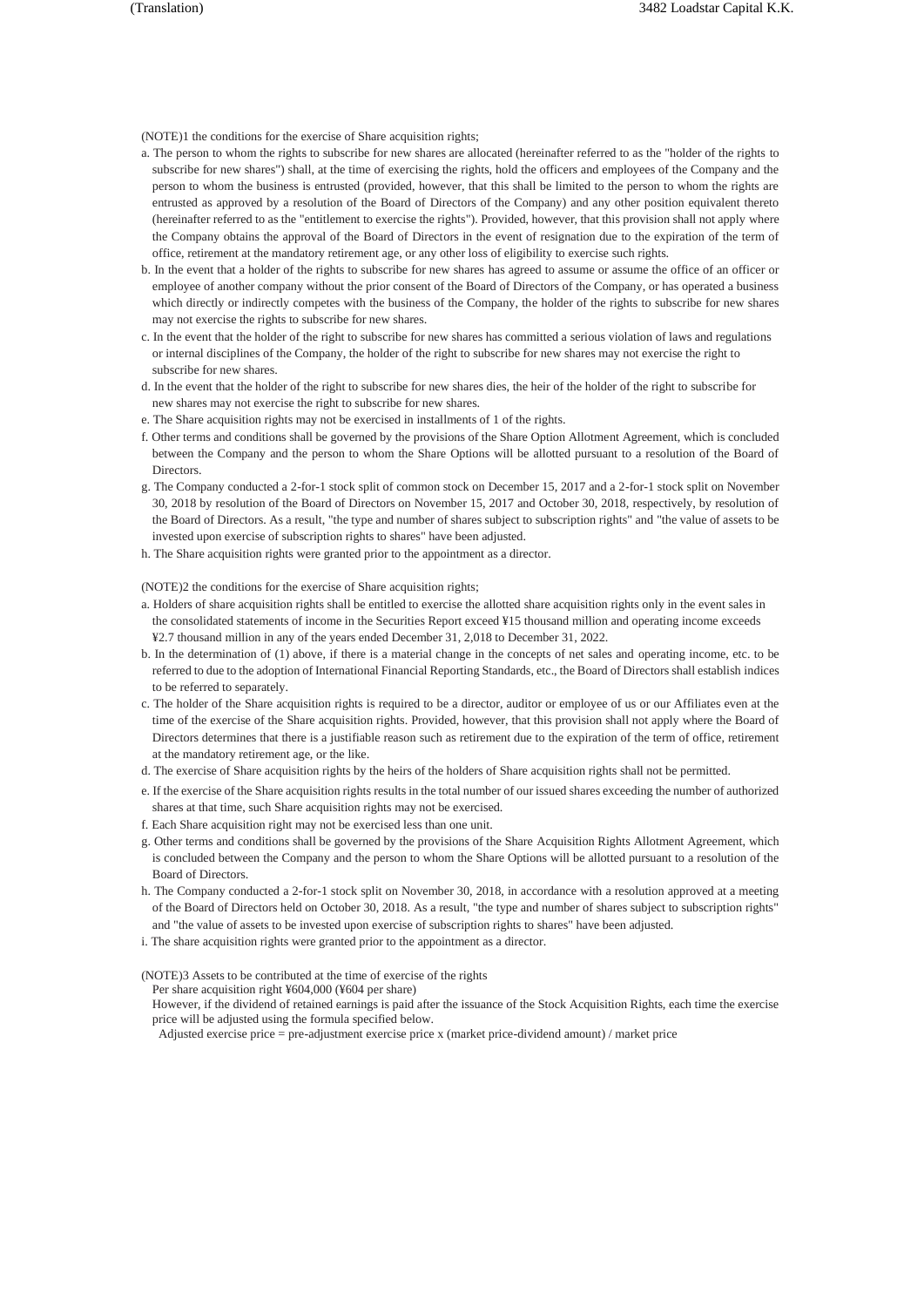(NOTE)4 The conditions for the exercise of Share acquisition rights;

a. In the event that the average closing price of the ordinary transactions of our common stock on the Tokyo Stock Exchange on each trading day during a calendar month from the first day to the last day of the exercise period is less than the value obtained by multiplying the exercise price of the Share acquisition rights at such time by 50%, even once, the holders of the Share acquisition rights shall exercise all of the Share acquisition rights remaining at such time by the end of the exercise period. However, this does not apply to the following cases.

- (ⅰ) If our disclosed information proves to be materially false
- (ⅱ) In the event that it is found that we have not properly disclosed material facts to be disclosed in accordance with laws and regulations and the rules of the Tokyo Stock Exchange
- (ⅲ) If we are delisted, go bankrupt or otherwise undergo a major change in circumstances that were assumed at the date of the allotment
- (ⅳ) In other cases where we engage in any act that is objectively recognized to be detrimental to the trust of holders of Share acquisition rights.
- b. The holder of the Share acquisition rights is required to be a director, auditor or employee of us or our Affiliates even at the time of the exercise of the Share acquisition rights.
- c. The exercise of Share acquisition rights by the heirs of the holders of Share acquisition rights shall not be permitted.
- d. If the exercise of the Share acquisition rights results in the total number of our issued shares exceeding the number of authorized shares at that time, such Share acquisition rights may not be exercised.
- e. Each Share acquisition right may not be exercised less than one unit.
- f. Other terms and conditions shall be governed by the provisions of the Share Acquisition Rights Allotment Agreement, which is concluded between the Company and the person to whom the Share Options will be allotted pursuant to a resolution of the Board of Directors.

(NOTE)5 Conditions of execution of Share acquisition rights

- a. The holder of the Share acquisition rights is required to be a director, auditor or employee of us or our Affiliates even at the time of the exercise of the Share acquisition rights. Provided, however, that in the event the holder of the rights ceases to fall under any of the categories of status due to retirement or retirement at the mandatory retirement age due to the expiration of the term of office, the holder of the rights to subscribe for new shares shall waive all of the rights to subscribe for new shares that have not yet been exercised on the date when two years have elapsed from the date when such status ceases to exist or the last day of the exercise period, whichever comes earlier. In addition, this shall not apply if the Board of Directors determines that there is a good reason to retain the right to exercise the share acquisition rights in the event that the holder of the rights cease to be a director, auditor or employee of us or our Affiliates for any other reason.
- b. In the event that the holder of the rights to subscribe for new shares dies, the heir of the holder of the right to subscribe for new shares may exercise the right only within six months after the death of the holder of the rights to subscribe for new shares (up to the last day of the exercise period), up to the number of shares that the holder of the right to subscribe for new shares may exercise at the time of his/her death. In the case of joint inheritance, the Share acquisition rights may be exercised within six months after the death of the holder up to the number of shares that the holder is entitled to exercise at the time of his/her death (but up to the last day of the exercise period), by one representative determined through consultation between all joint heirs. In the event of the death of the heir, the Share acquisition rights shall not be inherited again.
- c. If the exercise of the Share acquisition rights results in the total number of our issued shares exceeding the number of authorized shares at that time, such Share acquisition rights may not be exercised.
- d. Each Share acquisition right may not be exercised less than one unit.
- e. Other terms and conditions shall be governed by the provisions of the Share acquisition rights Allotment Agreement, which is concluded between the Company and the person to whom the Share acquisition rights will be allotted pursuant to a resolution of the Board of Directors.
- f. The Share acquisition rights were granted prior to the appointment as a director.

② Status of Share acquisition rights issued to employees, etc. as compensation for the execution of duties during the current fiscal year

Not applicable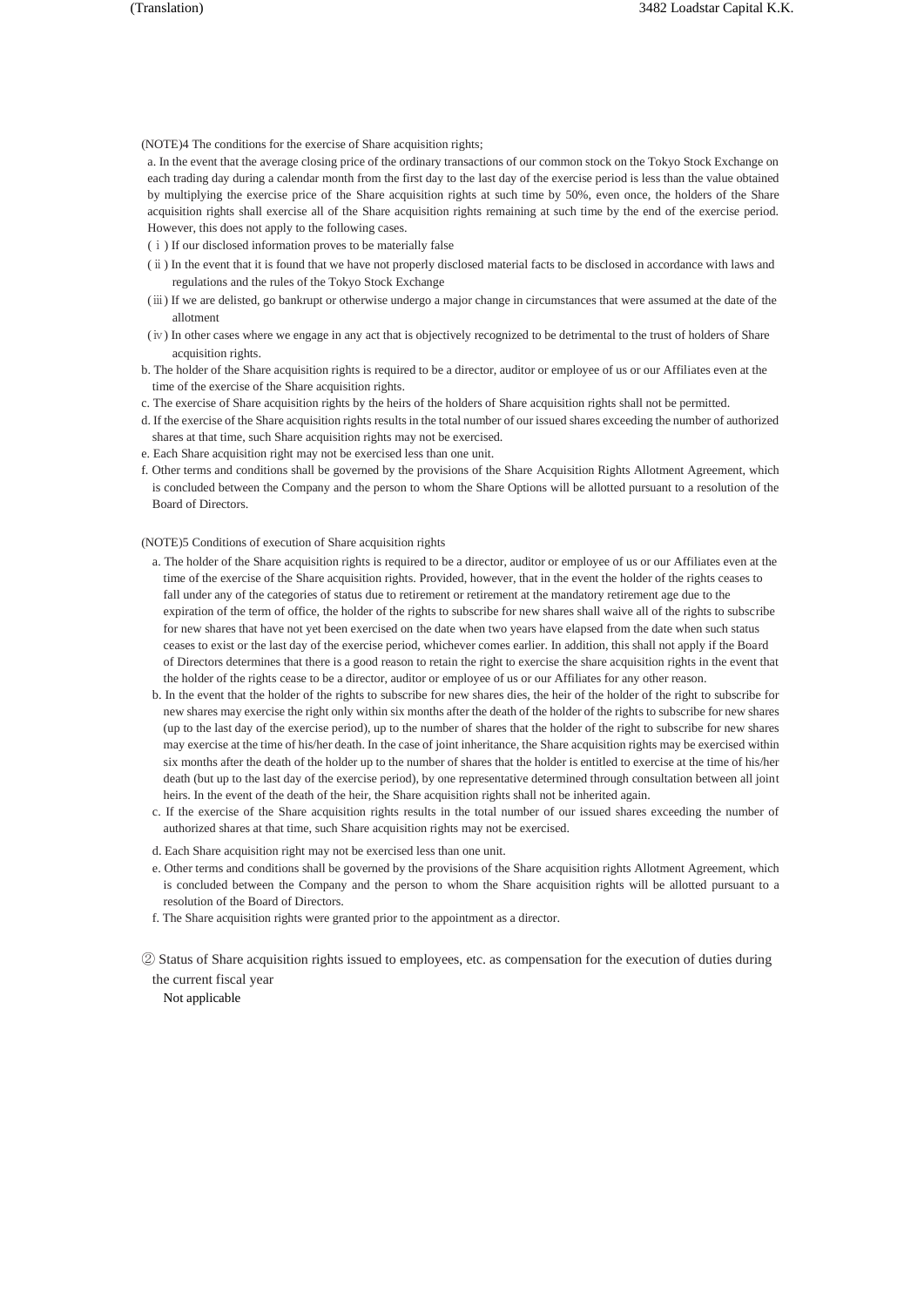(4) Status of corporate officers

① Directors and Audit & Supervisory Board Members (As of December 31, 2021)

| Position             | Name             | Areas of responsibility in the Company and<br>important concurrent positions outside the Company                                                                               |  |
|----------------------|------------------|--------------------------------------------------------------------------------------------------------------------------------------------------------------------------------|--|
| President            | Tatsushi Iwano   | President and Representative Director, Loadstar Funding K.K.<br>Director, Loadstar Investments K.K.                                                                            |  |
| Director             | Naoyuki Kubo     | General manager of the sales division<br>Director of Loadstar Funding K.K.<br>Representative Director of Solario Co., Ltd.                                                     |  |
| Director             | Yo Narita        | President and Representative Director of Loadstar Investments K.K.                                                                                                             |  |
| Director             | Takuya Kawabata  | General manager of the administrative division and finance &<br>accounting division<br>Director, Loadstar Investments K.K.<br>Representative Director of River Field Co., Ltd. |  |
| Director             | Hideo Wawami     |                                                                                                                                                                                |  |
| Director             | Jun Onishi       | General Manager, Real Estate Appraisal Office, Onishi Tokyo Law                                                                                                                |  |
| Director             | Mayumi Funaki    | Representative Director of Shipood, Ltd.                                                                                                                                       |  |
| Full-time<br>Auditor | Atsushi Tanaka   | Audit & Supervisory Board Member, Loadstar Investments K.K.                                                                                                                    |  |
| Auditor              | Takeshi Ariizumi |                                                                                                                                                                                |  |
| Auditor              | Yoshinobu Ueno   | Outside Audit & Supervisory Board Member, Visax Co., Ltd.                                                                                                                      |  |

(NOTE) 1. Director Hideo Wanami and Director June Ohnishi are outside directors.

2. Audit & Supervisory Board Member Yoshiaki Ariizumi and Audit & Supervisory Board Member Yoshiaki Ueno are Outside Audit & Supervisory Board Members.

3. Audit & Supervisory Board Member Yoshiaki Ueno passed the Certified Public Accountant Examination and worked at an audit firm and a financial institution, so he has considerable knowledge of finance and accounting.

4. We have designated Director Mr. Hideo Wanami, Director June Ohnishi, Audit & Supervisory Board Member Ariizumi, and Audit & Supervisory Board Member Yoshiaki Ueno as independent officers in accordance with the provisions of the Tokyo Stock Exchange, and have notified the Exchange of their designation. 5.Director who retired during the fiscal year is below.

| Name             | Date of<br>retirement | Reason for<br>retirement | Position, areas of responsibility in the Company<br>and important concurrent positions outside the<br>Company at the time of retirement         |
|------------------|-----------------------|--------------------------|-------------------------------------------------------------------------------------------------------------------------------------------------|
| Hiroyasu Kaizuka | September<br>30, 2021 | Personal reasons         | Director<br>President and Representative Director of Loadstar<br>Investments K.K.<br>Representative Director of Beizhong & Company<br>Co., Ltd. |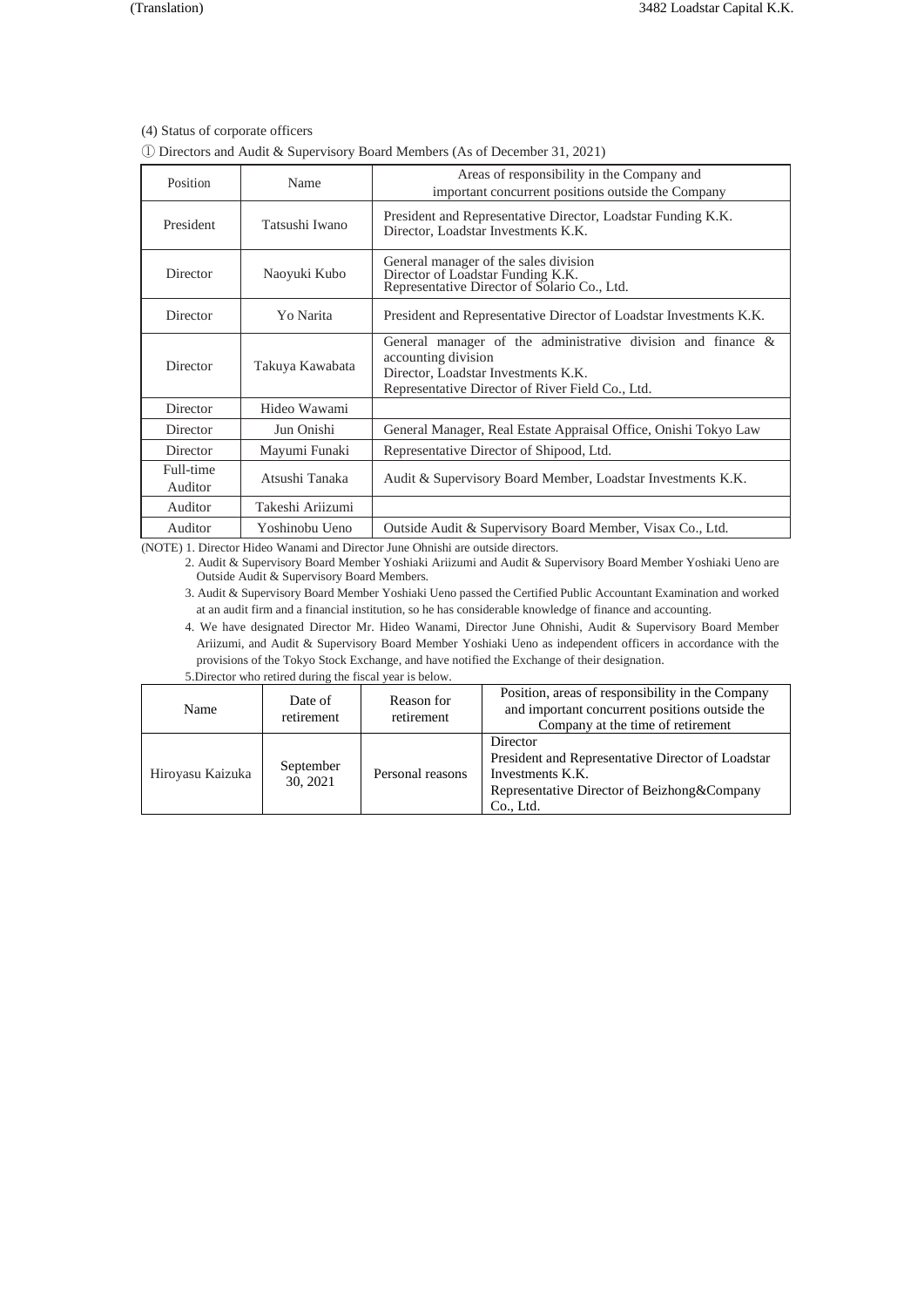|                                                                      | Corporate<br>management | Real estate<br>business | <b>ICT</b> Digital<br>(Real Estate<br>Tech) | International<br>business | $ESG$ .<br><b>SDGs</b> | Legal affairs<br>and<br>compliance | Finance,<br>accounting<br>and tax |
|----------------------------------------------------------------------|-------------------------|-------------------------|---------------------------------------------|---------------------------|------------------------|------------------------------------|-----------------------------------|
| Tatsushi Iwano<br>(Male/48-year-old)                                 |                         |                         |                                             |                           |                        |                                    |                                   |
| Naoyuki Kubo<br>(Male/48-year-old)                                   |                         |                         |                                             |                           |                        |                                    |                                   |
| Yo Narita<br>(Male/38-year-old)                                      |                         |                         |                                             |                           |                        |                                    |                                   |
| Takuya Kawabata<br>(Male/38-year-old)                                |                         |                         |                                             |                           |                        |                                    |                                   |
| Hideo Wanami<br>(Outside)<br>(Independent)<br>(Male/69-year-old)     |                         |                         |                                             |                           |                        |                                    |                                   |
| Jun Onishi<br>(Outside)<br>(Independent)<br>$(Male/48-year-)$<br>ld) |                         |                         |                                             |                           |                        |                                    |                                   |
| Mayumi Funaki<br>(Outside)<br>(Independent)<br>(Female/43-year-old)  |                         |                         |                                             |                           |                        |                                    |                                   |

# (Reference) Specialization and experience of directors (skill matrix)

### ② Summary of the Liability Limitation Agreement

We, Outside Director Hideo Wanami, Outside Director Jun Onishi, Outside Audit & Supervisory Board Member Kiyoshi Ariizumi, and Outside Audit & Supervisory Board Member Yoshiaki Ueno have entered into an agreement to limit the liability for damages under Paragraph 1 of Article 423of the Companies Act in accordance with Paragraph 1 of Article 427 of the Companies Act. The maximum amount of liability for damages under the said contract is the higher of the sum of 2 years of annual compensation or the minimum liability limit stipulated by law. The limitation of liability is permitted only when the outside directors and outside corporate auditors are in good faith and have no gross negligence in the performance of their duties for which they are responsible.

### ③Overview of Liability Insurance Contracts for Officers

The Company has entered into officer liability insurance contracts with an insurance company for directors and statutory auditors of the Company and its subsidiaries as stipulated in Article 430-3, Paragraph 1 of the Companies Act. The insurance contracts cover legal damages and litigation expenses that the insured officers may incur as a consequence of legal claims made against them stemming from acts of the Company (including omissions). While the Company pays the insurance premiums in full for all of the insured, to ensure the appropriateness of the execution of duties by the insured, the insurance contract does not cover damages caused by criminal acts or intentional violations of laws by the insured.

- ④ Remuneration for Directors and Audit & Supervisory Board Members
- 1) Matters relating to decisions regarding details of individual remuneration for directors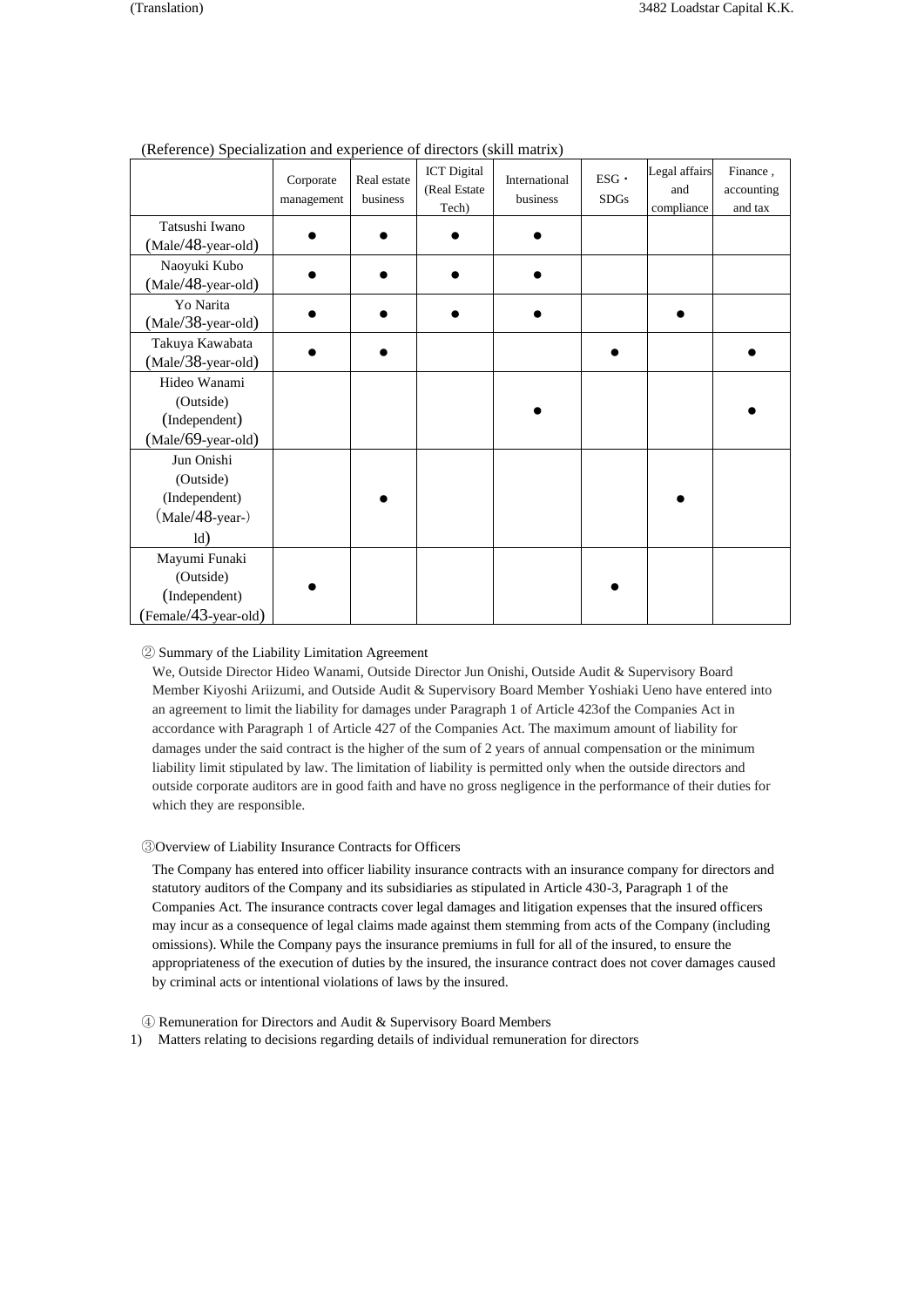At a meeting held on February 15, 2021, the Company's Board of Directors passed a resolution to approve a policy to determine individual remuneration for directors. An overview of this policy is provided in a., b., c., and d., below. a. 1) Performance-linked remuneration: None

2) Non-monetary remuneration: None

(Note) The Board of Directors resolved at a meeting held on February 22, 2022, that the following revision be made if agenda item 4 of the Annual General Meeting of shareholders is approved as originally proposed: "The Company shall grant shares with restrictions on transfer to directors (excluding outside directors) with the aim to incentivize directors in pursuing the sustained enhancement of the Company's corporate value, and to further align incentives for eligible directors with the interests of shareholders. In accordance with the provisions regarding shares with restrictions on transfer of the allotment agreement concluded between the Company and eligible directors, shares with transfer restrictions that have not been lifted shall be acquired by the Company at no cost.

The number of shares to be allotted to each individual director shall, in principle, be determined by the Board of Directors based on deliberations and recommendations by the Nomination and Compensation Committee after comprehensively taking into consideration the degree of contribution of each director, the business performance of the Company, and the anticipated future contribution of each director to the Company. The maximum number of total shares to be allotted to all directors shall be limited to no more than 60,000 shares and of a value of less than 100 million yen."

- 3) Amounts of other remuneration and how these are calculated: Individual remuneration for directors is deliberated on by the Nomination and Compensation Committee, and is determined by the Board of Directors based on the Nomination and Compensation Committee's recommendations, comprehensively taking into consideration a range of factors such as the degree of contribution made by each director, the company's earnings performance, and expectations regarding each director's future contributions. In addition, the total remuneration amount for all directors should be limited to within the scope of the total remuneration amount approved at the 7th Annual General Meeting of Shareholders held on March 28, 2019 (monetary remuneration of 100 million yen per annum plus the equivalent of 5% of consolidated profit before income taxes of the previous fiscal year).
- 4) Percentages for 1), 2), and 3): The Company confirms that 3) accounts for 100%.
- (Note) The Board of Directors resolved at a meeting held on February 22, 2022, that the following revision be made if agenda item 4 of the Annual General Meeting of Shareholders is approved as originally proposed: "This shall, in principle, be determined by the Board of Directors based on deliberations and recommendations by the Nomination and Compensation Committee after comprehensively taking into consideration the degree of contribution of each director, the business performance of the Company, and the anticipated future contribution of each director to the Company."

b. Policy on timing of payment and conditions for remuneration: Regular (monthly) payments shall be made during the tenure of each director.

(Note) The Board of Directors resolved at a meeting held on February 22, 2022, that the following revision be

made if agenda item 4 of the Annual General Meeting of Shareholders is approved as originally proposed:

"i. (b) Granted once per year

i. (c) Paid periodically (monthly) during the tenure of each recipient"

c. Method of determining details of remuneration when the decision is entrusted to a director or other third party: Decisions regarding the details of remuneration shall be not entrusted to third parties unless otherwise specified. Remuneration for directors is deliberated on by the Nomination and Compensation Committee, and determined by the Board of Directors based on the Nomination and Compensation Committee's recommendations.

d. Other important matters relating to determination of the details of individual remuneration: None.2) Total remuneration for directors and statutory auditors

|                                                          | Total remuneration |              | Breakdown of total remuneration by remuneration type<br>(millions of yen) |       | Number of eligible |
|----------------------------------------------------------|--------------------|--------------|---------------------------------------------------------------------------|-------|--------------------|
| Officer category                                         | (millions of yen)  | Fixed salary | Performance-linked<br>remuneration                                        | Other | officers           |
| <b>Directors</b><br>(of which, independent<br>directors) | 144<br>(11)        | 144<br>(11)  | (-)                                                                       | $(-)$ | (3)                |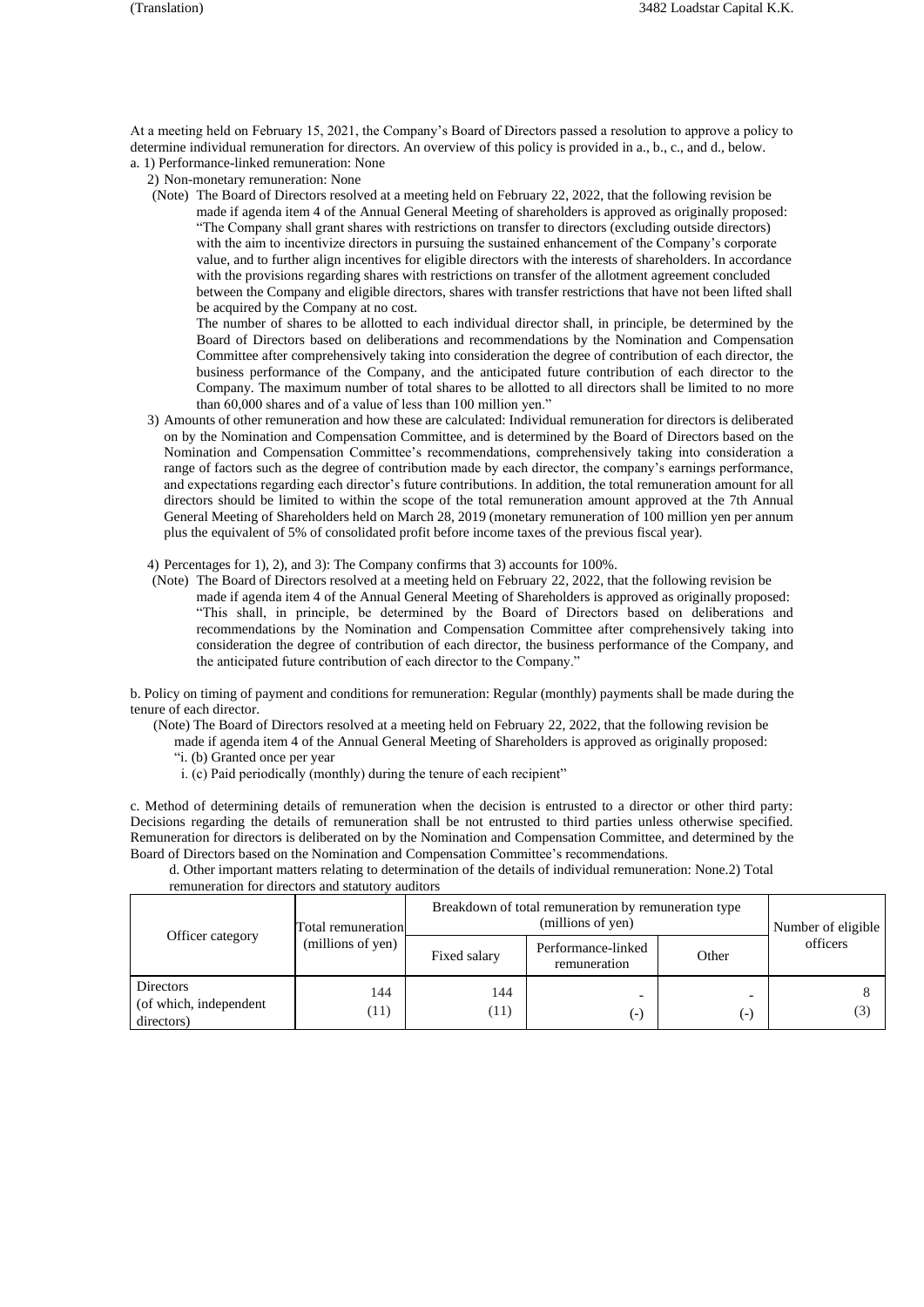| Total<br>161<br>161                                | Statutory auditors<br>(of which, independent<br>statutory auditors) | 17<br>(6) | 7،<br>(6) | $\left( -\right)$ | . – | ے ) |
|----------------------------------------------------|---------------------------------------------------------------------|-----------|-----------|-------------------|-----|-----|
| $\Box$<br>$\left( -\right)$<br>officers)<br>Notes: | (of which, independent                                              | (17)      | (17)      |                   |     | (5) |

- 1. The above table includes one director who resigned in the current fiscal year.<br>2. It has been resolved that the total remuneration amount for the eight directors 2. It has been resolved that the total remuneration amount for the eight directors should be limited to within the scope of the total remuneration amount approved at the 7th Annual General Meeting of Shareholders held on March 28, 2019 (monetary remuneration of 100 million yen per annum plus the equivalent of 5% of consolidated profit before income taxes of the previous fiscal year (up to 20 million yen per annum for independent directors)). The number of directors as of the conclusion of the7th Annual General Meeting of Shareholders was seven, of which two were independent directors.
- 3. The Company and the Audit & Supervisory Board have not set a policy for determining the calculation method for remuneration for statutory auditors. It was resolved at an Extraordinary General Meeting of Shareholders held on June 15, 2017 that remuneration for the three statutory auditors shall be monetary remuneration of up to 30 million yen per annum. Accordingly, remuneration for statutory auditors is determined, as a fixed salary not exceeding 30 million yen per annum, at the discretion of the full-time statutory auditor following deliberations by the Audit & Supervisory Board. The number of statutory auditors as of the conclusion of the said Extraordinary General Meeting of Shareholders was three, of which two were independent statutory auditors.

| 5 Outside Directors and Audit & Supervisory Board Members |  |
|-----------------------------------------------------------|--|
|-----------------------------------------------------------|--|

|          |                      | Name              | The corporation name and                                              | Relationship between the Company  |
|----------|----------------------|-------------------|-----------------------------------------------------------------------|-----------------------------------|
| Category |                      |                   | concurrent duties                                                     | and the said corporations         |
|          | Director             | Jun Onishi        | General Manager, Real Estate<br>Appraisal Office, Onishi Tokyo<br>Law | There is no special relationship. |
|          | Director             | Mayumi<br>Funaki  | Representative Director of<br>Shipood, Ltd.                           | There is no special relationship. |
|          | Statutory<br>auditor | Yoshinobu<br>Ueno | Outside Audit & Supervisory<br>Board Member, Visax Co., Ltd.          | There is no special relationship. |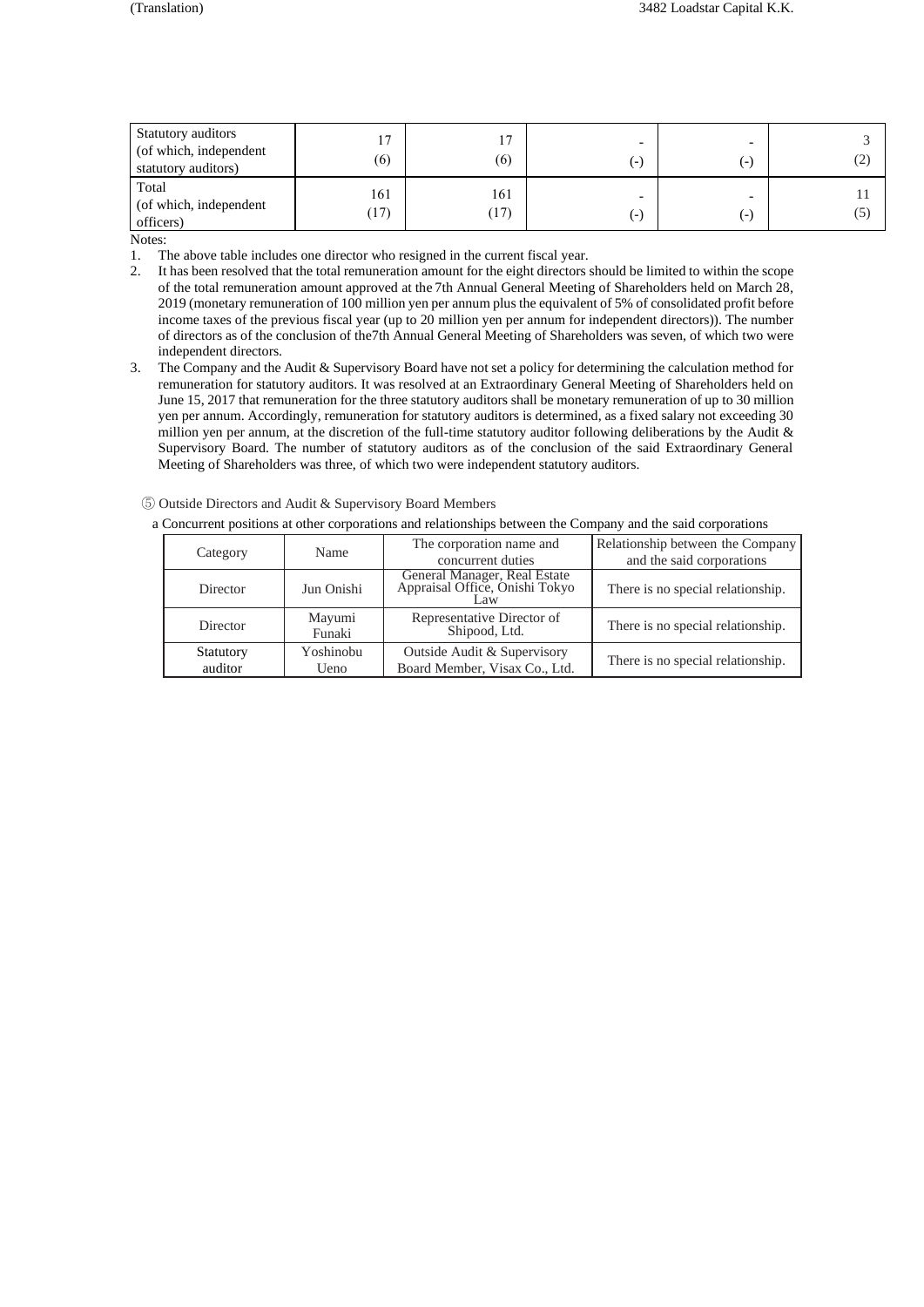| Category  | Name                | Attendance and remarks                                                                                                                                                                                                                                                                                     |  |
|-----------|---------------------|------------------------------------------------------------------------------------------------------------------------------------------------------------------------------------------------------------------------------------------------------------------------------------------------------------|--|
|           | Hideo<br>Wawami     | Attended 24 of the 24 meetings of the Board of Directors held during the<br>fiscal year under review, and made comments as appropriate, mainly based<br>on the accounting and tax knowledge cultivated at the NTA.                                                                                         |  |
| Director  | Jun Onishi          | Attended 24 of the 24 meetings of The Board of Directors held during the<br>fiscal year under review and made comments as appropriate from a<br>professional perspective as an attorney and real estate appraiser.                                                                                         |  |
|           | Mayumi<br>Funaki    | Attended 18 of the18 meetings of the Board of Directors held in the fiscal<br>year under review since assuming office on March 25, 2021, and has<br>contributed comments as appropriate based on their specialist knowhow<br>relating to corporate communications and experience in company<br>management. |  |
| Statutory | Takeshi<br>Ariizumi | Attended 24 of the 24 meetings of the Board of Directors and 14 of the 14<br>Audit & Supervisory Board meetings held during the fiscal year under<br>review, and made comments as appropriate from the perspectives of many<br>years of business experiences and corporate management experiences.         |  |
| Auditor   | Yoshinobu<br>Ueno   | Attended 24 of the 24 meetings of the Board of Directors and 14 of the 14<br>Audit & Supervisory Board meetings held during the fiscal year under<br>review, and made comments as appropriate based on the experience gained<br>in auditing firms and financial institutions.                              |  |

### b. Major activities during the fiscal year

As mentioned above, the three independent directors attend meetings of the Board of Directors to express their views, and also attend meetings of the Audit and Supervisory Board to participate in discussions and share insights from an independent and objective standpoint.

The Company has also established a Nomination and Compensation Committee, with independent directors comprising the majority of members, to complement the functions of the Board of Directors. The Nomination and Compensation Committee advises the Board of Directors on the selection and remuneration of Directors to ensure the fairness and transparency of management decisions. By attending these committee meetings and expressing their views based on their extensive experience and specialist knowledge, independent directors perform functions and roles that contribute toward the sustained growth of the Company and longer-term enhancement of the Company's corporate value.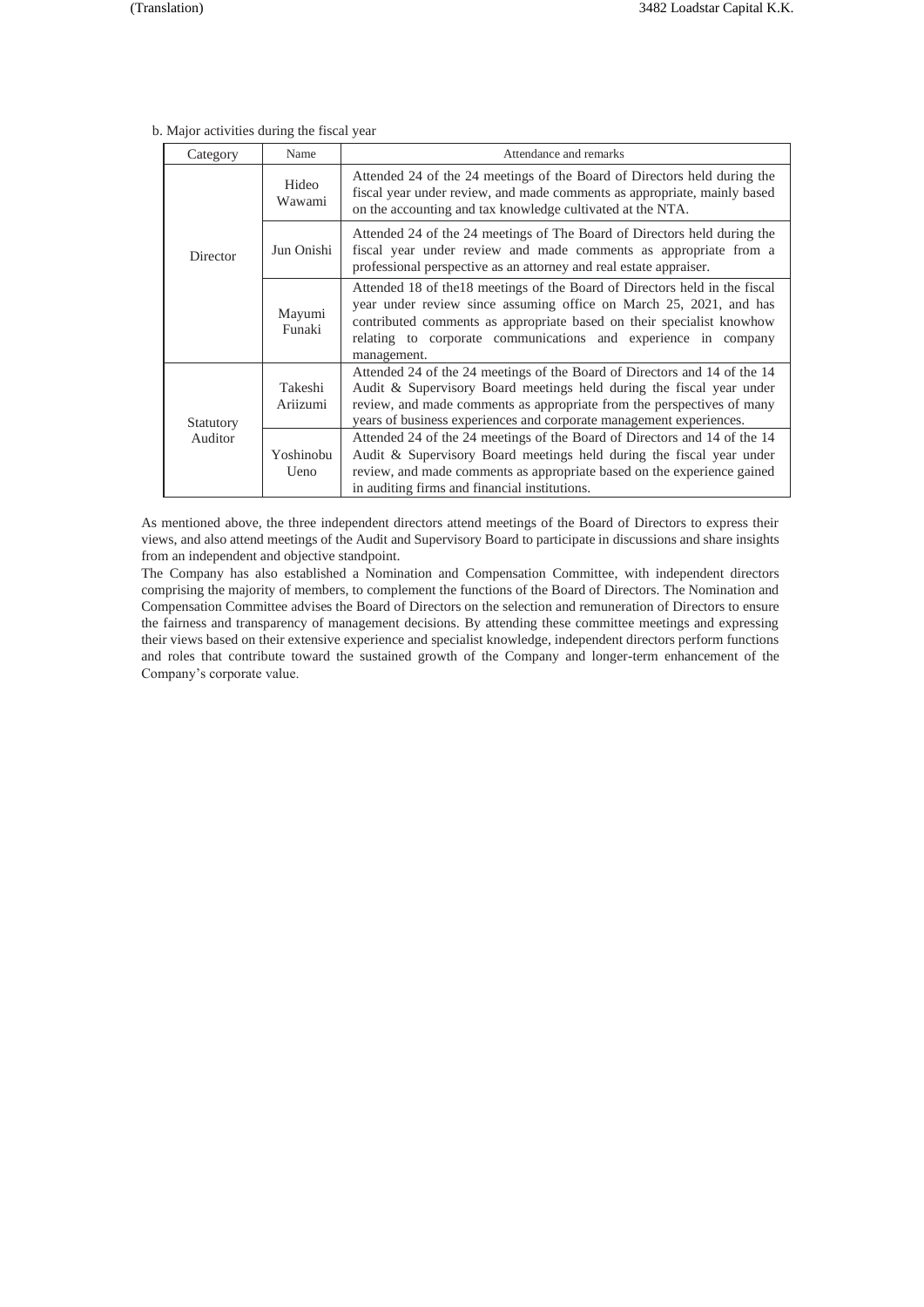(5) Status of Accounting Auditors

① Name: Deloitte Touche Tohmatsu LLC

② Amount of Remuneration, etc.

| Category                                                                                                                         | Amount paid   |
|----------------------------------------------------------------------------------------------------------------------------------|---------------|
| Amount of remuneration, etc. to be paid during the fiscal year under review                                                      | $422$ million |
| Total amount of monetary and other property benefits to be paid by the<br>Company and its subsidiaries to the Accounting Auditor | ¥22 million   |

(NOTE)1. Because amounts of audit fees and others for audits under the Companies Act and for audits under the Financial Instruments and Exchange Act are not clearly classified in an auditing agreement between the Company and the Accounting Auditor, and cannot be classified practically, the total amount of these fees and others is shown in the amount of remuneration, etc. for the fiscal year under review.

2. The Board of Corporate Auditors agreed on the amount of remuneration, etc. of the accounting auditor after conducting necessary verifications to determine whether the content of the accounting auditor's audit plan, the status of execution of duties by the accounting auditor, and the basis for calculating the remuneration estimate are appropriate.

③ Contents of non-audit services

Not applicable

④ Policy for Determining Dismissal or Refusal of reappointment of Accounting Auditors

The Board of Corporate Auditors shall decide the contents of proposals regarding the dismissal or refusal of reappointment of accounting auditors to be submitted to the General Meeting of Shareholders in the event that the execution of duties by accounting auditors is hindered or it is deemed necessary.

In addition, the Board of Corporate Auditors shall dismiss the accounting auditor with the consent of all Corporate Auditors in the event that the accounting auditor is deemed to fall under any of the items set forth in each item of Paragraph 1 of Article 340 of the Companies Act. In this case, a statutory auditor selected by the Audit & Supervisory Board report on the dismissal of the Accounting Auditor and the reason for the dismissal at the first General Meeting of Shareholders to be convened after the dismissal.

⑤ Summary of Limited Liability Contracts Not applicable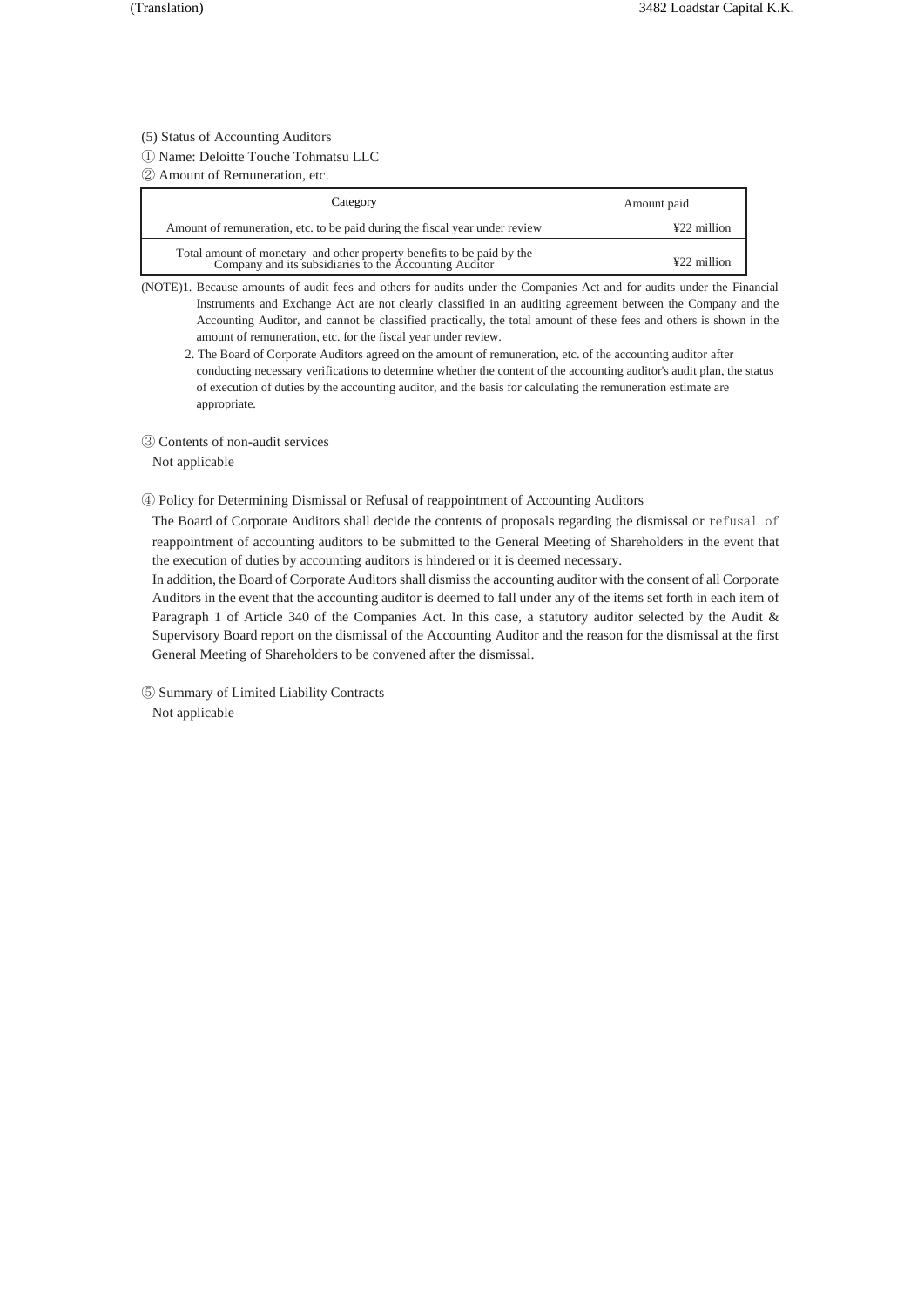- 3.System to ensure the appropriateness of business operations and the status of operation of the system (1) Outline of decisions on systems to ensure the appropriateness of operations
- We have established the Basic Policy for Establishing an Internal Control System as a system to ensure the appropriateness of our operations, and we operate an internal control system based on this policy. Details of these policies are as follows.
- ① System regarding storage and management of information on execution of directors' duties
- a. Information on the execution of duties by directors is stored and managed appropriately in accordance with laws and the Articles of Incorporation, in addition to the provisions of internal regulations.
- b. Information in custody and management is maintained in a timely manner when requested by Directors and Audit & Supervisory Board Members.
- ② Regulations and other systems for managing the risk of loss for the Group

The system for managing the risk of loss shall be conducted by the Board of Directors, which gathers internal and external information, to recognize, evaluate, prevent, and respond to risks. Persons in charge from each department will also attend meetings of the Board of Directors as necessary, and report on the identification and evaluation of risks.

- ③ System to ensure that the execution of duties by the directors of the Group is efficient
- a. In order to ensure that directors perform their duties efficiently, the Company makes decisions on business execution by holding regular meetings of the Board of Directors once a month in principle and extraordinary meetings of the Board of Directors as needed.
- b. The Company's internal regulations stipulate authority and responsibilities with respect to the execution of business operations, and reviews are conducted whenever necessary.
- ④ System to ensure that the execution of duties by directors and employees of the Group complies with laws and regulations and the Articles of Incorporation
- a. We have established the Board of Directors, which supervises the execution of duties by directors, and the Audit & Supervisory Board, which has the authority to audit the execution of duties by directors. By appointing outside officers (outside directors or outside statutory auditors), we strictly monitor the execution of duties by directors and ensure that the execution of duties by directors complies with laws, the Articles of Incorporation, and internal regulations.
- b. The Internal Audit Office has been established to audit the status of compliance with laws, the Articles of Incorporation, and internal regulations for the entire Group, including us and our subsidiaries, to point out problems and propose improvement measures.
- ⑤ System for reporting matters related to the execution of duties by directors and employees of our subsidiaries to us

By having our directors concurrently serve as directors of our subsidiaries, we ascertain the status of the execution of duties from time to time. At the same time, such directors report on the status of the execution of duties by subsidiaries at our Board of Directors meetings.

- ⑥ Matters concerning the appointment of employees to assist the duties of statutory auditors In the event the Audit & Supervisory Board or a statutory auditor requests the Company to appoint employees to assist the statutory auditors, necessary personnel shall be assigned to assist the statutory auditor.
- ⑦ Matters concerning independence of employees who assist statutory auditors from Directors In order to ensure the independence of the employees who assist the statutory auditors, the consent of the Audit & Supervisory Board shall be obtained with respect to personnel changes, personnel evaluations, and disciplinary actions for employees who assist the statutory auditors.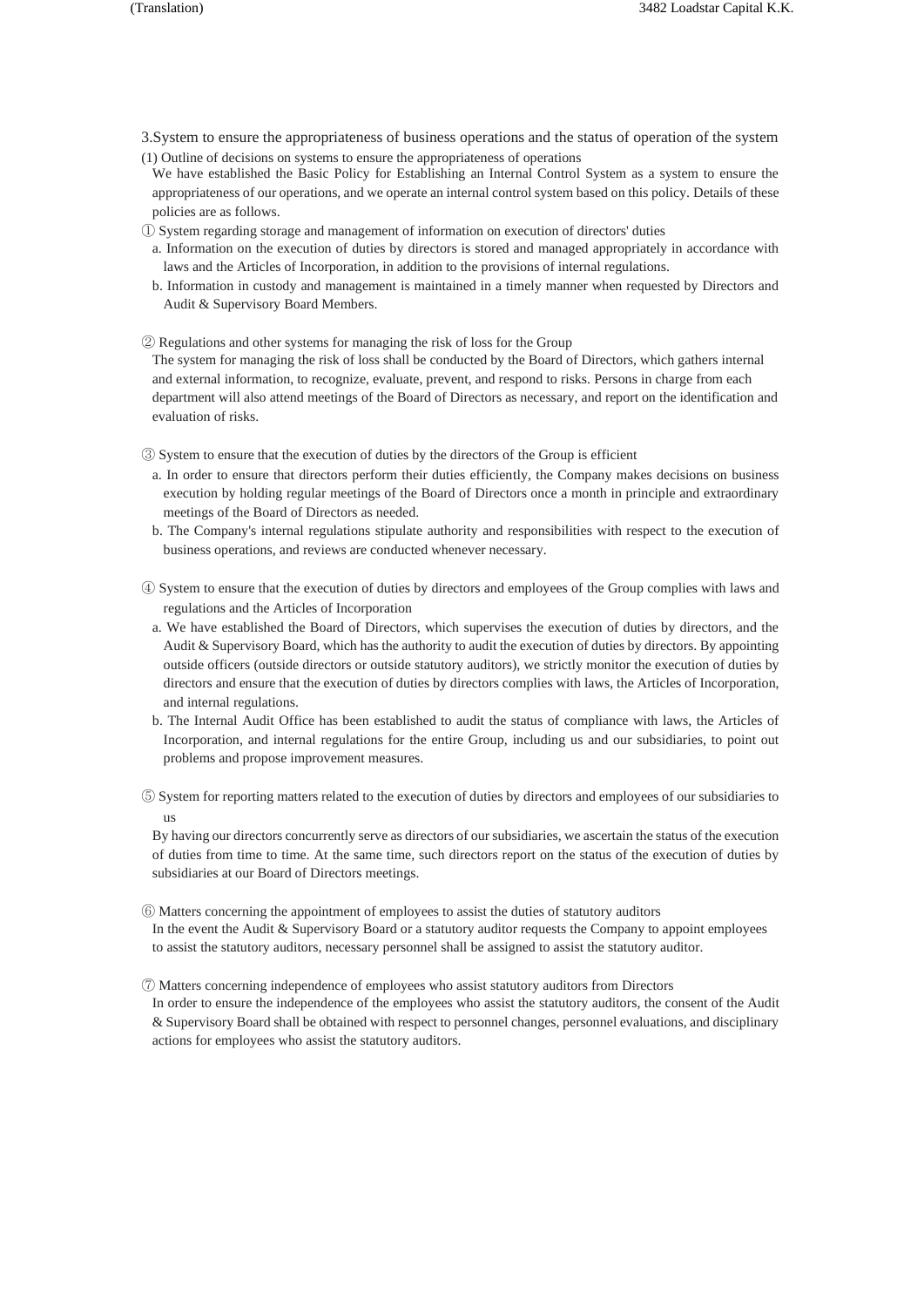- ⑧ Matters related to ensuring the effectiveness of instructions given by the statutory auditors to employees who assist the statutory auditors
	- a. The authority to direct employees who are to assist the business of the statutory auditors shall be transferred to the statutory auditors during the period of assistance designated by the statutory auditors and shall not be subject to the direction and order of the representative director.
- b. The content of the preceding section is thoroughly disseminated to our officers and employees.
- ⑨ System for Directors and Employees to Report to Statutory Auditors and Other Systems for Reporting to Statutory Auditors in The Group
- a. All statutory auditors attend meetings of the Board of Directors and receive reports on important matters.
- b. In the Group, directors and employees shall immediately report to a statutory auditor when they discover any facts that may cause significant damage to the Group.
- ⑩ System for ensuring that the person who has reported to the statutory auditors does not receive adverse treatment on the grounds that such report has been made.
- a. Any disadvantageous treatment of the officers and employees who have made such reports for the reason that they have reported to a statutory auditor are prohibited.
- b. The content of the preceding section is thoroughly disseminated to our officers and employees.
- ⑪ Matters concerning procedures for advance payment or reimbursement of expenses arising from the execution of duties by the statutory auditors and other policies for the handling of expenses or liabilities arising from the execution of such duties
- a. Statutory auditors are authorized to hire legal counsel, certified public accountants and other outside professionals as necessary to spend expenses.
- b. In the event the statutory auditor requests the payment of expenses in connection with the execution of his/her duties, the Company shall pay such expenses promptly from the Company unless it proves that the expenses in connection with such request are not necessary for the execution of the duties of the statutory auditor.
- ⑫ System to Ensure Effective Auditing by Statutory Auditors
	- a. The representative director holds as many meetings as possible with the statutory auditors to exchange opinions on the Company's operations and communicates with them separately from the business reports at the meeting of the Board of Directors.
- b. The statutory auditors regularly hold discussions with the accounting auditor and the Internal Audit Office to exchange information for effective audits.
- ⑬ System to Eliminate Antisocial Forces

We are by no means involved with antisocial forces and organizations that threaten the order and safety of civil society, and we take a firm stance in cooperation with external lawyers and the police in responding to unjust demands.

(2) Outline of the status of operation of the system to ensure the appropriateness of operations

Matters concerning the system to ensure the appropriateness of the above-mentioned operations, we have been conducting ongoing audits of the status of the establishment and operation of the internal control system, mainly by the Internal Audit Office, since the establishment of the system. The content of these audits is reported to the representative director. In addition, we take corrective measures to address issues that are discovered as a result of audits and strive to establish and operate a more appropriate internal control system.

Our Board of Directors consists of 7 directors. Directors and the statutory auditors attend meetings of the Board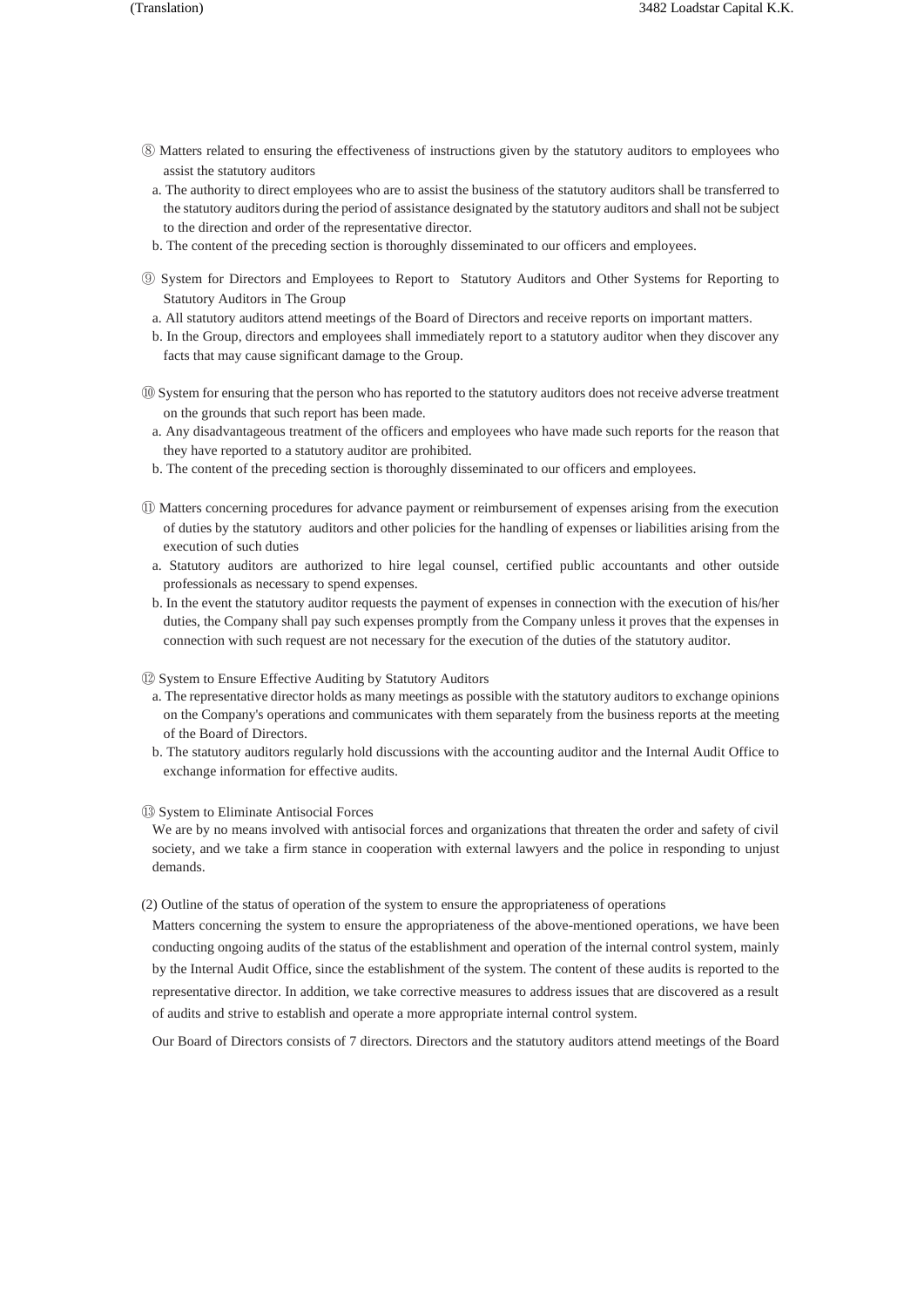of Directors to report on the status of business execution from each director and to discuss and make resolutions on important matters.

In the meeting, the outside directors joined the resolution from an independent standpoint.

The outside directors monitor and supervise business operations. Furthermore, each statutory auditor audits the management in the same manner.

4.Policies concerning decisions on Dividends of surplus

While enhancing profitability and building a business foundation, we intend to maintain a stable and continuous return of profits to shareholders through dividends, targeting a dividend payout ratio of 15%, while striking a balance with the internal reserves necessary for future business expansion.

Retained earnings will be used to strengthen and expand the management base, including marketing expenses for the expansion of the crowdfunding business, investment funds in the corporate funding business, and the strengthening of human resource recruitment and management systems, and will be prepared for the securing of profits for shareholders in the future.

When paying dividends from retained earnings, the Company's basic policy is to pay a year-end dividend once a year, and the decision-making body for the year-end dividend is the Annual General Meeting of Shareholders. In addition, we have adopted an interim dividend system stipulated in Paragraph 5 of Article 454 of the Companies Act, and our Articles of Incorporation provide that interim dividends may be paid by resolution of the Board of Directors.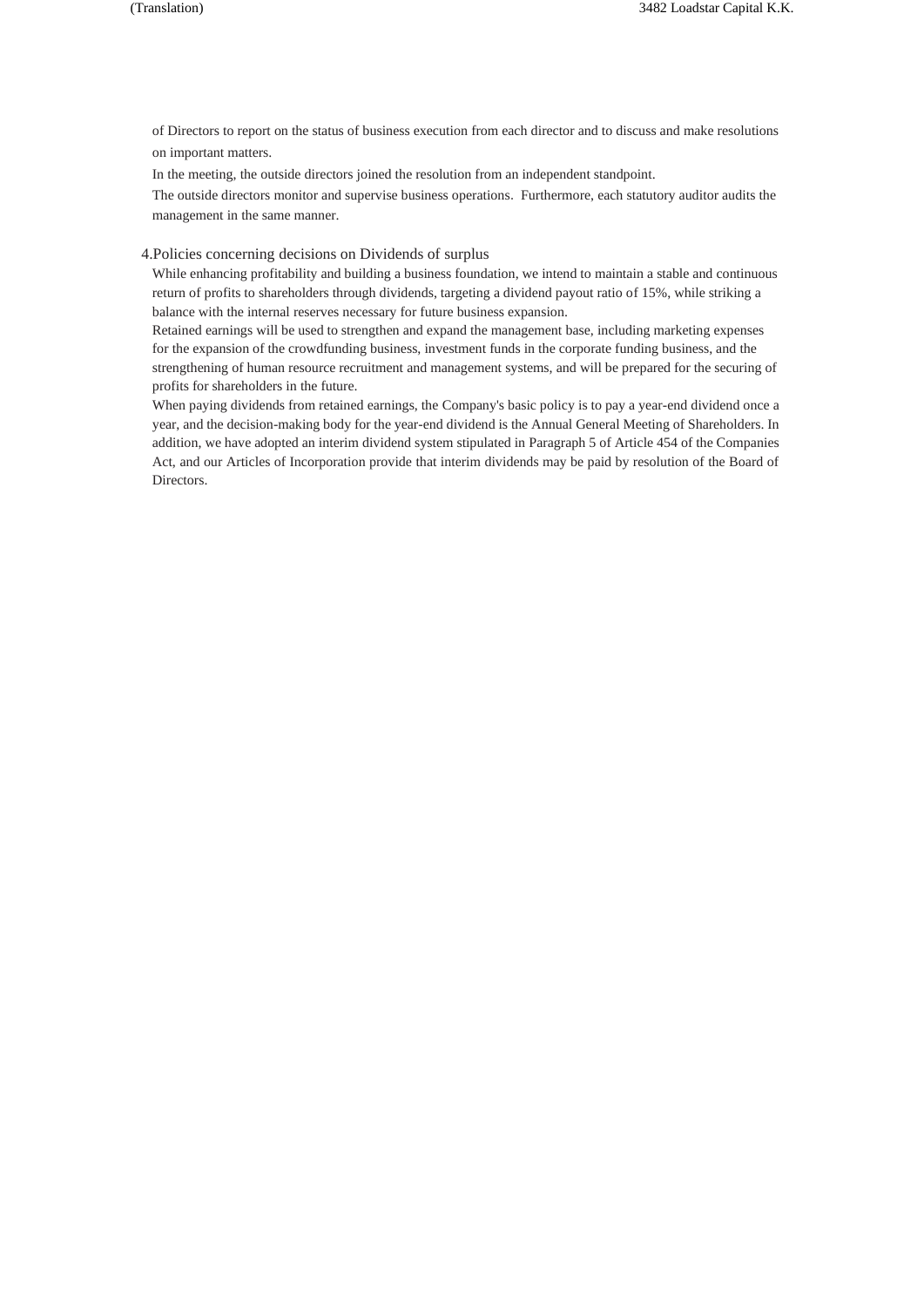|                                         |                | <b>Consolidated Balance Sheet</b>             |                         |
|-----------------------------------------|----------------|-----------------------------------------------|-------------------------|
|                                         |                | (As of December 31, 2021)                     |                         |
|                                         |                |                                               | (Unit: millions of yen) |
| Account                                 | Amount         | Account                                       | Amount                  |
| (Assets)                                |                | (Liabilities)                                 |                         |
|                                         |                | <b>Current liabilities</b>                    | 5,953                   |
| Current assets                          | 56,744         | Short-term borrowings                         | 216                     |
| Cash and deposits                       | 7,926          | Current portion of long-term<br>borrowings    | 1,541                   |
| Operating loans                         | 6,270          | Income taxes payable                          | 1,009                   |
| Real estate as inventory                | 42,023         | Deposits received                             | 2,757                   |
| Other                                   | 523            | Other                                         | 427                     |
| Non-current assets                      | 239            | Non-current liabilities                       | 40,182                  |
| Property, plant and<br>equipment        | 41             | Long-term borrowings                          | 31,584                  |
| <b>Buildings</b>                        | 37             | Deposits received from<br>silent partnerships | 6,959                   |
| Tools, furniture and<br><b>Fixtures</b> | 3              | Other                                         | 1,638                   |
| Other                                   | $\Omega$       | Total liabilities                             | 46,136                  |
| Intangible assets                       | $\overline{4}$ | (Net assets)                                  |                         |
| Software                                | 4              | Shareholders' equity                          | 10,784                  |
| Investments and other assets            | 194            | Share capital                                 | 1,402                   |
| Investment securities                   | 31             | Capital surplus                               | 1,392                   |
| Deferred tax assets                     | 109            | Retained earnings                             | 10,477                  |
| Other                                   | 53             | Treasury shares                               | $\triangle$ 2,488       |
|                                         |                | Share acquisition rights                      | 63                      |
|                                         |                | Total net assets                              | 10,847                  |
| <b>Total</b> assets                     | 56,983         | Total liabilities and net assets              | 56,983                  |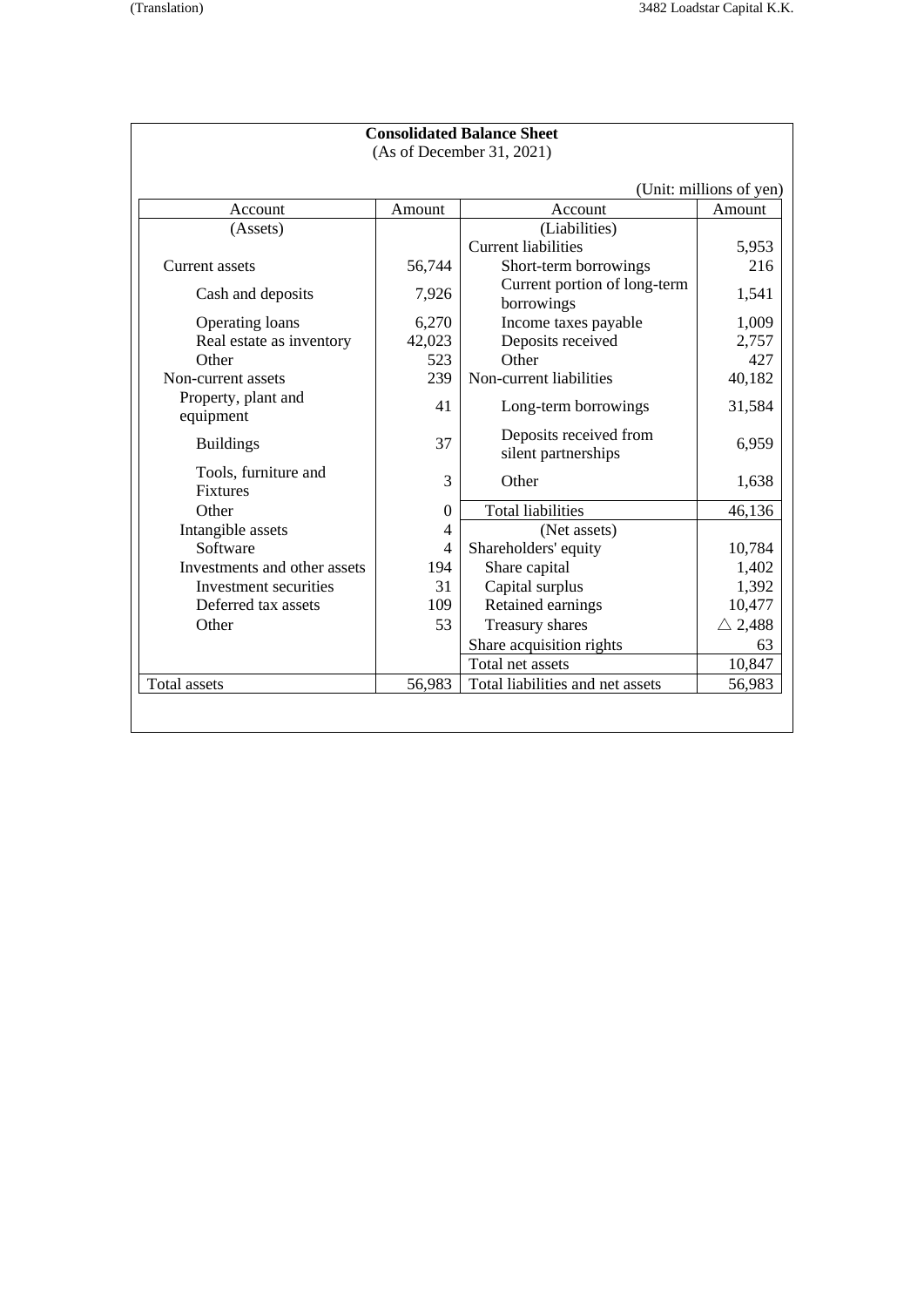# **Consolidated Statement of Income**

(Fiscal year ended December 31, 2021)

| Account                                         | Amount            |        |
|-------------------------------------------------|-------------------|--------|
| Net sales                                       |                   | 17,920 |
| Cost of sales                                   |                   | 10,964 |
| Gross profit                                    |                   | 6,956  |
| Selling, general and administrative expenses    |                   | 1,337  |
| Operating profit                                |                   | 5,618  |
| Non-operating income                            |                   |        |
| Dividend income                                 | $\theta$          |        |
| Gain on investments in silent partnerships      | $\mathbf{\Omega}$ |        |
| Gain on valuation of derivatives                | 28                |        |
| Foreign exchange gains                          | 19                |        |
| Other                                           | 8                 |        |
| Non-operating expenses                          |                   |        |
| Interest expenses                               | 316               |        |
| Commission fee                                  | 29                |        |
| Other                                           | 2                 |        |
| Ordinary profit                                 |                   | 5,327  |
| Profit before dividend distribution from silent |                   | 5,327  |
| partnerships and income taxes                   |                   |        |
| Dividends distribution from silent partnerships |                   |        |
| Profit before income taxes                      |                   | 5,031  |
| Income taxes - current                          | 1,579             |        |
| Income taxes - deferred                         | $\triangle$ 13    | 1,565  |
| Profit                                          |                   | 3,465  |
| Profit attributable to non-controlling          |                   |        |
| interests                                       |                   |        |
| Profit attributable to owners of parent         |                   | 3,465  |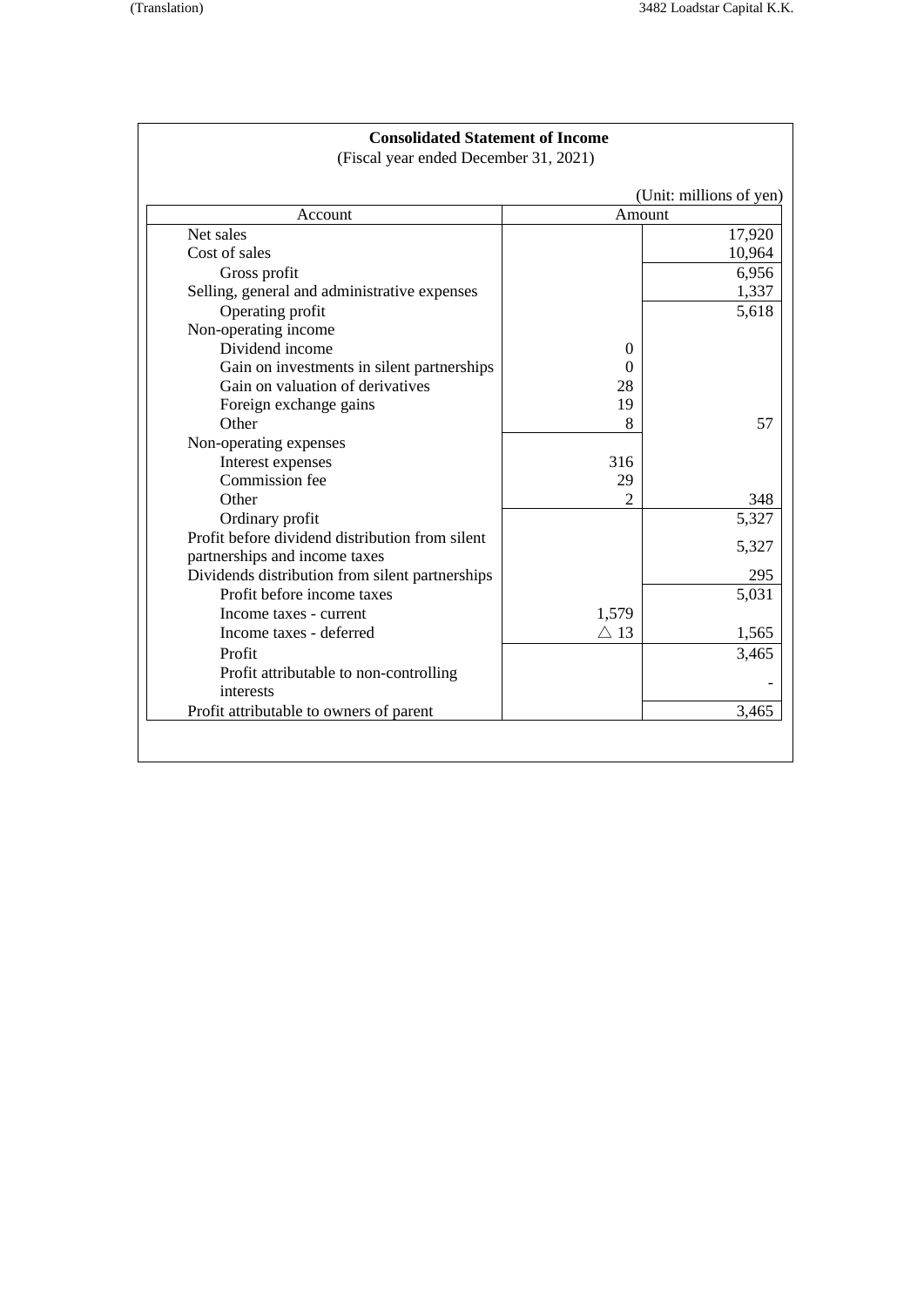Profit attributable to owners of the parent

Net changes in items other <br>than shareholders' equity 135 35

Total changes during the <br>
consolidated fiscal year 35 3,126

Balance at End 63 10,847

| <b>Consolidated Statement of Changes in Equity</b><br>(Fiscal year ended December 31, 2021) |                                |                          |                      |                         |                                  |
|---------------------------------------------------------------------------------------------|--------------------------------|--------------------------|----------------------|-------------------------|----------------------------------|
|                                                                                             |                                |                          |                      | (Unit: millions of yen) |                                  |
|                                                                                             |                                |                          | Shareholders' equity |                         |                                  |
|                                                                                             | Share<br>capital               | Capital<br>surplus       | Retained<br>earnings | Treasury<br>shares      | Total<br>shareholders'<br>equity |
| Balance at beginning                                                                        | 1,402                          | 1,392                    | 7,414                | $\triangle$ 2,515       | 7,693                            |
| Changes during the<br>consolidated fiscal year                                              |                                |                          |                      |                         |                                  |
| Dividends of surplus                                                                        | $\overline{a}$                 | $\overline{\phantom{a}}$ | $\triangle$ 401      | $\overline{a}$          | $\triangle$ 401                  |
| Disposal of treasury shares                                                                 | $\qquad \qquad -$              | $\overline{\phantom{a}}$ | $\triangle$ 1        | 27                      | 25                               |
| Profit attributable to<br>owners of the parent                                              | $\qquad \qquad -$              |                          | 3,465                |                         | 3,465                            |
| Net changes in items other<br>than shareholders' equity                                     | $\overline{\phantom{a}}$       | $\overline{a}$           |                      |                         |                                  |
| Total changes during the<br>consolidated fiscal year                                        |                                |                          | 3,062                | 27                      | 3,090                            |
| <b>Balance at End</b>                                                                       | 1,402                          | 1,392                    | 10,477               | $\triangle$ 2,488       | 10,784                           |
|                                                                                             |                                |                          |                      |                         |                                  |
|                                                                                             | Share<br>acquisition<br>rights | Total net<br>assets      |                      |                         |                                  |
| Balance at beginning                                                                        | 27                             | 7,721                    |                      |                         |                                  |
| Changes during the<br>consolidated fiscal year                                              |                                |                          |                      |                         |                                  |
| Dividends of surplus                                                                        | $\qquad \qquad -$              | $\triangle$ 401          |                      |                         |                                  |
| Disposal of treasury shares                                                                 | $\overline{a}$                 | 25                       |                      |                         |                                  |

 $-$  3,465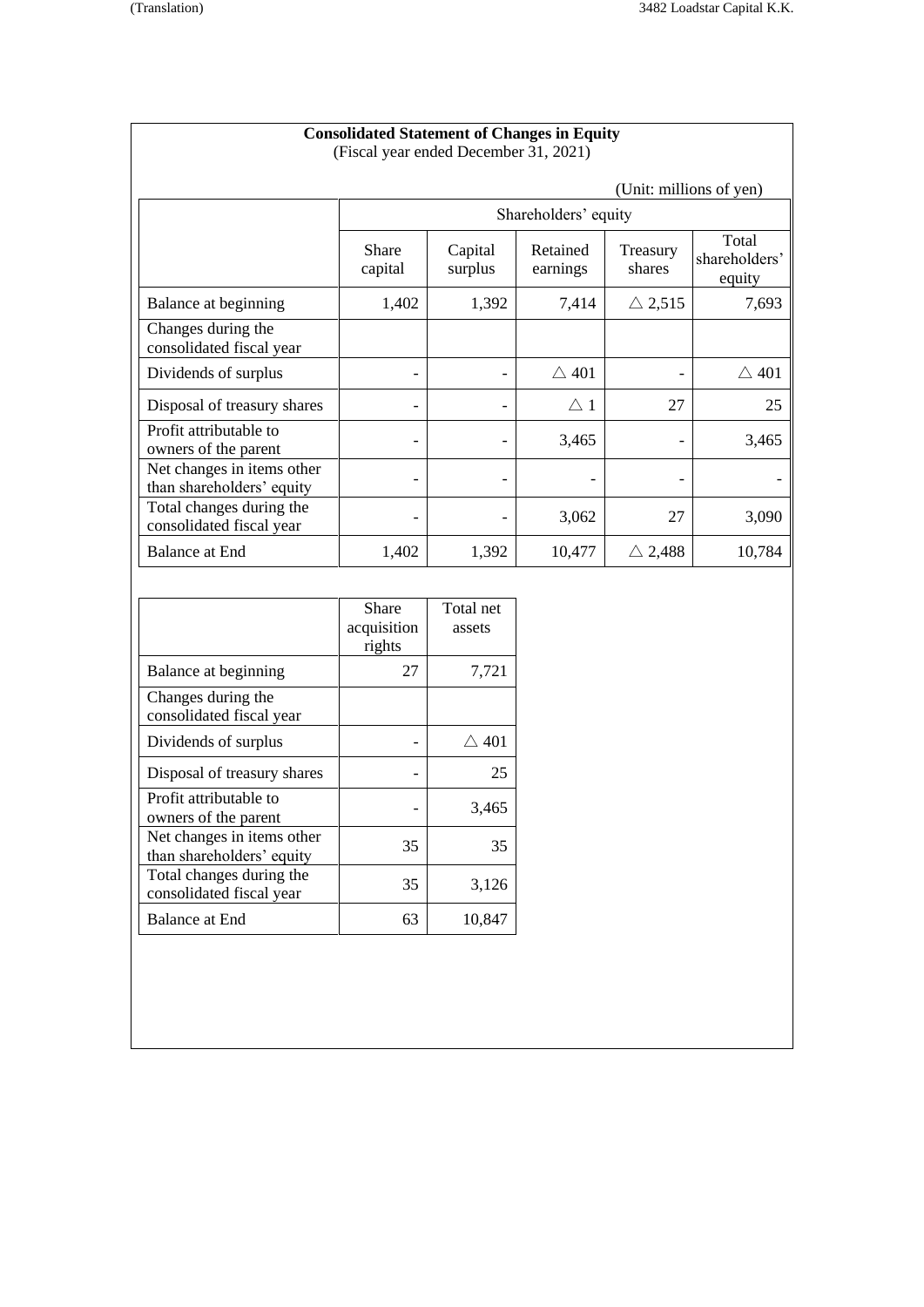Notes to the Consolidated Financial Statements (Significant Matters which are Basis for Preparation of the Consolidated Financial Statements)

- 1. Scope of Consolidation
	- (1) Status of consolidated subsidiaries Number of consolidated subsidiaries: 2

Major Consolidated Subsidiaries Loadstar Funding K.K. Loadstar Investments K.K.

- (2) Status of non-consolidated subsidiaries Not applicable.
- 2. Equity-Method Accounting Not applicable.
- 3. Fiscal Year of Consolidated Subsidiaries The fiscal year-ends of consolidated subsidiaries are the same as the consolidated closing date.

# 4. Summary of Significant Accounting Policies

(1) Valuation standards and methods for significant assets

(i)Other securities (available-for-sale securities)

| Stated at cost using the moving-average method.        |
|--------------------------------------------------------|
|                                                        |
| Investments in silent partnerships are based on the    |
| financial statements for the most recent balance sheet |
| date using the net amount proportionate to the         |
| Company's ownership interests.                         |
|                                                        |

# (ii) Derivatives

Derivatives are stated using the fair value method.

| (iii) Inventories                                                          |                                                                                                                                                                                                                                                                                           |
|----------------------------------------------------------------------------|-------------------------------------------------------------------------------------------------------------------------------------------------------------------------------------------------------------------------------------------------------------------------------------------|
| Real estate as inventory                                                   | Stated at cost determined by the specific identification<br>method (The figures shown in the balance sheet have<br>been calculated by writing them down based on decline<br>in profitability.) Leased assets are amortized in<br>accordance with property, plant and equipment standards. |
| (2) Depreciation or amortization method for significant depreciable assets |                                                                                                                                                                                                                                                                                           |
|                                                                            | $-1$ $-1$<br>$\cdots$                                                                                                                                                                                                                                                                     |

| (i) Property, plant and equipment                                                  | The declining-balance method is applied. However,           |
|------------------------------------------------------------------------------------|-------------------------------------------------------------|
|                                                                                    | buildings (excluding facilities attached to buildings) and  |
|                                                                                    | facilities attached to buildings acquired on or after April |
|                                                                                    | 1, 2016 are depreciated using the straight-line method.     |
|                                                                                    | The estimated useful lives are from 4 to 8 years.           |
| (ii) Intangible assets                                                             | The straight-line method is applied. Software for internal  |
|                                                                                    | use is amortized on a straight-line basis over the          |
|                                                                                    | estimated internal useful life (5 years)                    |
| (3) Significant provisions                                                         |                                                             |
| Allowance for doubtful accounts                                                    | The estimated amount of irrecoverable debt is calculated    |
|                                                                                    | based on the historical write-off rate for ordinary         |
|                                                                                    | receivables and recoverability of individual cases for      |
|                                                                                    | specified receivables such as doubtful accounts.            |
| (4) Other significant matters for preparation of consolidated financial statements |                                                             |
| Accounting for consumption taxes                                                   | The tax exclusion method is applied.                        |
|                                                                                    | Non-deductible consumption taxes related to the             |
|                                                                                    | Company's assets are included in acquisition cost of each   |
|                                                                                    | asset.                                                      |
| Accounting for deferred assets                                                     | All expenses are processed at the time of expenditure       |
| Share issuance costs                                                               |                                                             |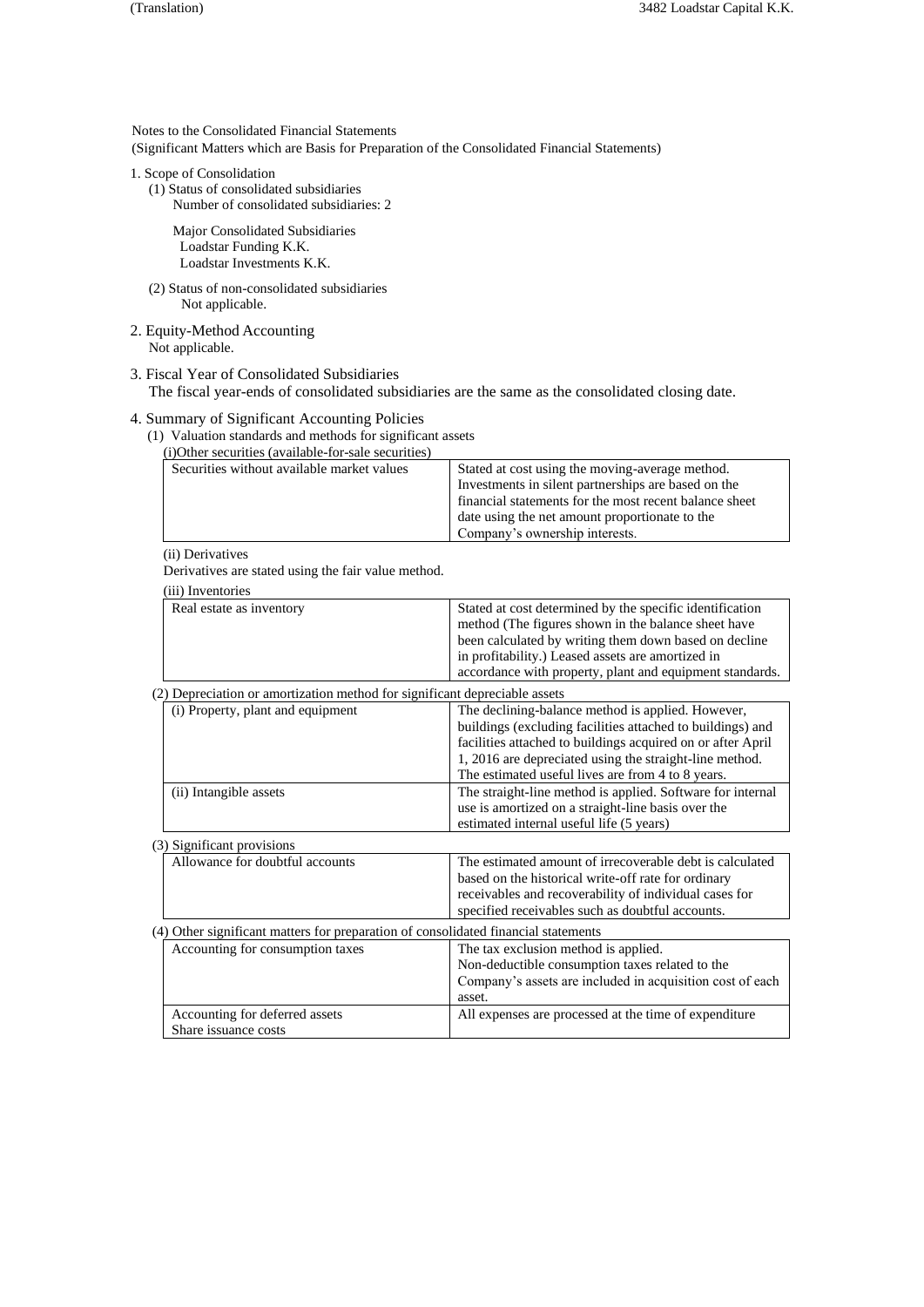(Notes on Change of Presentation Method)

Changes accompanying the application of "Accounting Standard for Disclosure of Accounting Estimates" Accounting Standard for Disclosure of Accounting Estimates" (Accounting Standards Board of Japan (ASBJ) Statement No. 31, March 31, 2020) has been applied from the current fiscal year. Accordingly, the "Notes on Accounting Estimates" are stated in the Notes to consolidated Financial Statements.

(Notes on Significant Accounting Estimates)

1. Assessment of the real estate as inventory

(1) Amount recorded in the consolidated financial statements for the current fiscal year

|                                  | Current consolidated fiscal year |
|----------------------------------|----------------------------------|
|                                  | (millions of yen)                |
| Real estate as inventory         |                                  |
| Loss on valuation of inventories |                                  |
| (Cost of sales)                  |                                  |

(2) Information related to the details of significant accounting estimates for items identified

If the net sale value is lower than the book value, the Group uses the net sale value for assessment, and recognizes the difference between the net sale value and book value as loss on valuation of inventory.

The Group estimates expected sales values after considering independent valuation amounts, etc. or estimating rental fees, expected yields, etc., together with the impact of any future changing of demand, etc.

The economic outlook remains uncertain amid the COVID-19 pandemic, but the impact of the pandemic on real estate prices in the Group's core market, Tokyo, is limited. The Group therefore estimates the value of inventory on the assumption that, based on external data on sale and purchase information available as of the end of the consolidated fiscal year under review, real estate prices will be maintained. Note that no loss on valuation of inventory was recorded in the consolidated fiscal year under review.

The future business performance of the Group may be affected owing to the reporting of loss on revaluation of inventories or other reasons if there are changes in assumptions, including a decline in estimated sales values as a result of a worsening of demand in the real estate market, etc.

(Notes to Consolidated Balance Sheet)

(1) Assets pledged as collateral and obligations secured by collateral

| (i) Assets pledged as collateral are as follows:<br>Real estate as inventory                | 42,009     | million yen |
|---------------------------------------------------------------------------------------------|------------|-------------|
| (ii) Secured obligations are as follows:                                                    |            |             |
| Current portion of Long-term borrowings                                                     | 1.541      | million yen |
| Long-term borrowings                                                                        | 31,284     | million yen |
| Total                                                                                       | 32,826     | million yen |
| (2) Accumulated depreciation of Property, plant and equipment                               | 34         | million yen |
| (Notes to Consolidated Statement of Changes in Equity)<br>(1) Total number of issued shares |            |             |
| Common stock (As of December 31, 2021)                                                      | 21.444.000 | shares      |

(2) Matters concerning dividends of surplus

(i) Cash dividends paid

| Resolution                                                     | Type of shares | Total dividends<br>(millions of yen) | Dividends per<br>share (yen) | Base date            | Effective date |
|----------------------------------------------------------------|----------------|--------------------------------------|------------------------------|----------------------|----------------|
| March 25, 2021<br>Annual general<br>meeting of<br>shareholders | Common stock   | 401                                  | 24.5                         | December 31.<br>2020 | March 26, 2021 |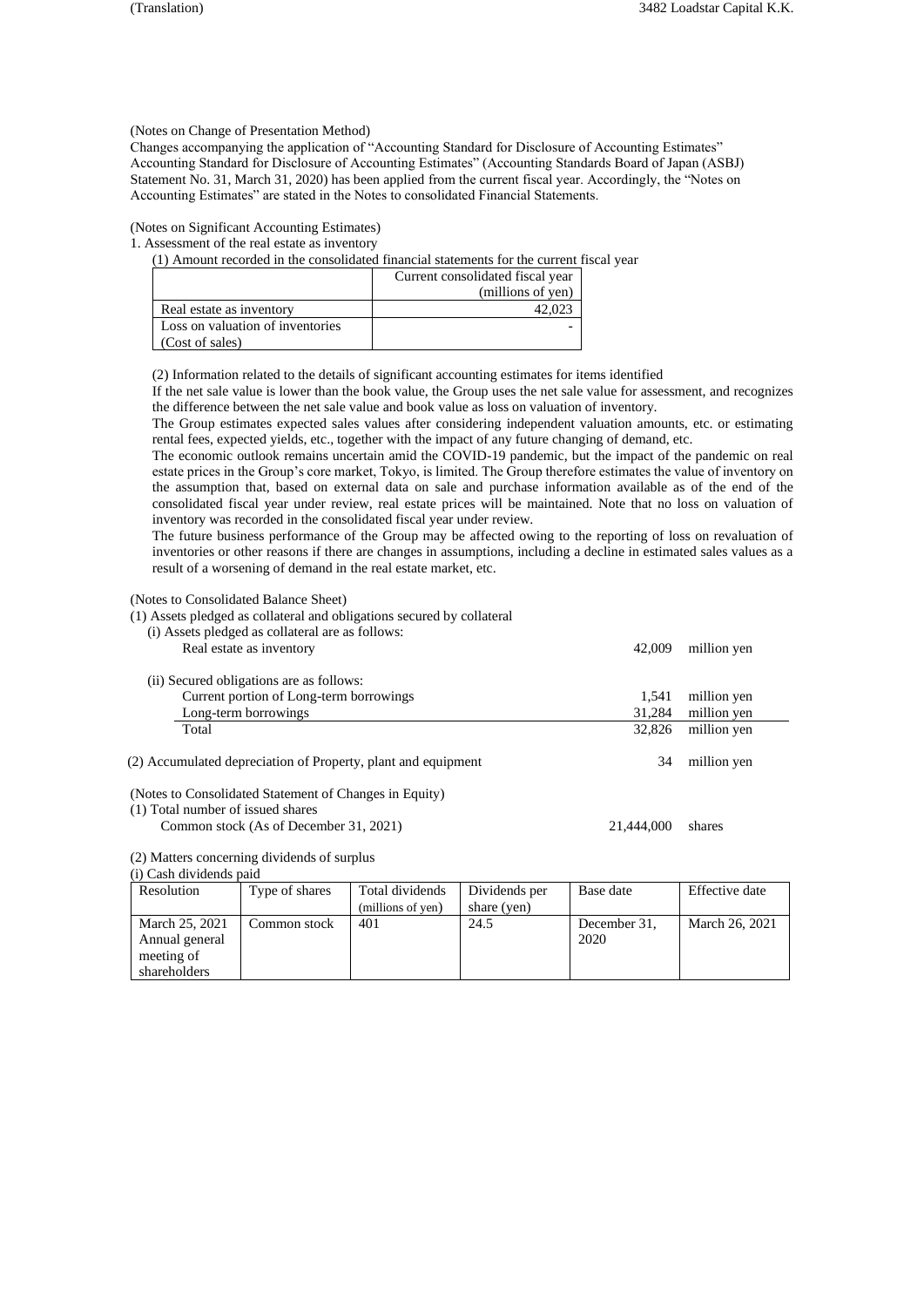| Resolution                                                        | Type of         | Source of            | Total             | Dividends | Base date            | Effective         |
|-------------------------------------------------------------------|-----------------|----------------------|-------------------|-----------|----------------------|-------------------|
|                                                                   | shares          | dividends            | dividends         | per share |                      | date              |
|                                                                   |                 |                      | (millions of yen) | (yen)     |                      |                   |
| March 30,<br>2022 Annual<br>general<br>meeting of<br>shareholders | Common<br>stock | Retained<br>earnings | 525               | 32.0      | December<br>31, 2021 | March 31,<br>2022 |

(ii) Dividends whose record date falls in the current consolidated fiscal year and whose effective date falls in the following consolidated fiscal year

(3) Class and number of potential shares resulting from the exercise of share acquisition rights (excluding shares for which the exercise period has not commenced) as of December 31, 2021

Common stock 208,000 shares

### (Notes on Financial Instruments)

(1) Matters related to the status of financial instruments

(i) Policy on financial instruments

The Group only invests funds in highly secure financial assets and borrows funds from financial institutions such as banks. Derivatives are used to hedge against interest rate fluctuation risk on borrowings within the scope of actual demand, in line with internal control rules.

#### (ii) Contents and risks of financial instruments

Operating loans, which are trade receivables, are exposed to borrowers' credit risk. Foreign currencydenominated receivables are exposed to foreign exchange rate fluctuation risk.

Investment securities are not affected by market price fluctuation risk, because they consist of unlisted stock and investments in silent partnerships, but they are exposed to issuers' credit risk.

Deposits received from silent partnerships and some deposits received are monies, etc., invested by investors in the Crowdfunding Business, and are exposed to liquidity risk.

The primary purpose of borrowings is to procure funds for the acquisition of real estate investment properties, and the final repayment can be due up to 40 years after the settlement date. Borrowings are exposed to interest rate fluctuation risk.

Derivatives transactions are conducted for the purpose of hedging against the risk of fluctuations in interest rates on borrowings.

(iii) Risk management system for the financial instruments

A. Management of credit risks (risks pertaining to non-performance of contracts by counterparties) The Group seeks to mitigate risk on trade receivables by managing schedules and balances for each individual customer and setting a revolving mortgage on collateral real estate.

The Group manages investment securities by regularly monitoring issuers' financial position and other information.

It is the Group's understanding that there is almost no credit risk in derivatives transactions, as transactions are only conducted with financial institutions with high credit ratings.

B. Management of market risks (risks related to market price fluctuations)

The department responsible for derivatives transactions executes and manages transactions with the approval of the person responsible for authorization in compliance with internal control rules that prescribe details relating to authority over derivatives transactions.

C. Management of liquidity risk related to financial liabilities (risk of inability to pay on the due date) Regarding borrowings, the department responsible prepares and updates financing plans as required and manages liquidity risk through maintaining liquidity on hand and other measures. For deposits received from silent partnerships, financing plans are prepared and updated based on the silent partnership agreement and liquidity risk managed through segregated management, maintaining liquidity on hand, and other measures. Liquidity risk of deposits received comprising monies received from investors is managed through segregated management, maintaining liquidity on hand, and other measures.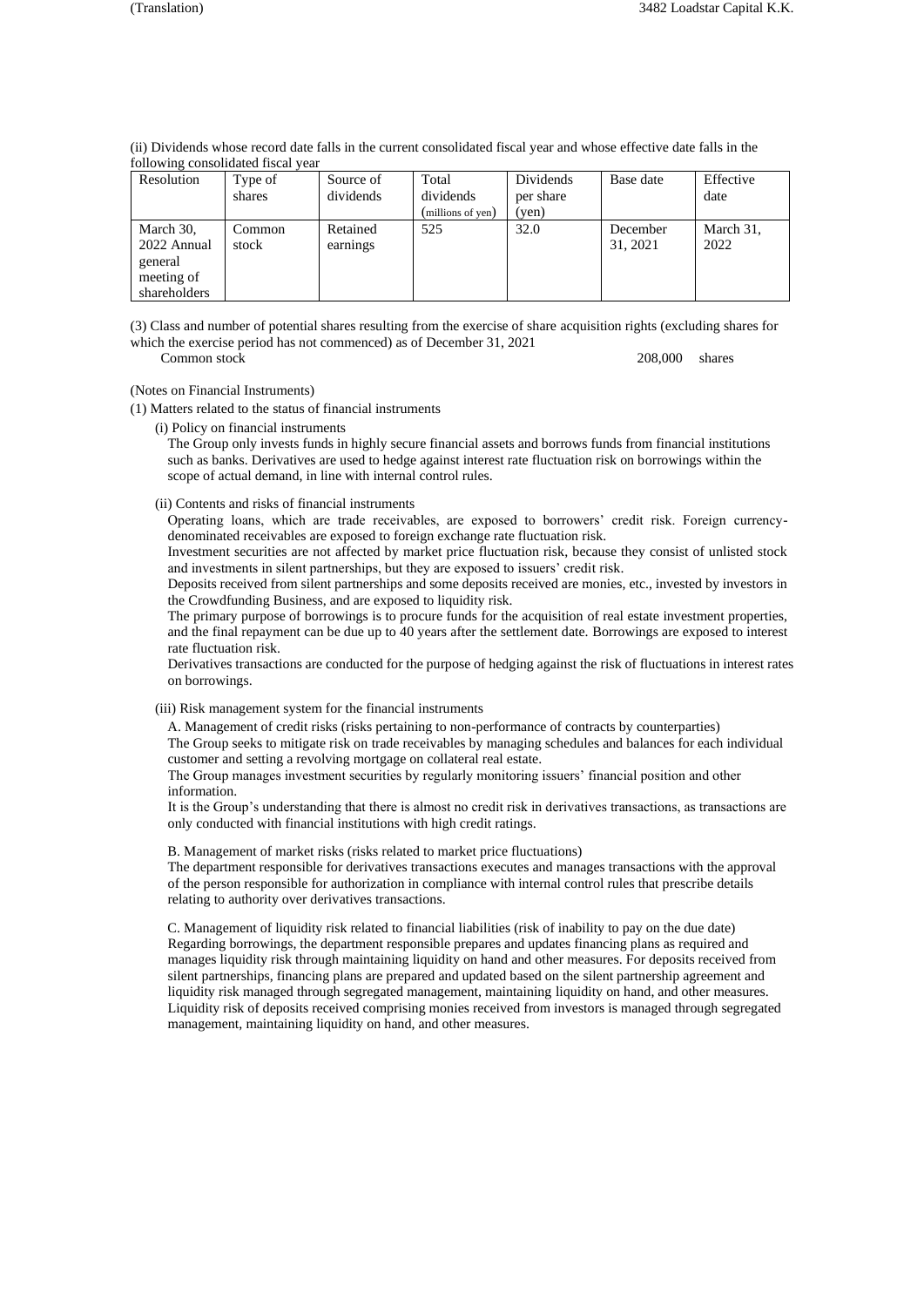(iv) Supplementary explanation of fair value of financial instruments

The fair values of financial instruments include values based on market prices and reasonably calculated values if there is no market price. Since variable factors are incorporated in the calculation of the value, the value may fluctuate by adopting different assumptions, etc.

(2) Fair value of financial instruments

At December 31, 2021, the book values of the Consolidated Balance Sheet, fair values and differences between them are as follows

|                                                        |                                             |                | (Unit: millions of yen) |
|--------------------------------------------------------|---------------------------------------------|----------------|-------------------------|
|                                                        | <b>Consolidated Balance</b><br>Sheet amount | Fair value (*) | Difference              |
| Cash and deposits                                      | 7,926                                       | 7,926          | ۰                       |
| Operating loans                                        | 6,270                                       | 6,268          | $\wedge 1$              |
| Deposits received                                      | (2,757)                                     | (2,757)        | ۰                       |
| Long-term borrowings<br>(including current<br>portion) | (33, 126)                                   | (33, 125)      | $\wedge 0$              |
| Derivative transaction                                 | (58)                                        | (58)           | ۰                       |

(\*) Accounts recognized as liabilities and accounts that becomes liabilities on a net basis (Derivative transaction) are shown in ().

Note1: Methods for calculating the fair values of financial instruments and derivative transactions

### Cash and deposits

Since the settlement periods for the foregoing are short, the fair values thereof are essentially equal to the book values. Therefore, the corresponding book value is used as the fair value.

#### Operating loans

The Group calculates the fair value of operating loans using the present value obtained by discounting future cash flow using an interest rate determined by adding credit spread to an appropriate indicator such as government bond yields.

#### Deposits received

Of deposits received, monies received from investors can be refunded to investors at any time upon request. As the amount refunded is equal to the book value, the corresponding book value is used as the fair value. Since the settlement periods for other deposits received are short, fair values thereof are essentially equal to the book values. Therefore, the corresponding book value is used as the fair value.

#### Long-term borrowings

The fair value of long-term loans payable is based on the method of calculation whereby the sum of principal and interest is discounted by an interest rate assumed when a new, similar loan is made.

### Derivative transaction

(i) Items for which hedge accounting is not applied

|                                              |                                                                          |                    |                       | (Unit: millions of yen) |
|----------------------------------------------|--------------------------------------------------------------------------|--------------------|-----------------------|-------------------------|
| Category                                     | Transaction type                                                         | Contract<br>amount | Amount<br>over 1 year | Fair value              |
| Transaction other than<br>market transaction | Interest rate swap<br>transaction<br>Variable receipt / fixed<br>payment | 6,000              | 6,000                 | $\setminus$ 58          |

(\*) The fair values of derivatives are based on the prices obtained from the counterparty financial institutions.

(ii) Hedge accounting is applied

Not applicable.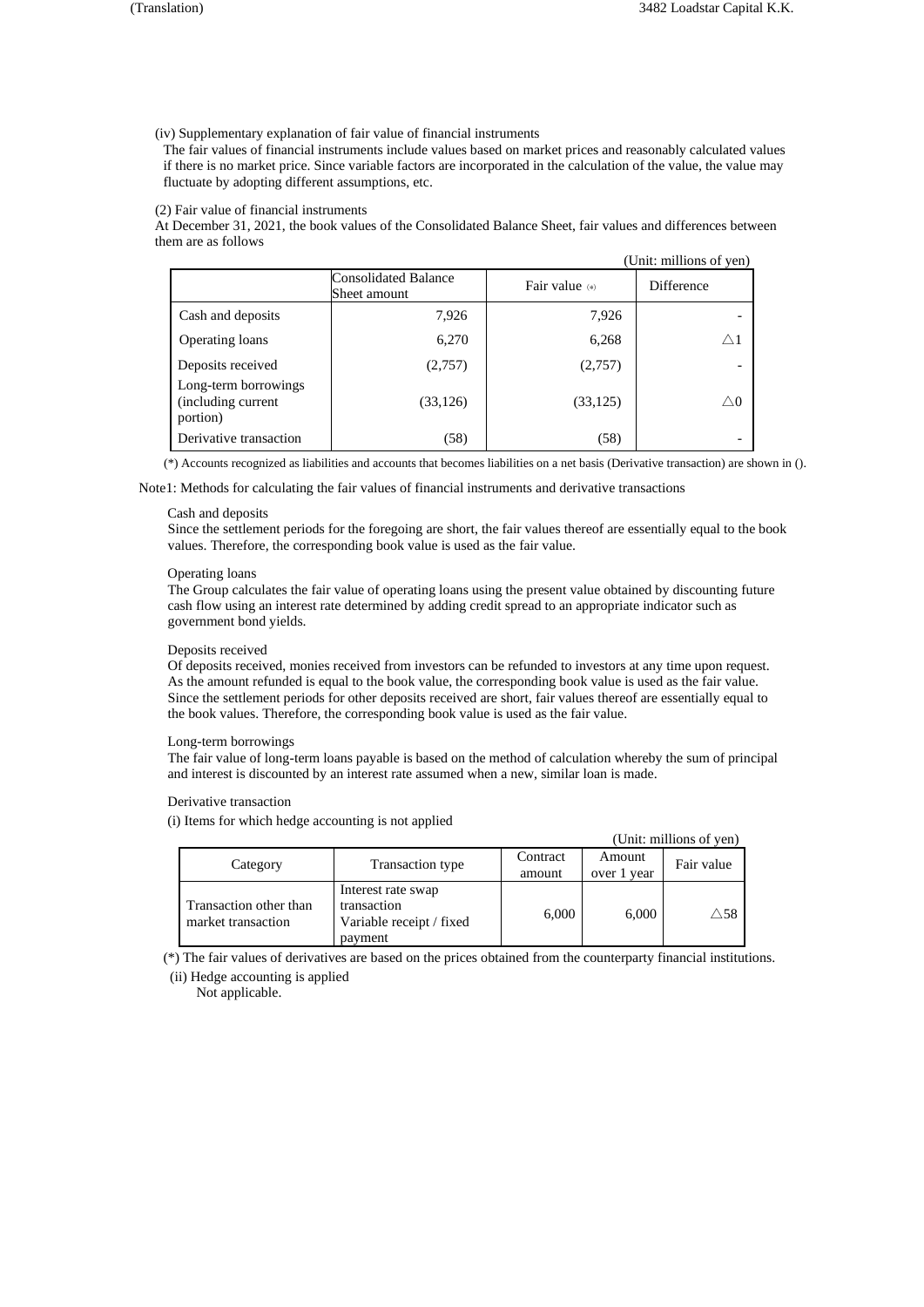Note2: Financial instruments whose fair values are deemed extremely difficult to determine

|                                               | (Unit: millions of yen)                      |
|-----------------------------------------------|----------------------------------------------|
| Category                                      | Book value in the consolidated balance sheet |
| Investment securities (Unlisted stocks, etc.) |                                              |
| Deposits received from silent partnerships    | 6.959                                        |

(\*) The fair value of Investment securities and Deposits received from silent partnerships is considered to be quite difficult to calculate, as there are no market prices. For this reason, they are not subject to the disclosure of fair value.

(Notes on Per Share Information)

| (1) | Net assets per share | 656.46 yen   |
|-----|----------------------|--------------|
| (2) | Earnings per share   | $211.50$ yen |

(Subsequent Event)

Purchase of Trasury Shares

At the meeting of Board of Directors held on January 12, 2022, the Company resolved to repurchase its stock in accordance with Article 156 of the Companies Act, as applied pursuant to paragraph 3 of Article 165 of the Companies Act.

### (1) Reason for purchasing of treasury shares

The Group repurchased treasury shares to enhance shareholder returns and further increase capital efficiency based on comprehensive consideration of the Group's overall financial position and other factors such as share price, which the Group believes to be trending at an undervalued range.

### (2) Detail of repurchase

| (i)   | Class of share               | Common stock of the Company                              |
|-------|------------------------------|----------------------------------------------------------|
| (ii)  | Total number of shares to be | Up to $1,500,000$ shares                                 |
|       | repurchased                  |                                                          |
| (iii) | Total amount                 | Up to $1,500,000,000$ yen                                |
| (iv)  | Period                       | From January 24, 2022 to April 30, 2022                  |
| (v)   | Repurchase method            | Auction market on Tokyo Stock Exchange, by a securities  |
|       |                              | company based on the discretionary investment agreement. |

### (3) Result of repurchase (As of January 31, 2022)

| (i)   | Class of share                | Common stock of the Company |
|-------|-------------------------------|-----------------------------|
| (ii)  | Total number of shares to be. | 141,300 shares              |
|       | repurchased                   |                             |
| (iii) | Total amount                  | 197,443,300 yen             |

Other Notes

(Business Combination)

Transaction between companies under common control

Absorption-type company split of the Company's Asset Management Business and Crowdfunding Business

(1) Outline of transaction

- (i) Description of businesses
	- Asset Management Business

Business that manages investment real estate on behalf of investors

# Crowdfunding Business

Operation of real estate-specialized crowdfunding "Owners Book"

(ii) Date of business combination

August 1, 2021

(iii) Legal structure of business combination Absorption-type company split with the Company as the company to be split and Loadstar Investments K.K. as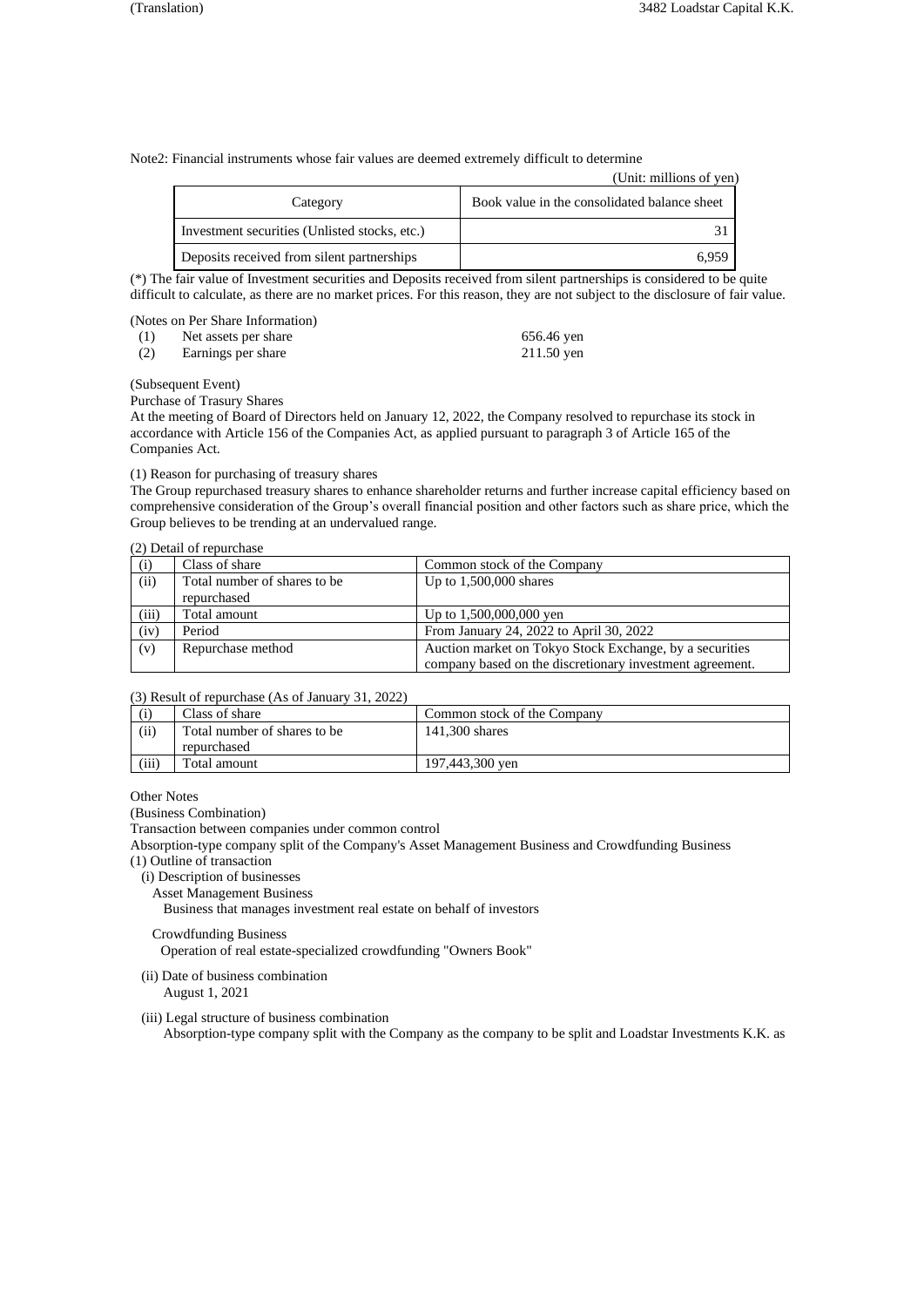the company absorbing the operations to be split off.

- (iv) Name of company after business combination Loadstar Investments K.K.
- (v) Other matters relating to the outline of transaction To strengthen the Asset Management Business and Crowdfunding Business, as well as the compliance system.
- (2) Outline of accounting treatment

Pursuant to the "Accounting Standard for Business Combinations" (ASBJ Accounting Standard No. 21 issued on January 16, 2019) and the "Implementation Guidance on Accounting Standard for Business Combinations and Accounting Standard for Business Divestitures" (ASBJ Implementation Guidance No. 10 issued on January 16, 2019), accounted as a transaction between companies under common control.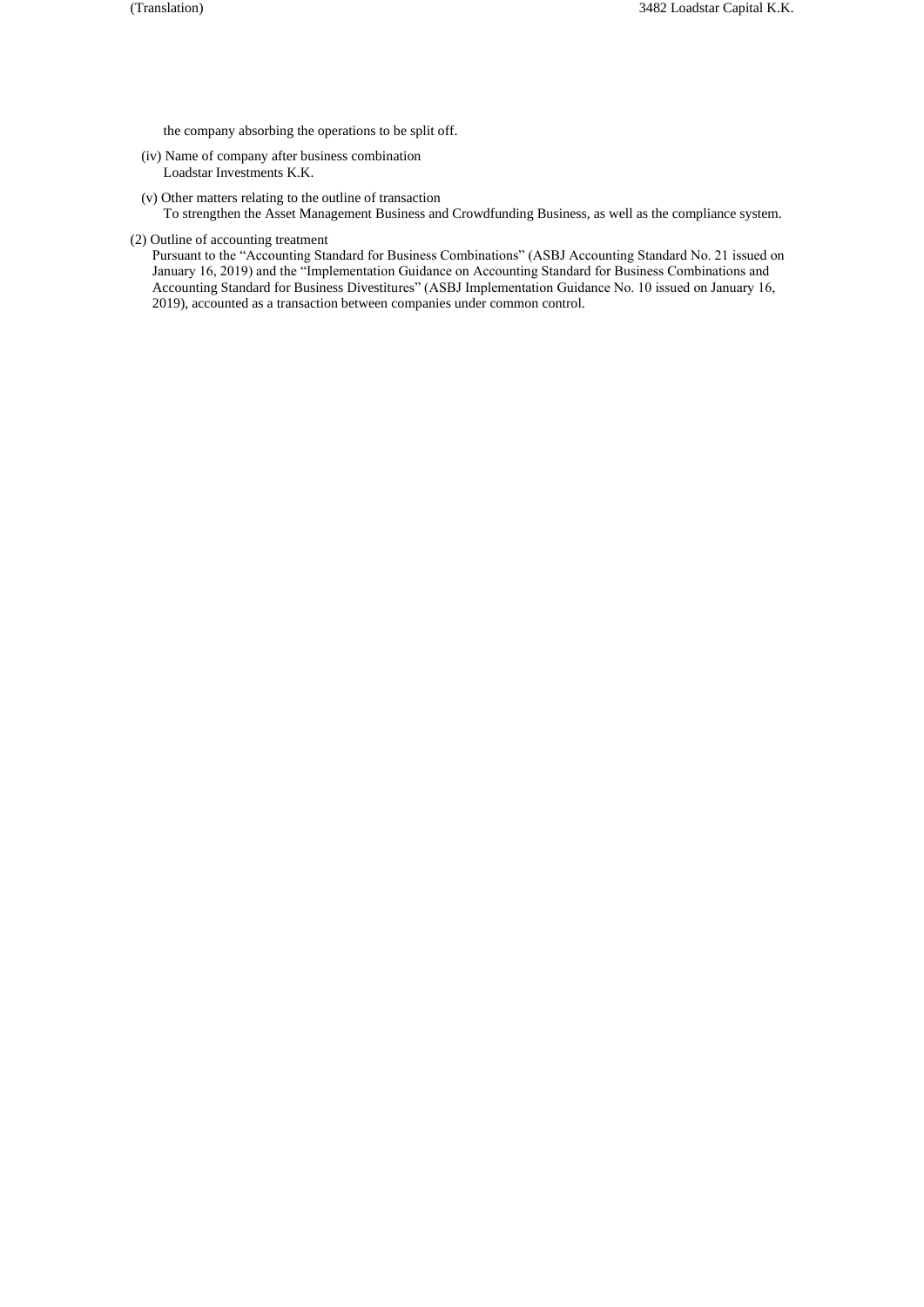|                                          |          |                                             | (Unit: millions of yen) |
|------------------------------------------|----------|---------------------------------------------|-------------------------|
| Account                                  | Amount   | Account                                     | Amount                  |
| (Assets)                                 |          | (Liabilities)                               |                         |
| Current assets                           | 46,335   | <b>Current liabilities</b>                  | 3,134                   |
| Cash and deposits                        | 3,775    | Short-term borrowings                       | 216                     |
| Real estate as inventory                 | 42,023   | Current portion of long-<br>term borrowings | 1,541                   |
| Prepaid expenses                         | 50       | Accounts payable                            | 75                      |
| Advance payments                         | 152      | Accrued expenses                            | 111                     |
| Other                                    | 332      | Income taxes payable                        | 924                     |
| Non-current assets                       | 355      | Advances received                           | 204                     |
| Property, plant and<br>equipment         | 41       | Deposits received                           | 58                      |
| <b>Buildings</b>                         | 37       | Other                                       |                         |
| Tools, furniture and<br><b>Fixtures</b>  | 3        | Non-current liabilities                     | 33,223                  |
| Other                                    | $\Omega$ | Long-term borrowings                        | 31,584                  |
| Investments and other assets             | 314      | Other                                       | 1,638                   |
| Investment securities                    | 31       | <b>Total liabilities</b>                    | 36,357                  |
| Shares of subsidiaries<br>and associates | 130      | (Net assets)                                |                         |
| Deferred tax assets                      | 101      | Shareholders' equity                        | 10,269                  |
| Investments in capital                   | 10       | Share capital                               | 1,402                   |
| Other                                    | 41       | Capital surplus                             | 1,392                   |
|                                          |          | Legal capital surplus                       | 1,392                   |
|                                          |          | Retained earnings                           | 9,963                   |
|                                          |          | Other retained earnings                     | 9,963                   |
|                                          |          | Retained earnings<br>brought forward        | 9,963                   |
|                                          |          | Treasury shares                             | $\Delta$ 2,488          |
|                                          |          | Share acquisition rights                    | 63                      |
|                                          |          | Total net assets                            | 10,333                  |
| <b>Total assets</b>                      | 46,691   | Total liabilities and net assets            | 46,691                  |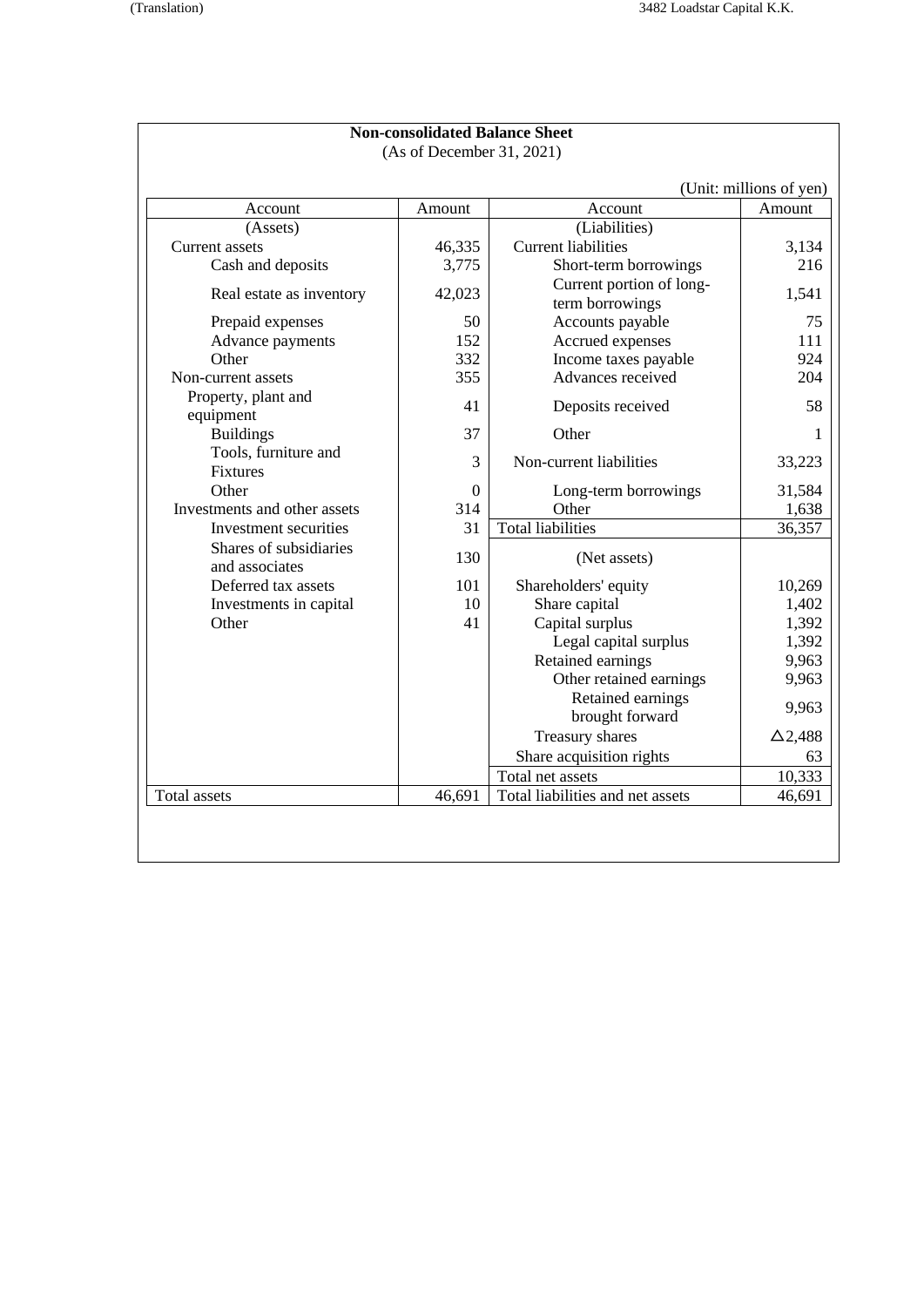| <b>Non-consolidated Statement of Income</b><br>(Fiscal year ended December 31, 2021) |               |                         |
|--------------------------------------------------------------------------------------|---------------|-------------------------|
|                                                                                      |               | (Unit: millions of yen) |
| Account                                                                              | Amount        |                         |
| Net sales                                                                            |               | 17,258                  |
| Cost of sales                                                                        |               | 10,964                  |
| Gross profit                                                                         |               | 6,294                   |
| Selling, general and administrative expenses                                         |               | 1,214                   |
| Operating profit                                                                     |               | 5,079                   |
| Non-operating income                                                                 |               |                         |
| Dividend income                                                                      | $\theta$      |                         |
| Gain on investments in silent partnerships                                           | $\Omega$      |                         |
| Gain on valuation of derivatives                                                     | 28            |                         |
| Gain on reversal of restoration expenses                                             | 5             |                         |
| Other                                                                                | 3             | 38                      |
| Non-operating expenses                                                               |               |                         |
| Interest expenses                                                                    | 317           |                         |
| Commission fee                                                                       | 29            |                         |
| Other                                                                                |               | 348                     |
| Ordinary profit                                                                      |               | 4,769                   |
| Profit before income taxes                                                           |               | 4,769                   |
| Income taxes - current                                                               | 1,481         |                         |
| Income taxes - deferred                                                              | $\triangle$ 5 | 1,475                   |
| Profit                                                                               |               | 3,294                   |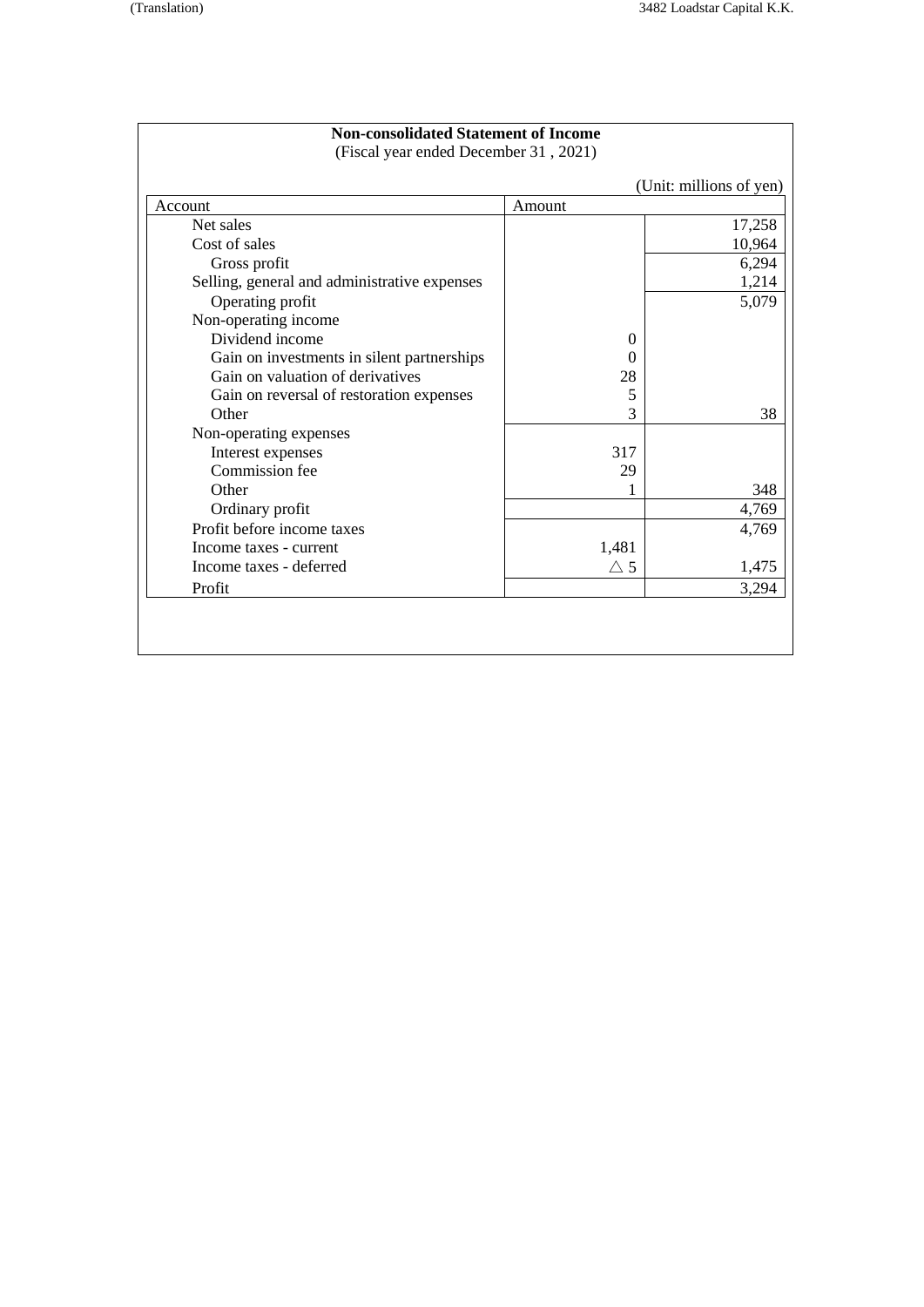|                                    |                          |                |                          | <b>Non-consolidated Statement of Changes in Equity</b><br>(Fiscal year ended December 31, 2021) |                   |                          |                         |
|------------------------------------|--------------------------|----------------|--------------------------|-------------------------------------------------------------------------------------------------|-------------------|--------------------------|-------------------------|
|                                    |                          |                |                          |                                                                                                 |                   |                          | (Unit: millions of yen) |
|                                    |                          |                |                          | Shareholders' equity                                                                            |                   |                          |                         |
|                                    | Share                    |                | Capital surplus          |                                                                                                 | Retained earnings | Treasury                 | Total                   |
|                                    | capital                  | Legal          | Total                    | Other                                                                                           | Total             | shares                   | shareholders'           |
|                                    |                          | capital        | capital                  | retained                                                                                        | retained          |                          | equity                  |
|                                    |                          | surplus        | surplus                  | earnings                                                                                        | earnings          |                          |                         |
|                                    |                          |                |                          | Retained                                                                                        |                   |                          |                         |
|                                    |                          |                |                          | earnings                                                                                        |                   |                          |                         |
|                                    |                          |                |                          | brought                                                                                         |                   |                          |                         |
|                                    |                          |                |                          | forward                                                                                         |                   |                          |                         |
| <b>Balance</b> at                  | 1,402                    | 1,392          | 1,392                    | 7,187                                                                                           | 7,187             | $\triangle$ 2,515        | 7,466                   |
| beginning                          |                          |                |                          |                                                                                                 |                   |                          |                         |
| Changes during                     |                          |                |                          |                                                                                                 |                   |                          |                         |
| the fiscal year                    |                          |                |                          |                                                                                                 |                   |                          |                         |
| Dividends of                       | $\overline{a}$           |                | $\overline{\phantom{a}}$ | $\Delta$ 401                                                                                    | $\Delta$ 401      | $\overline{\phantom{a}}$ | $\Delta$ 401            |
| surplus                            |                          |                |                          |                                                                                                 |                   |                          |                         |
| Disposal of                        | $\overline{a}$           | $\overline{a}$ | $\overline{\phantom{a}}$ | $\Delta$ 1                                                                                      | $\Delta$ 1        | 27                       | 25                      |
| treasury shares                    |                          |                |                          |                                                                                                 |                   |                          |                         |
| Decrease due to                    |                          |                | $\overline{\phantom{0}}$ | $\Delta$ 115                                                                                    | $\Delta$ 115      | $\overline{\phantom{0}}$ | $\Delta$ 115            |
| company split                      |                          |                |                          |                                                                                                 |                   |                          |                         |
| Profit                             | $\overline{\phantom{0}}$ |                | $\overline{\phantom{0}}$ | 3,294                                                                                           | 3,294             | $\overline{\phantom{a}}$ | 3,294                   |
| Net changes in<br>items other than |                          |                |                          |                                                                                                 |                   |                          |                         |
| shareholders'                      |                          |                |                          |                                                                                                 |                   |                          |                         |
| equity                             |                          |                |                          |                                                                                                 |                   |                          |                         |
| Total changes                      |                          |                |                          | 2,775                                                                                           | 2,775             | 27                       | 2,803                   |
| during the fiscal                  |                          |                |                          |                                                                                                 |                   |                          |                         |
| year                               |                          |                |                          |                                                                                                 |                   |                          |                         |
| Balance at end                     | 1,402                    | 1,392          | 1,392                    | 9,963                                                                                           | 9,963             | $\Delta$ 2,488           | 10,269                  |
|                                    |                          |                |                          |                                                                                                 |                   |                          |                         |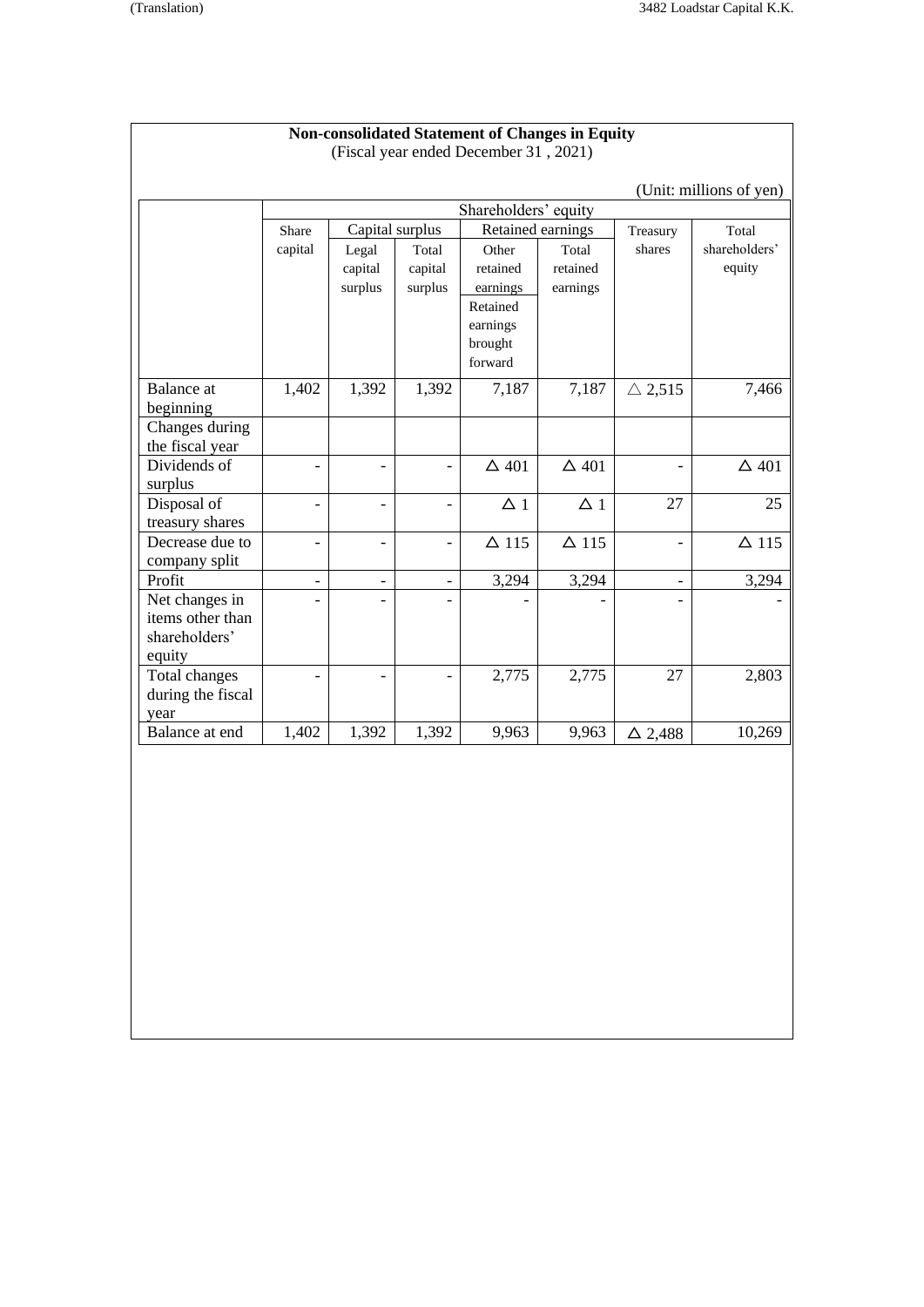|                           | Share           | Total net       |
|---------------------------|-----------------|-----------------|
|                           | acquisition     | assets          |
|                           | rights          |                 |
| Balance at beginning      | 27              | 7,494           |
| Changes during the fiscal |                 |                 |
| year                      |                 |                 |
| Dividends of surplus      |                 | $\triangle$ 401 |
| Disposal of treasury      |                 | 25              |
| shares                    |                 |                 |
| Decrease due to           |                 | $\Delta$ 115    |
| company split             |                 |                 |
| Profit                    | $\qquad \qquad$ | 3,294           |
| Net changes in items      | 35              | 35              |
| other than shareholders'  |                 |                 |
| equity                    |                 |                 |
| Total changes during the  | 35              | 2,839           |
| fiscal year               |                 |                 |
| Balance at end            | 63              | 10,333          |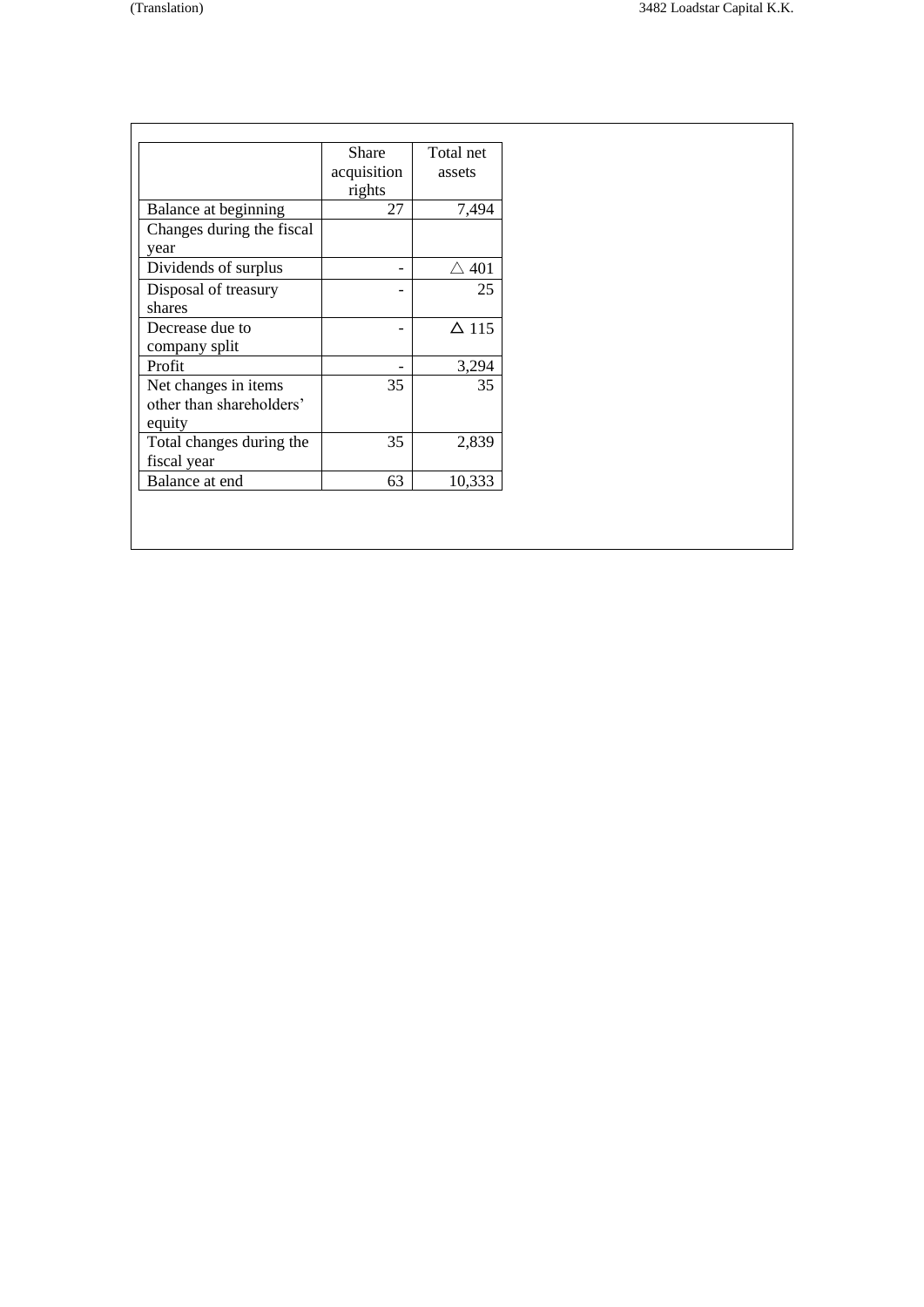Notes to Non-consolidated Financial Statements

(Summary of Significant Accounting Policies)

1. Valuation standards and methods for assets

(1) Valuation standards and methods for securities

(i) Shares of subsidiaries and affiliates

Stated at cost using the moving-average method. (ii)Other securities (available-for-sale securities)

| THOUTEL SECULILIES (available-TOI-Sale Seculities) |                                                        |
|----------------------------------------------------|--------------------------------------------------------|
| Securities without available market values         | Stated at cost using the moving-average method.        |
|                                                    | Investments in silent partnerships are based on the    |
|                                                    | financial statements for the most recent balance sheet |
|                                                    | date using the net amount proportionate to the         |

(2) Assessment criteria and assessment methods of Derivatives Derivatives are stated using the fair value method.

(3) Assessment criteria and assessment methods of Inventories

| Real estate as inventory | Stated at cost determined by the specific identification |
|--------------------------|----------------------------------------------------------|
|                          | method (The figures shown in the balance sheet have      |
|                          | been calculated by writing them down based on decline    |
|                          | in profitability.) Leased assets are amortized in        |
|                          | accordance with property, plant and equipment standards. |
|                          |                                                          |

Company's ownership interests.

# (4) Depreciation of non-current assets

| (i) Property, plant and equipment | The declining-balance method is applied. However,<br>buildings (excluding facilities attached to buildings) and<br>facilities attached to buildings acquired on or after April<br>1, 2016, are depreciated using the straight-line method.<br>The estimated useful lives are from 4 to 8 years. |
|-----------------------------------|-------------------------------------------------------------------------------------------------------------------------------------------------------------------------------------------------------------------------------------------------------------------------------------------------|
| (ii) Intangible assets            | The straight-line method is applied. Software for internal<br>use is amortized on a straight-line basis over the<br>estimated internal useful life (5 years)                                                                                                                                    |

(5) Standards for provisions

| Allowance for doubtful accounts | The estimated amount of irrecoverable debt is calculated |
|---------------------------------|----------------------------------------------------------|
|                                 | based on the historical write-off rate for ordinary      |
|                                 | receivables and recoverability of individual cases for   |
|                                 | specified receivables such as doubtful accounts.         |

#### (6) Other significant matters for preparation of financial statements

| Accounting for consumption taxes                       | The tax exclusion method is applied.<br>Non-deductible consumption taxes related to the<br>Company's assets are included in acquisition cost of each<br>asset. |
|--------------------------------------------------------|----------------------------------------------------------------------------------------------------------------------------------------------------------------|
| Accounting for deferred assets<br>Share issuance costs | All expenses are processed at the time of expenditure                                                                                                          |

(Notes on Change of Presentation Method)

Changes accompanying the application of "Accounting Standard for Disclosure of Accounting Estimates"

Accounting Standard for Disclosure of Accounting Estimates" (Accounting Standards Board of Japan (ASBJ) Statement No. 31, March 31, 2020) has been applied from the current fiscal year. Accordingly, the "Notes on Accounting Estimates" are stated in the Notes to Non-consolidated Financial Statements.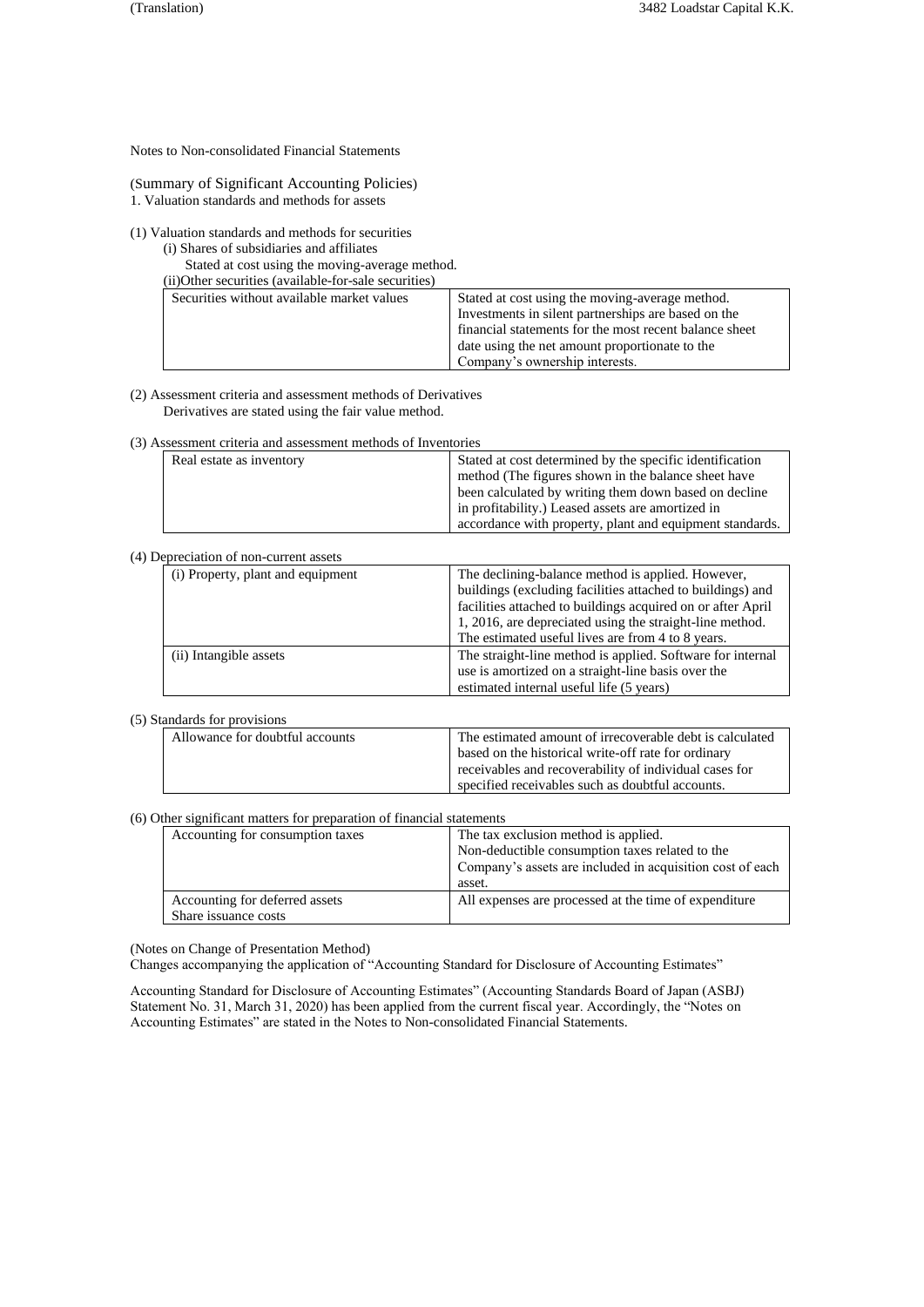(Notes on Significant Accounting Estimates)

1. Assessment of the real estate as inventory

(1) Amount recorded in the non-consolidated financial statements for the current fiscal year

|                                  | Current non-consolidated fiscal year |
|----------------------------------|--------------------------------------|
|                                  | (millions of yen)                    |
| Real estate as inventory         |                                      |
| Loss on valuation of inventories |                                      |
| (Cost of sales)                  |                                      |

(2) Information related to the details of significant accounting estimates for items identified Same as notes to the consolidated financial statements.

(Notes to Balance Sheet)

| (1) Assets pledged as collateral and obligations secured by collateral                                           |                         |                |             |
|------------------------------------------------------------------------------------------------------------------|-------------------------|----------------|-------------|
| (i) Assets pledged as collateral are as follows:                                                                 |                         |                |             |
| Real estate as inventory                                                                                         |                         | 42,009         | million yen |
| (ii) Secured obligations are as follows:                                                                         |                         |                |             |
| Current portion of Long-term borrowings                                                                          |                         | 1,541          | million yen |
| Long-term borrowings                                                                                             |                         | 31,284         | million yen |
| Total                                                                                                            |                         | 32,826         | million yen |
| (2) Accumulated depreciation of Property, plant and equipment                                                    |                         | 34             | million yen |
| (3) Monetary receivables from and payables to subsidiaries and affiliates (excluding those presented separately) |                         |                |             |
| Short-term monetary receivables                                                                                  |                         | 41             | million yen |
| (Notes to Statement of Income)                                                                                   |                         |                |             |
| Transactions with affiliated companies                                                                           |                         |                |             |
| Non-operating transactions                                                                                       |                         | $\overline{0}$ | million yen |
| (Notes to Statement of Changes in Equity)                                                                        |                         |                |             |
| Matters concerning the Treasury shares (As of December 31, 2021)                                                 |                         |                |             |
| Common stock                                                                                                     |                         | 5,016,130      | shares      |
| (Notes on Tax Effect Accounting)                                                                                 |                         |                |             |
| Breakdown of Deferred tax assets and deferred tax liabilities by major cause                                     |                         |                |             |
|                                                                                                                  | (Unit: millions of yen) |                |             |
| Accrued enterprise tax                                                                                           | 46                      |                |             |
| Accounts payable                                                                                                 | 3                       |                |             |
| Commission fee                                                                                                   | 43                      |                |             |
| Excess depreciation                                                                                              | 4                       |                |             |
| Asset retirement obligations                                                                                     | 3                       |                |             |
| Deferred tax assets total                                                                                        | 101                     |                |             |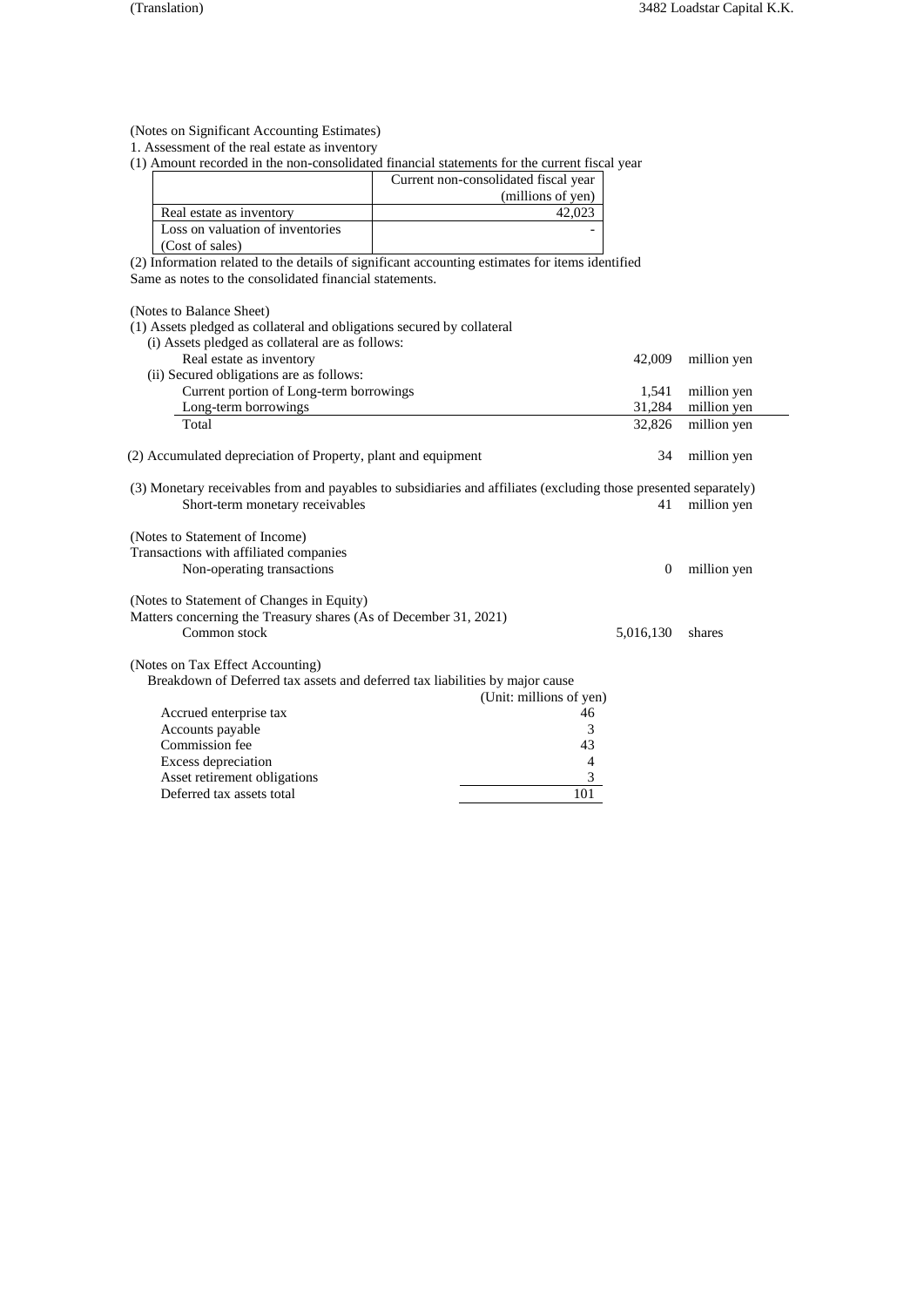# (Notes on Transactions with Related Parties) Subsidiaries and affiliates

|            |                  |             |               |                     |             |         | (Unit: millions of yen) |
|------------|------------------|-------------|---------------|---------------------|-------------|---------|-------------------------|
| Type       | Company name     | Percentage  | Relationship  | Contents of the     | Transaction | Subject | Year-end                |
|            |                  | of voting   | with related  | transaction         | amount      |         | balance                 |
|            |                  | rights held | parties       |                     |             |         |                         |
| Subsidiary | Loadstar Funding | Possession  | Loan of funds | collection of loans |             |         |                         |
|            | K.K.             | Direct 100% | Concurrent    | receivable          | 100         |         |                         |
|            |                  |             | appointment   |                     |             |         |                         |
|            |                  |             | posts         |                     |             |         |                         |

Note 1. Of the above amounts, the transaction amount does not include consumption taxes, etc.

Note 2. Transaction Terms and Policy for Determining Transaction Terms

The Company determines each transaction under general terms and conditions similar to those for independent thirdparty transactions.

(Notes on Per Share Information)<br>(1) Net assets per share

(1) Net assets per share 625.14 yen<br>
(2) Earnings per share 201.04 yen

Earnings per share

(Subsequent Event) Purchase of Trasury Shares Same as notes to the consolidated financial statements.

Other Notes (Business Combination) Same as notes to the consolidated financial statements.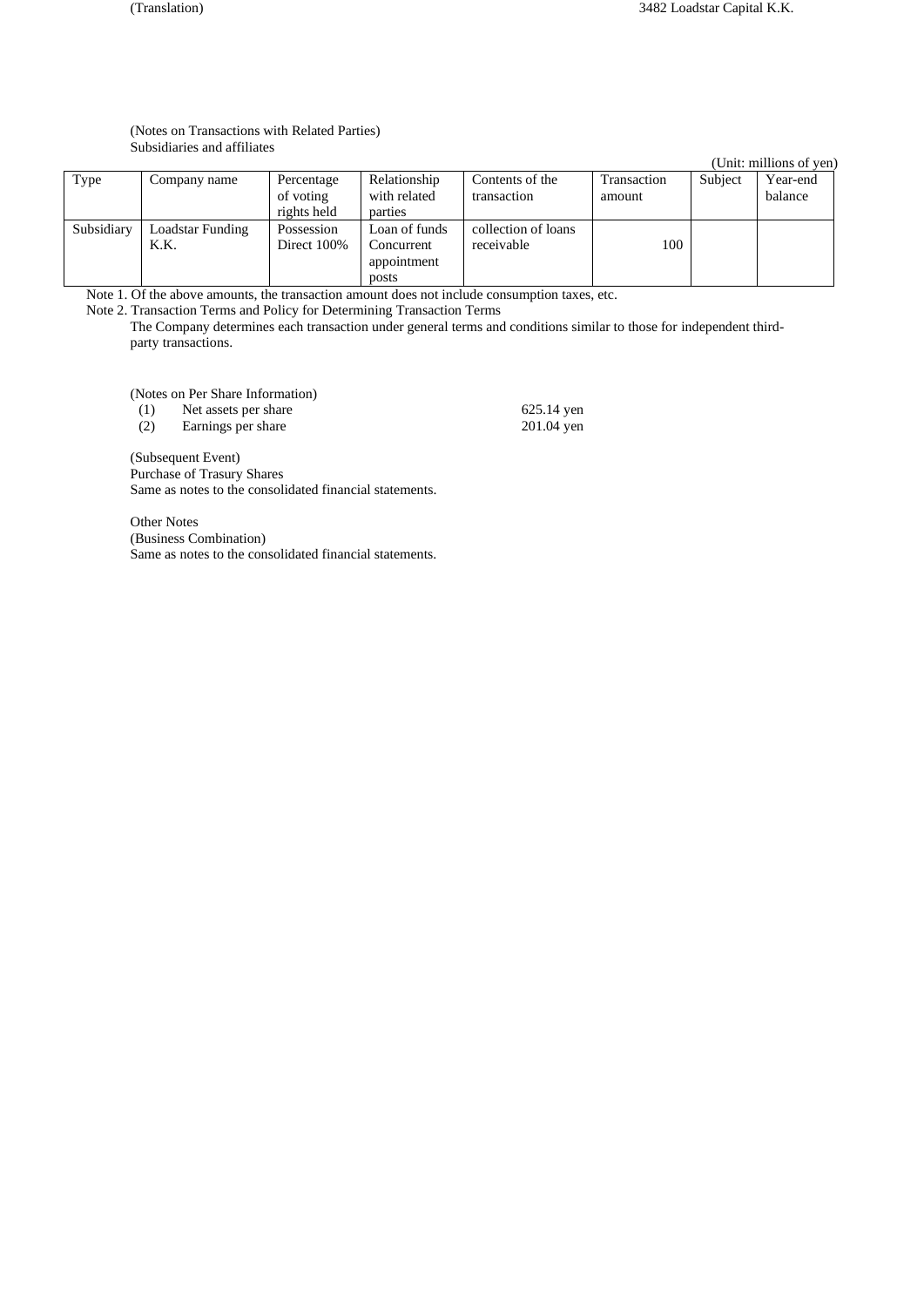# **INDEPENDENT AUDITOR'S REPORT**

February 9, 2022

To the Board of Directors of Loadstar Capital K.K.:

> Deloitte Touche Tohmatsu LLC Tokyo office

Designated Engagement Partner, Certified Public Accountant:

Junichi Fujii

Designated Engagement Partner, Certified Public Accountant:

Yutaka Takeda

# **Opinion**

Pursuant to the fourth paragraph of Article 444 of the Companies Act, we have audited the consolidated financial statements of Loadstar Capital K.K. and its consolidated subsidiaries (the "Group"), namely, the consolidated balance sheet as of December 31, 2021, and the consolidated statement of income and consolidated statement of changes in equity for the fiscal year from January 1, 2021 to December 31, 2021, and the related notes.

In our opinion, the accompanying consolidated financial statements present fairly, in all material respects, the consolidated financial position of the Group as of December 31, 2021, and its consolidated financial performance for the year then ended in accordance with accounting principles generally accepted in Japan.

# **Basis for Opinion**

We conducted our audit in accordance with auditing standards generally accepted in Japan. Our responsibilities under those standards are further described in the Auditor's Responsibilities for the Audit of the Consolidated Financial Statements section of our report. We are independent of the Group in accordance with the provisions of the Code of Professional Ethics in Japan, and we have fulfilled our other ethical responsibilities as auditors. We believe that the audit evidence we have obtained is sufficient and appropriate to provide a basis for our opinion.

# **Responsibilities of Management and Audit & Supervisory Board Members and the Audit & Supervisory Board for the Consolidated Financial Statements**

Management is responsible for the preparation and fair presentation of the consolidated financial statements in accordance with accounting principles generally accepted in Japan, and for such internal control as management determines is necessary to enable the preparation of consolidated financial statements that are free from material misstatement, whether due to fraud or error.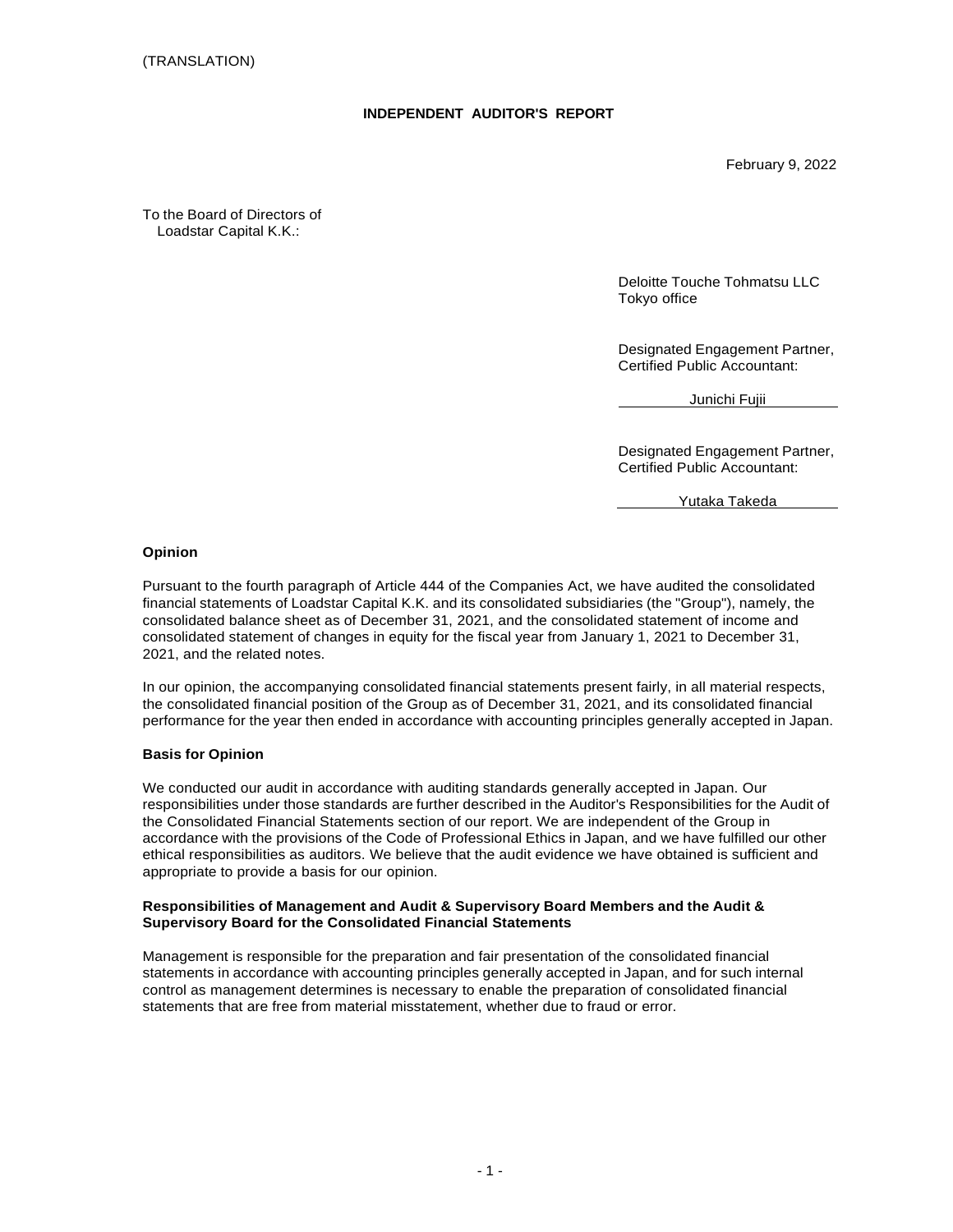In preparing the consolidated financial statements, management is responsible for assessing the Group's ability to continue as a going concern, disclosing, as applicable, matters related to going concern in accordance with accounting principles generally accepted in Japan.

Audit & Supervisory Board members and the Audit & Supervisory Board are responsible for overseeing the Directors' execution of duties relating to the design and operating effectiveness of the controls over the Group's financial reporting process.

# **Auditor's Responsibilities for the Audit of the Consolidated Financial Statements**

Our objectives are to obtain reasonable assurance about whether the consolidated financial statements as a whole are free from material misstatement, whether due to fraud or error, and to issue an auditor's report that includes our opinion. Misstatements can arise from fraud or error and are considered material if, individually or in the aggregate, they could reasonably be expected to influence the economic decisions of users taken on the basis of these consolidated financial statements.

As part of an audit in accordance with auditing standards generally accepted in Japan, we exercise professional judgment and maintain professional skepticism throughout the audit. We also:

- Identify and assess the risks of material misstatement of the consolidated financial statements, whether due to fraud or error, design and perform audit procedures responsive to those risks. The procedures selected depend on the auditor's judgment. In addition, we obtain audit evidence that is sufficient and appropriate to provide a basis for our opinion.
- Obtain, when performing risk assessment procedures, an understanding of internal control relevant to the audit in order to design audit procedures that are appropriate in the circumstances, but not for the purpose of expressing an opinion on the effectiveness of the Group's internal control.
- Evaluate the appropriateness of accounting policies used and the reasonableness of accounting estimates and related disclosures made by management.
- Conclude on the appropriateness of management's use of the going concern basis of accounting and, based on the audit evidence obtained, whether a material uncertainty exists related to events or conditions that may cast significant doubt on the Group's ability to continue as a going concern. If we conclude that a material uncertainty exists, we are required to draw attention in our auditor's report to the related disclosures in the consolidated financial statements or, if such disclosures are inadequate, to modify our opinion. Our conclusions are based on the audit evidence obtained up to the date of our auditor's report. However, future events or conditions may cause the Group to cease to continue as a going concern.
- Evaluate whether the overall presentation and disclosures of the consolidated financial statements are in accordance with accounting principles generally accepted in Japan, as well as the overall presentation, structure and content of the consolidated financial statements, including the disclosures, and whether the consolidated financial statements represent the underlying transactions and events in a manner that achieves fair presentation.
- Obtain sufficient appropriate audit evidence regarding the financial information of the entities or business activities within the Group to express an opinion on the consolidated financial statements. We are responsible for the direction, supervision and performance of the group audit. We remain solely responsible for our audit opinion.

We communicate with Audit & Supervisory Board members and the Audit & Supervisory Board regarding, among other matters, the planned scope and timing of the audit and significant audit findings, including any significant deficiencies in internal control that we identify during our audit.

We also provide Audit & Supervisory Board members and the Audit & Supervisory Board with a statement that we have complied with relevant ethical requirements regarding independence, and communicate with them all relationships and other matters that may reasonably be thought to bear on our independence, and where applicable, related safeguards.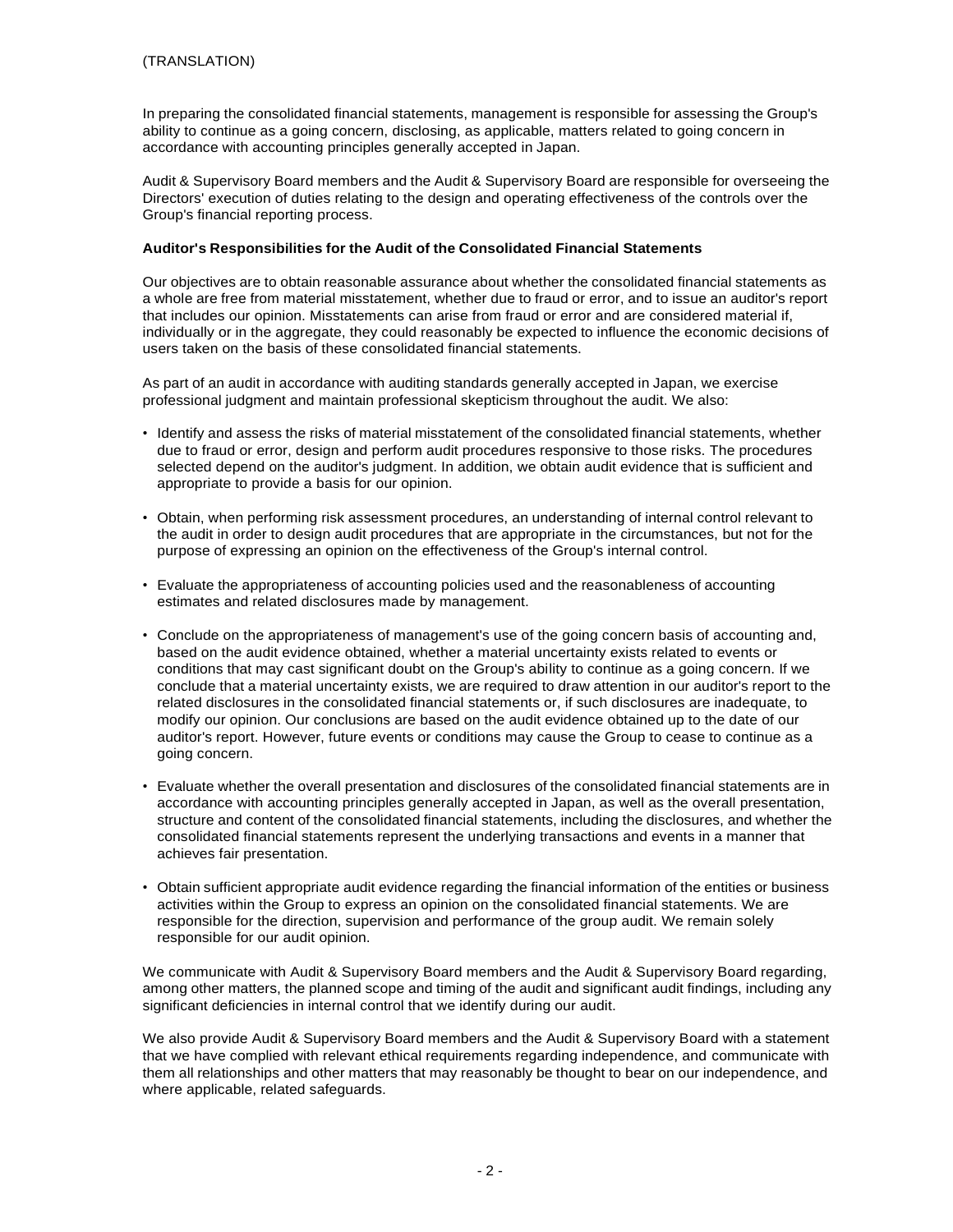# **Interest Required to Be Disclosed by the Certified Public Accountants Act of Japan**

Our firm and its designated engagement partners do not have any interest in the Group which is required to be disclosed pursuant to the provisions of the Certified Public Accountants Act of Japan.

Notes to the Readers of Independent Auditor's Report

This is an English translation of the independent auditor's report as required by the Companies Act of Japan for the conveniences of the reader.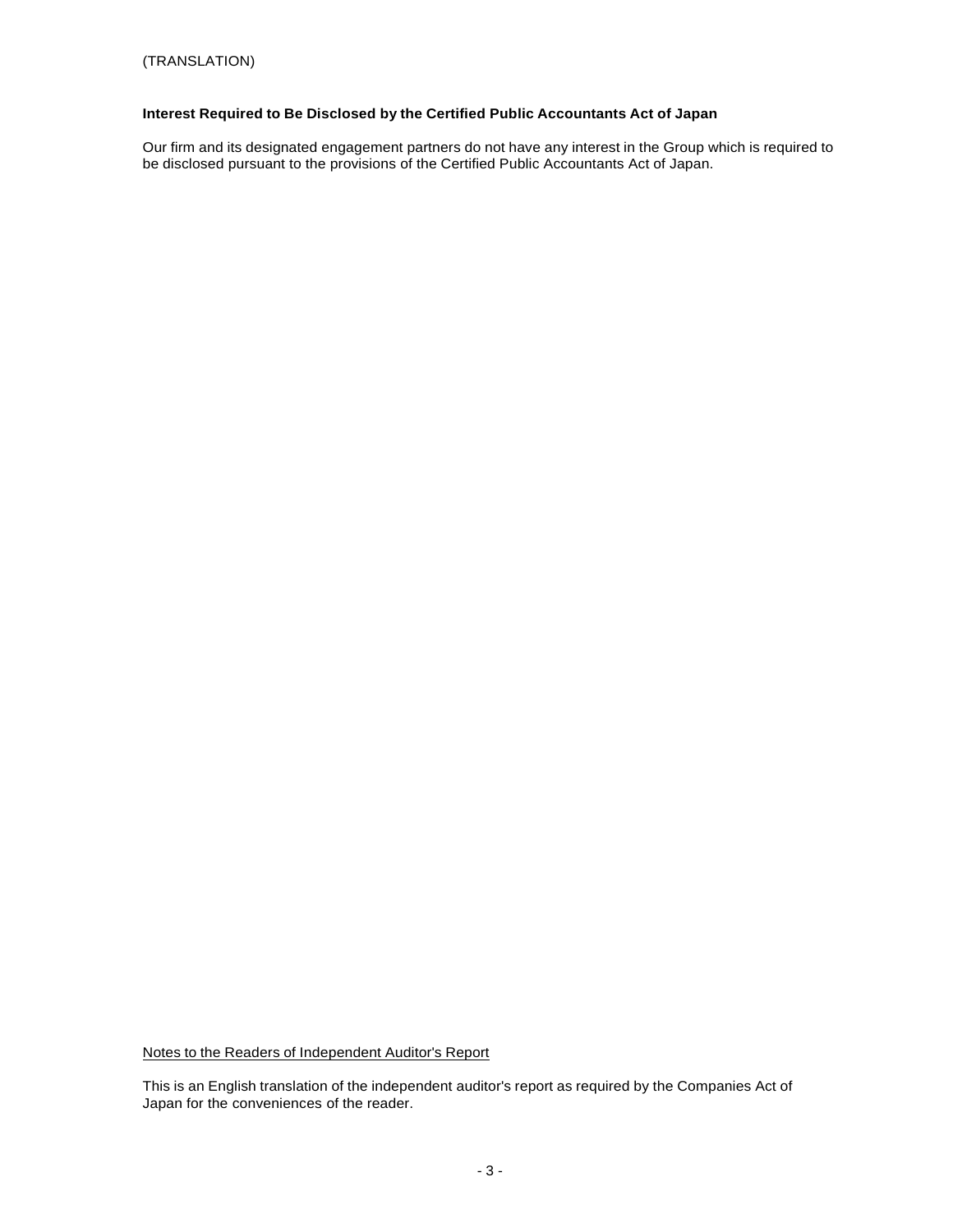# **INDEPENDENT AUDITOR'S REPORT**

February 9, 2022

To the Board of Directors of Loadstar Capital K.K.:

> Deloitte Touche Tohmatsu LLC Tokyo office

Designated Engagement Partner, Certified Public Accountant:

Junichi Fujii

Designated Engagement Partner, Certified Public Accountant:

Yutaka Takeda

### **Opinion**

Pursuant to the first item, second paragraph of Article 436 of the Companies Act, we have audited the nonconsolidated financial statements of Loadstar Capital K.K. (the "Company"), namely, the nonconsolidated balance sheet as of December 31, 2021, and the nonconsolidated statement of income and nonconsolidated statement of changes in equity for the 10th fiscal year from January 1, 2021 to December 31, 2021, and the related notes and the accompanying supplemental schedules.

In our opinion, the accompanying nonconsolidated financial statements present fairly, in all material respects, the financial position of the Company as of December 31, 2021, and its financial performance for the year then ended in accordance with accounting principles generally accepted in Japan.

# **Basis for Opinion**

We conducted our audit in accordance with auditing standards generally accepted in Japan. Our responsibilities under those standards are further described in the Auditor's Responsibilities for the Audit of the Nonconsolidated Financial Statements section of our report. We are independent of the Company in accordance with the provisions of the Code of Professional Ethics in Japan, and we have fulfilled our other ethical responsibilities as auditors. We believe that the audit evidence we have obtained is sufficient and appropriate to provide a basis for our opinion.

### **Responsibilities of Management and Audit & Supervisory Board Members and the Audit & Supervisory Board for the Nonconsolidated Financial Statements**

Management is responsible for the preparation and fair presentation of the nonconsolidated financial statements in accordance with accounting principles generally accepted in Japan, and for such internal control as management determines is necessary to enable the preparation of nonconsolidated financial statements that are free from material misstatement, whether due to fraud or error.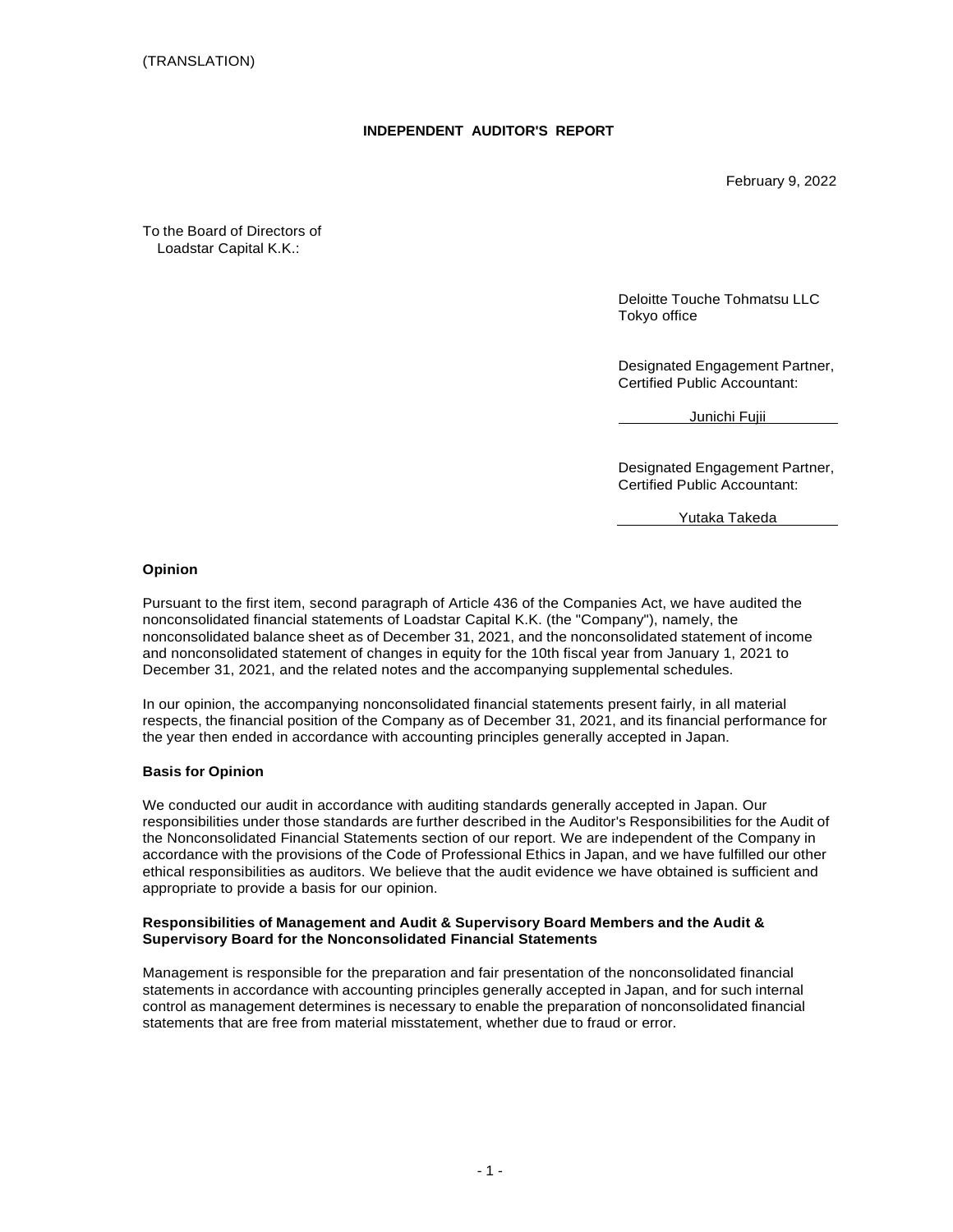In preparing the nonconsolidated financial statements, management is responsible for assessing the Company's ability to continue as a going concern, disclosing, as applicable, matters related to going concern in accordance with accounting principles generally accepted in Japan.

Audit & Supervisory Board members and the Audit & Supervisory Board are responsible for overseeing the Directors' execution of duties relating to the design and operating effectiveness of the controls over the Company's financial reporting process.

# **Auditor's Responsibilities for the Audit of the Nonconsolidated Financial Statements**

Our objectives are to obtain reasonable assurance about whether the nonconsolidated financial statements as a whole are free from material misstatement, whether due to fraud or error, and to issue an auditor's report that includes our opinion. Misstatements can arise from fraud or error and are considered material if, individually or in the aggregate, they could reasonably be expected to influence the economic decisions of users taken on the basis of these nonconsolidated financial statements.

As part of an audit in accordance with auditing standards generally accepted in Japan, we exercise professional judgment and maintain professional skepticism throughout the audit. We also:

- Identify and assess the risks of material misstatement of the nonconsolidated financial statements, whether due to fraud or error, design and perform audit procedures responsive to those risks. The procedures selected depend on the auditor's judgment. In addition, we obtain audit evidence that is sufficient and appropriate to provide a basis for our opinion.
- Obtain, when performing risk assessment procedures, an understanding of internal control relevant to the audit in order to design audit procedures that are appropriate in the circumstances, but not for the purpose of expressing an opinion on the effectiveness of the Company's internal control.
- Evaluate the appropriateness of accounting policies used and the reasonableness of accounting estimates and related disclosures made by management.
- Conclude on the appropriateness of management's use of the going concern basis of accounting and, based on the audit evidence obtained, whether a material uncertainty exists related to events or conditions that may cast significant doubt on the Company's ability to continue as a going concern. If we conclude that a material uncertainty exists, we are required to draw attention in our auditor's report to the related disclosures in the nonconsolidated financial statements or, if such disclosures are inadequate, to modify our opinion. Our conclusions are based on the audit evidence obtained up to the date of our auditor's report. However, future events or conditions may cause the Company to cease to continue as a going concern.
- Evaluate whether the overall presentation and disclosures of the nonconsolidated financial statements are in accordance with accounting principles generally accepted in Japan, as well as the overall presentation, structure and content of the nonconsolidated financial statements, including the disclosures, and whether the nonconsolidated financial statements represent the underlying transactions and events in a manner that achieves fair presentation.

We communicate with Audit & Supervisory Board members and the Audit & Supervisory Board regarding, among other matters, the planned scope and timing of the audit and significant audit findings, including any significant deficiencies in internal control that we identify during our audit.

We also provide Audit & Supervisory Board members and the Audit & Supervisory Board with a statement that we have complied with relevant ethical requirements regarding independence, and communicate with them all relationships and other matters that may reasonably be thought to bear on our independence, and where applicable, related safeguards.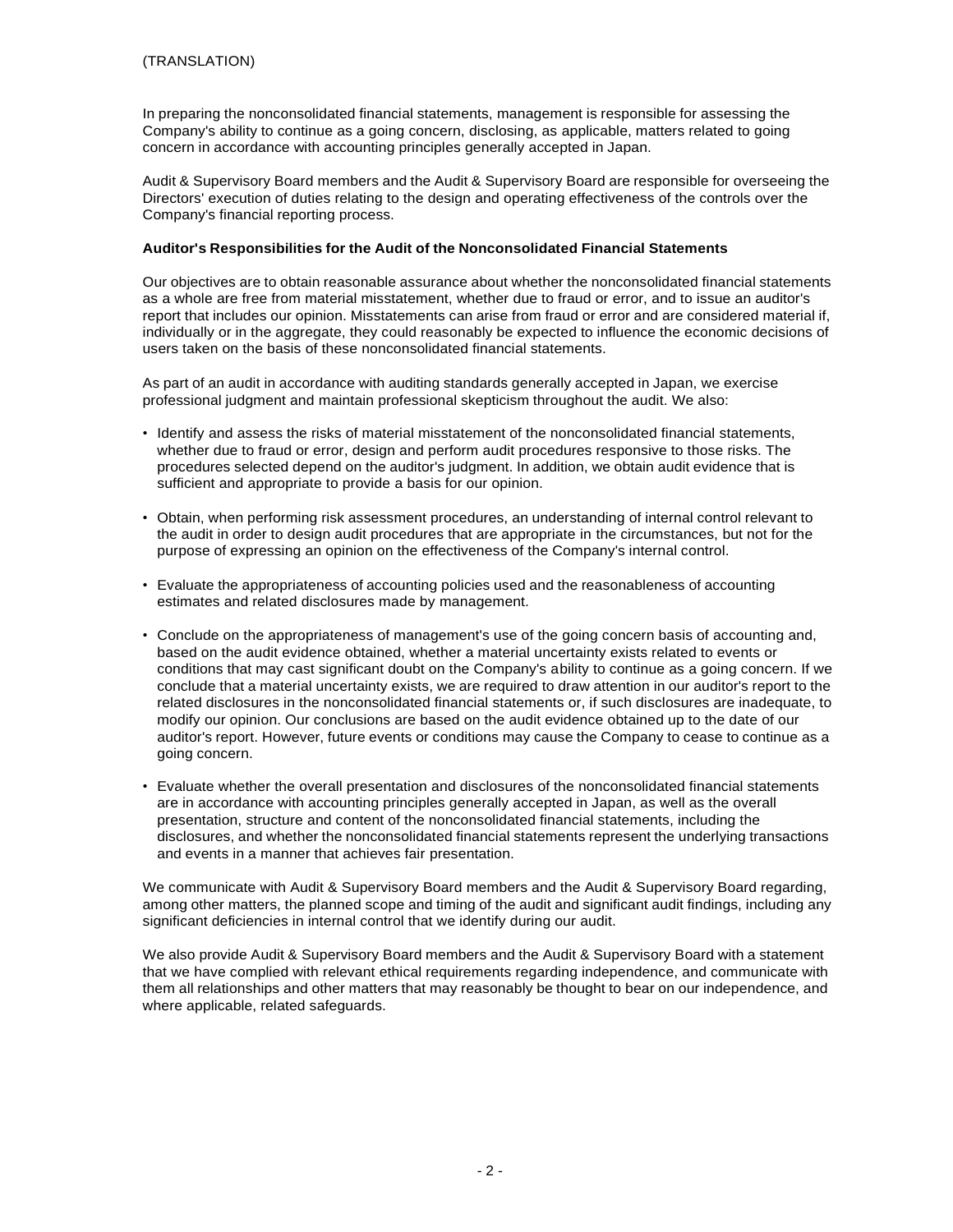# **Interest Required to Be Disclosed by the Certified Public Accountants Act of Japan**

Our firm and its designated engagement partners do not have any interest in the Company which is required to be disclosed pursuant to the provisions of the Certified Public Accountants Act of Japan.

Notes to the Readers of Independent Auditor's Report

This is an English translation of the independent auditor's report as required by the Companies Act of Japan for the conveniences of the reader.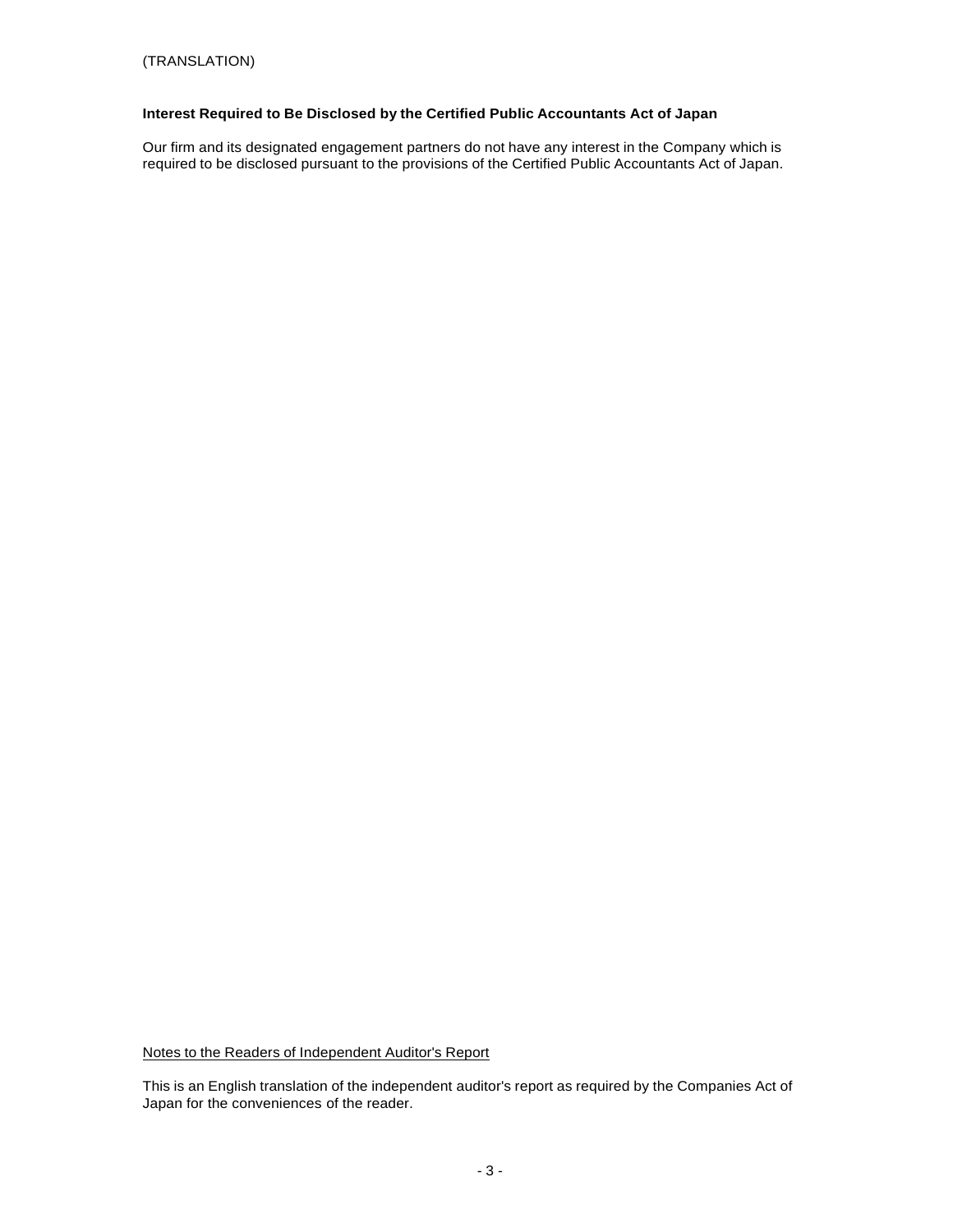# Audit Report by Audit & Supervisory Board

| Audit Report                                                                                                                                                                                                                                                                                                                                                                                                                                                                                                                                                                                                                                                                                                                                                                                                                                                                                                                                                                    |  |  |
|---------------------------------------------------------------------------------------------------------------------------------------------------------------------------------------------------------------------------------------------------------------------------------------------------------------------------------------------------------------------------------------------------------------------------------------------------------------------------------------------------------------------------------------------------------------------------------------------------------------------------------------------------------------------------------------------------------------------------------------------------------------------------------------------------------------------------------------------------------------------------------------------------------------------------------------------------------------------------------|--|--|
| Based on the audit reports prepared by each statutory auditor with respect to the execution of duties by Directors<br>for the tenth fiscal year from January 1, 2021 to December 31, 2021, this Audit & Supervisory Board will prepare<br>this audit report and report as follows.                                                                                                                                                                                                                                                                                                                                                                                                                                                                                                                                                                                                                                                                                              |  |  |
| 1. Methods and Contents of Audit by Statutory Auditors and the Audit & Supervisory Board<br>(1) The Audit & Supervisory Board stipulated auditing policies, auditing plans, and the division of duties, and<br>received reports on the status of implementation and results of audits from each statutory auditor. The<br>Audit & Supervisory Board also received reports on the status of execution of its duties from the Directors,<br>etc. and the Accounting Auditors, and requested explanations as necessary.<br>(2) Each statutory auditor communicated with directors, the Internal Audit Office and other employees in<br>accordance with the audit policies, audit plans, and the division of duties established by the Audit $\&$<br>Supervisory Board, and endeavored to gather information and improve the audit environment. Audits were                                                                                                                         |  |  |
| conducted by the following methods.<br>1) We attended meetings of the Board of Directors and other important meetings, received reports from<br>directors, the Internal Audit Office, and other employees on the status of the execution of their duties,<br>requested explanations as necessary, inspected important approval documents, and investigated the status<br>of operations and assets at the Head Office. With regard to subsidiaries, we communicated with directors<br>of subsidiaries and exchanged information, and received reports from subsidiaries as necessary.                                                                                                                                                                                                                                                                                                                                                                                            |  |  |
| 2 The Board of Directors regularly received reports from the Directors, the Internal Audit Office, and other<br>employees on the structure and operation of the system (internal control system) established based on the<br>resolution of the Board of Directors concerning the establishment of the system stipulated in Clauses 1 and<br>3 of Article 100 of the Ordinance for Enforcement of the Companies Act as necessary for ensuring the<br>appropriateness of the operations of the corporate group consisting of the Kabushiki-Kaisha and its<br>subsidiaries, including the system to ensure that the execution of the duties of the directors stated in the<br>business report complies with laws and regulations and the articles of incorporation, as well as the business<br>operations of the corporate group consisting of the Kabushiki-Kaisha and its subsidiaries. The Board of<br>Directors requested explanations and expressed opinions where necessary. |  |  |
| 3) The Accounting Auditor maintains an independent position and conducts appropriate audits.<br>In addition to monitoring and verifying whether they were performing their duties, the Company received<br>reports from the Accounting Auditor on the status of their execution of their duties, and requested                                                                                                                                                                                                                                                                                                                                                                                                                                                                                                                                                                                                                                                                  |  |  |

explanations as necessary. In addition, we received notice from the Accounting Auditor to the effect that the "System to Ensure Proper Execution of Duties" (matters listed in each item of Article 131 of the Regulation on Corporate Accounting) has been developed in accordance with the "Quality Control Standards for Audits" (October 28, 2005, Business Accounting Deliberation Council), etc., and requested explanations where necessary.

Based on the above methods, we examined the business report and its supplementary schedules, financial statements (balance sheet, profit and loss statement, statement of changes in shareholders' equity, and nonconsolidated explanatory notes), the annexed detailed statements thereof, and the consolidated financial statements (consolidated balance sheet, consolidated profit and loss statement, consolidated statement of changes in shareholders' equity, and consolidated explanatory notes) for the relevant business year.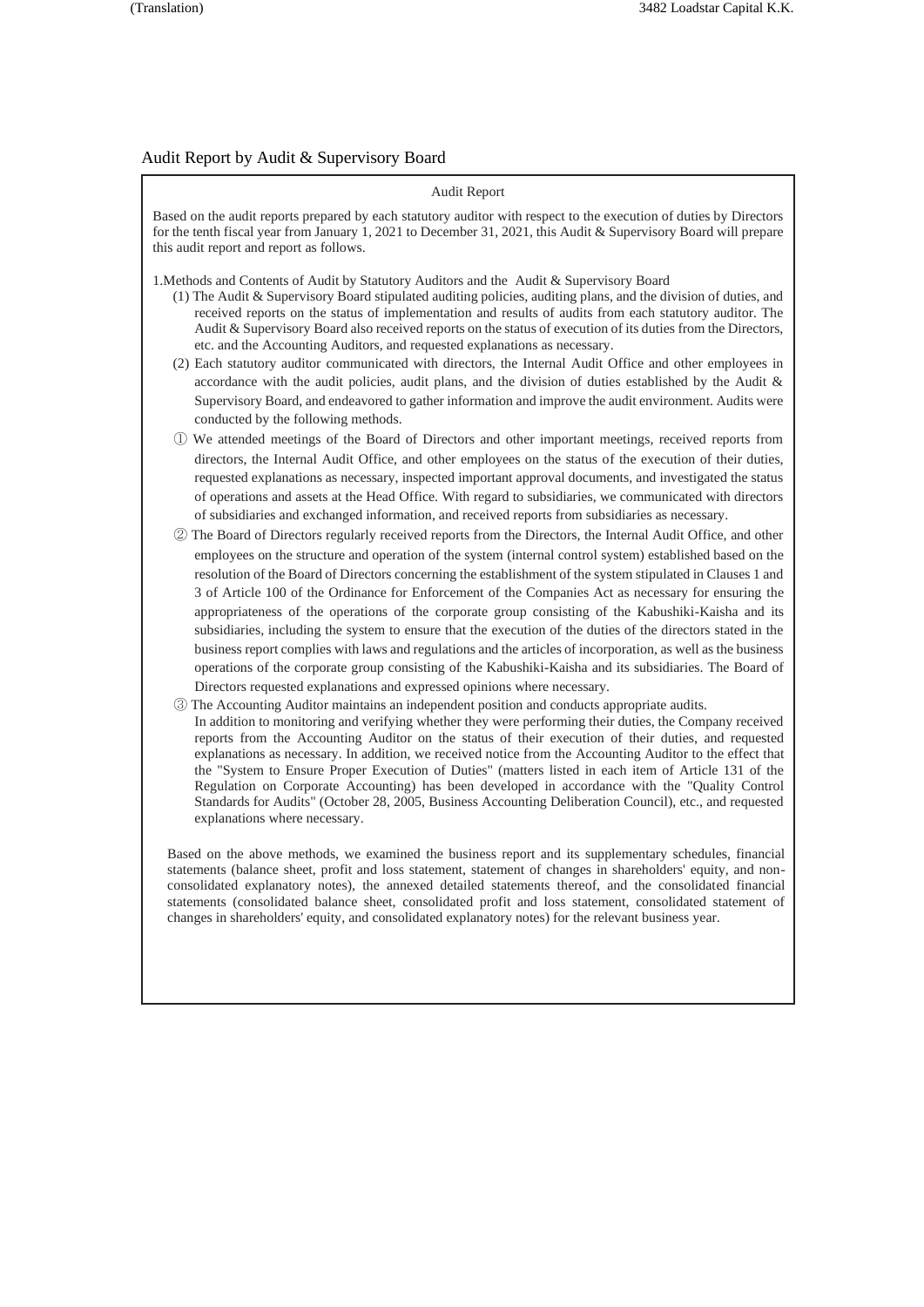### 2.Results of the audit

- (1) Audit results concerning business reports
- ① The business report and supplementary schedules thereof shall be deemed to accurately indicate the status of the Company in accordance with laws and regulations and the Articles of Incorporation.
- ② There were no improper acts concerning the execution of duties by directors or material facts in violation of laws and regulations or the Articles of Incorporation.
- ③ In our opinion, the resolutions of the Board of Directors regarding the internal control system are reasonable.

In addition, there are no items that need to be pointed out regarding the contents of the business report on the internal control system and the execution of duties by the directors.

- (2) Audit results concerning non-consolidated financial statements and supplementary schedules In our opinion, the auditing methods and results of Deloitte Touche Tohmatsu LLC are reasonable. (3) Results of audit of consolidated financial statements
- In our opinion, the auditing methods and results of Deloitte Touche Tohmatsu LLC are reasonable.

### 3.Subsequent Event

At the meeting of Board of Directors held on January 12, 2022, the Company resolved to repurchase its stock in accordance with Article 156 of the Companies Act, as applied pursuant to paragraph 3 of Article 165 of the Companies Act. The Audit & Supervisory Board believes this event shall not affect our opinion.

February 15, 2022

Audit & Supervisory Board of of Roadster Capital K.K.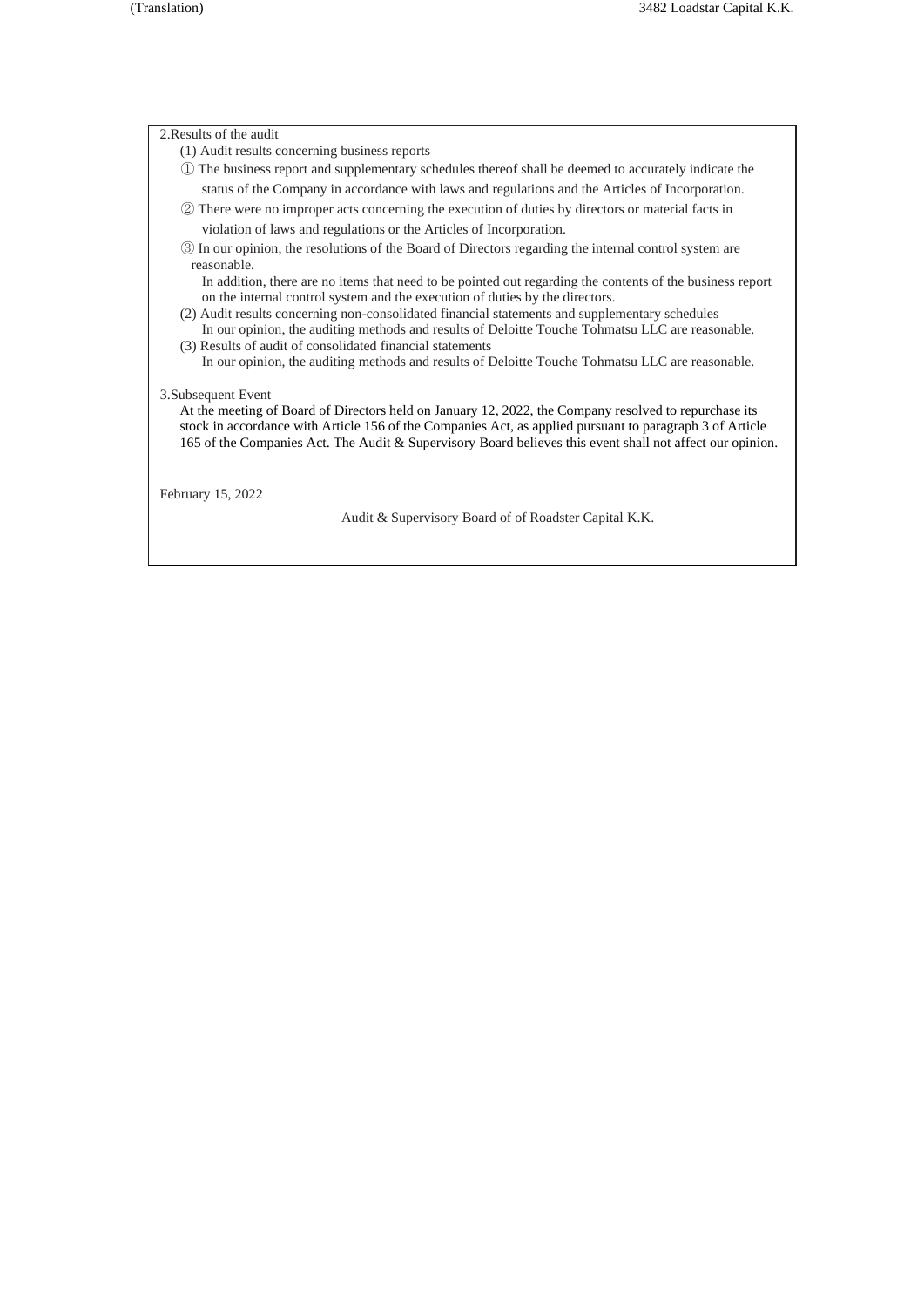# REFERENCE MATERIALS FOR THE ANNUAL GENERAL MEETING OF **SHAREHOLDERS**

Proposal 1: Appropriation of Retained Earnings

The Company considers the return of profits to shareholders to be a priority management issue. Based on the Company's policy of maintaining stable dividends, and taking into account future business development, and other factors, the Board of Directors has resolved to pay the following year-end dividend for the Company's 10th fiscal year.

Matters concerning the year-end dividend

- ① Type of dividend assets:
	- Cash

② Item concerning allotment of dividend assets to shareholders and total amount of dividends:

JPY 32 per share of common stock. Total amount JPY 525,691,840

- ③ Effective date of the dividend March 31, 2022
- ④ (First payment date for dividend) March 31, 2022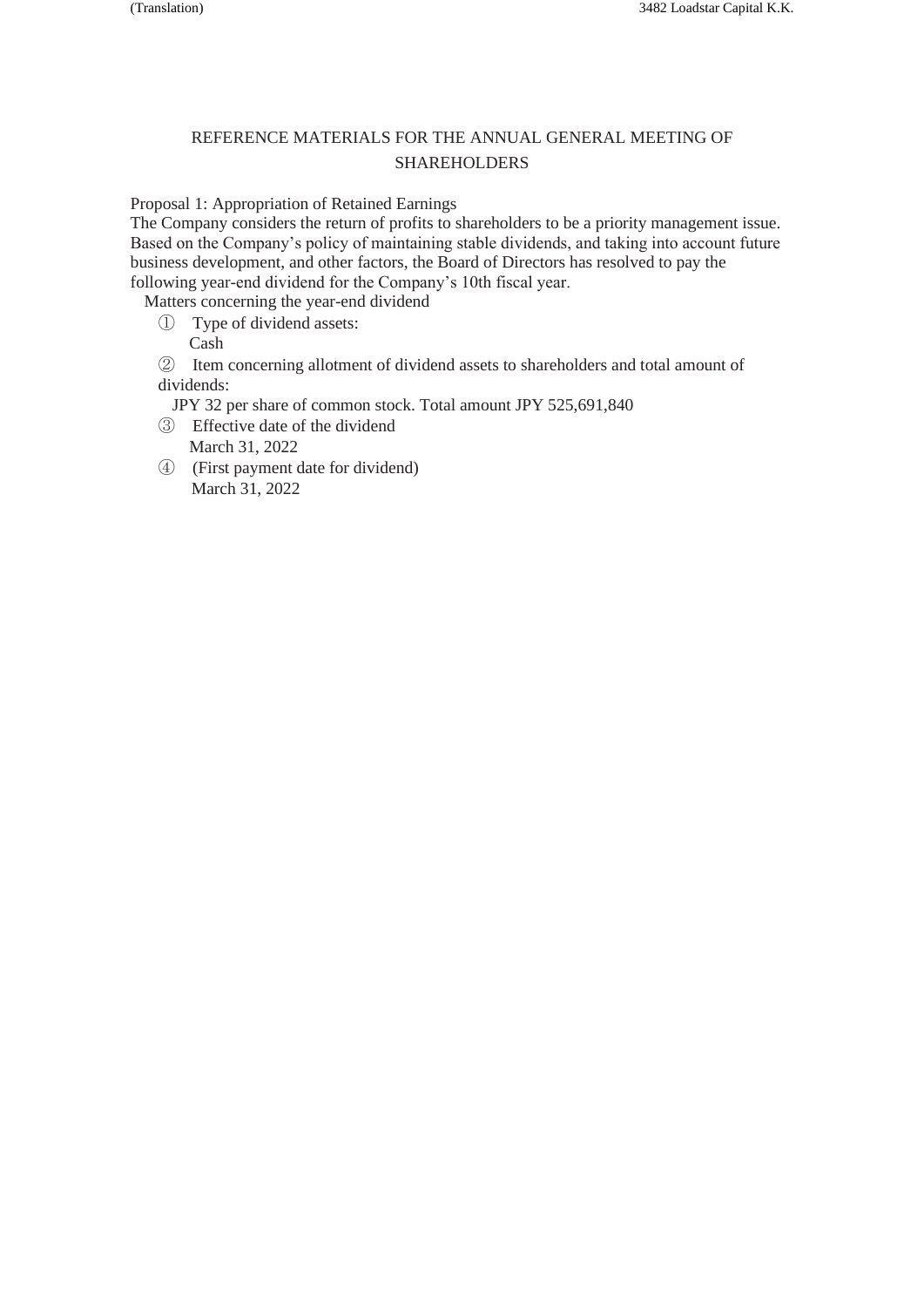Proposal 2: Partial Amendments to the Articles of Incorporation

1. Reasons for the proposal

The Act Partially Amending the Companies Act (Act No. 70 of 2019) established a system for providing shareholders' meeting materials in an electronic format, and will have the system enforced from September 1, 2022. In order to accommodate this system, the following amendments shall be made to the Articles of Incorporation of the Company. Article 15, Paragraph 1 of the proposed amendments shall stipulate that the Company shall take measures to provide information to be stated in Reference Documents for the Shareholders' Meetings and related documents in an electronic format.

Article 15, Paragraph 2 of the proposed amendments shall establish a provision to limit the scope of materials in a paper-based format to be delivered to shareholders who have requested delivery of materials in a paper-based format.

Internet disclosure and deemed provision of Reference Documents for the Shareholders' Meetings and related documents (Article 15 of the current Articles of Incorporation) shall be deleted because this provision will be unnecessary under the system for providing materials in an electronic format.

Supplementary provisions on the effective date and related matters shall be established in conjunction with the above establishment and deletion of provisions.

2. Description of the amendments

Description of the amendments is as follows:<br> $(\triangle$ mended parts are underlined.)

| (Amended parts are underlined.)                                                                                                                                                                                                                                                                                                                                                                                                                                                                                                                                                                                                                          |                                                                                                                                                                                                                                                                                                                                  |
|----------------------------------------------------------------------------------------------------------------------------------------------------------------------------------------------------------------------------------------------------------------------------------------------------------------------------------------------------------------------------------------------------------------------------------------------------------------------------------------------------------------------------------------------------------------------------------------------------------------------------------------------------------|----------------------------------------------------------------------------------------------------------------------------------------------------------------------------------------------------------------------------------------------------------------------------------------------------------------------------------|
| Current                                                                                                                                                                                                                                                                                                                                                                                                                                                                                                                                                                                                                                                  | Proposed amendments                                                                                                                                                                                                                                                                                                              |
| (Internet Disclosure and Deemed Provision<br>of Reference Documents for the<br><b>Shareholders' Meetings and Related</b><br>Documents)<br>Article 15 Regarding the convocation of a<br>Shareholders' Meeting, the Company<br>may be deemed to have provided<br>information relating to matters to be<br>stated or presented in Reference<br>Documents for the Shareholders'<br><b>Meetings, Business Report, Financial</b><br><b>Statements and Consolidated</b><br>Financial Statements to shareholders,<br>by disclosing the said information via<br>the Internet in accordance with the<br>provisions of the Ordinance of the<br>Ministry of Justice. | (Deleted)                                                                                                                                                                                                                                                                                                                        |
| (Newly established)                                                                                                                                                                                                                                                                                                                                                                                                                                                                                                                                                                                                                                      | (Measures to Provide Materials in an<br>Electronic Format)<br>Article 15 When convening a Shareholders'<br>Meeting, the Company shall take<br>measures to provide materials<br>containing information to be stated in<br>Reference Documents for the<br>Shareholders' Meetings and related<br>documents in an electronic format. |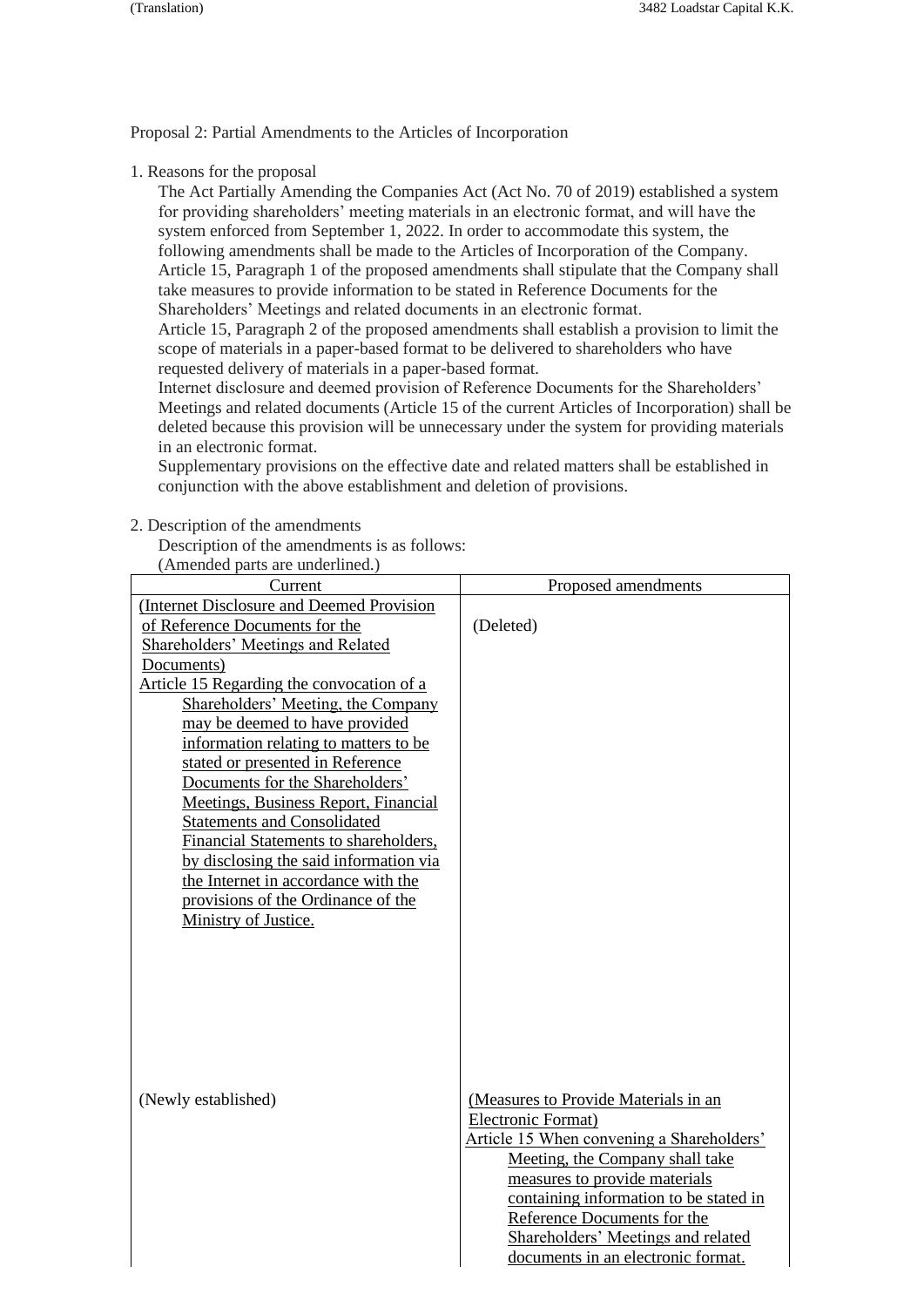|                     | 22. Regarding matters provided through                |
|---------------------|-------------------------------------------------------|
|                     | measures to provide materials in an                   |
|                     | electronic format, the Company may                    |
|                     | omit all or part of the matters stipulated            |
|                     | in the Ordinance of the Ministry of                   |
|                     | <u>Justice from materials in a paper-based</u>        |
|                     | format to be delivered to shareholders                |
|                     | who have requested delivery of                        |
|                     | materials in a paper-based format by                  |
|                     | the record date for voting rights.                    |
| (Newly established) | (Supplementary Provisions)                            |
|                     | Deletion of Article 15 (Internet Disclosure and<br>1. |
|                     | Deemed Provision of Reference Documents for           |
|                     | the Shareholders' Meetings and Related                |
|                     | Documents) of the current Articles of                 |
|                     | Incorporation and establishment of Article 15         |
|                     | (Measures to Provide Materials in an Electronic       |
|                     | Format) of the proposed amendments shall              |
|                     | become effective on the date of enforcement of        |
|                     | the provisions stipulated in the proviso to Article   |
|                     | 1 of the Supplementary Provisions of the Act          |
|                     | Partially Amending the Companies Act (Act No.         |
|                     | 70 of 2019) (the "Enforcement Date").                 |
|                     | Notwithstanding the provisions in the preceding<br>2. |
|                     | paragraph, for any Shareholders' Meeting held         |
|                     | within six (6) months from the Enforcement Date,      |
|                     | Article 15 of the current Articles of Incorporation   |
|                     | shall remain effective.                               |
|                     | 3.<br>These Supplementary Provisions shall be deleted |
|                     | on the day on which six (6) months have passed        |
|                     | from the Enforcement Date or the day on which         |
|                     | three (3) months have passed from the date of the     |
|                     | Shareholders' Meeting in the preceding paragraph,     |
|                     | whichever is later.                                   |
|                     |                                                       |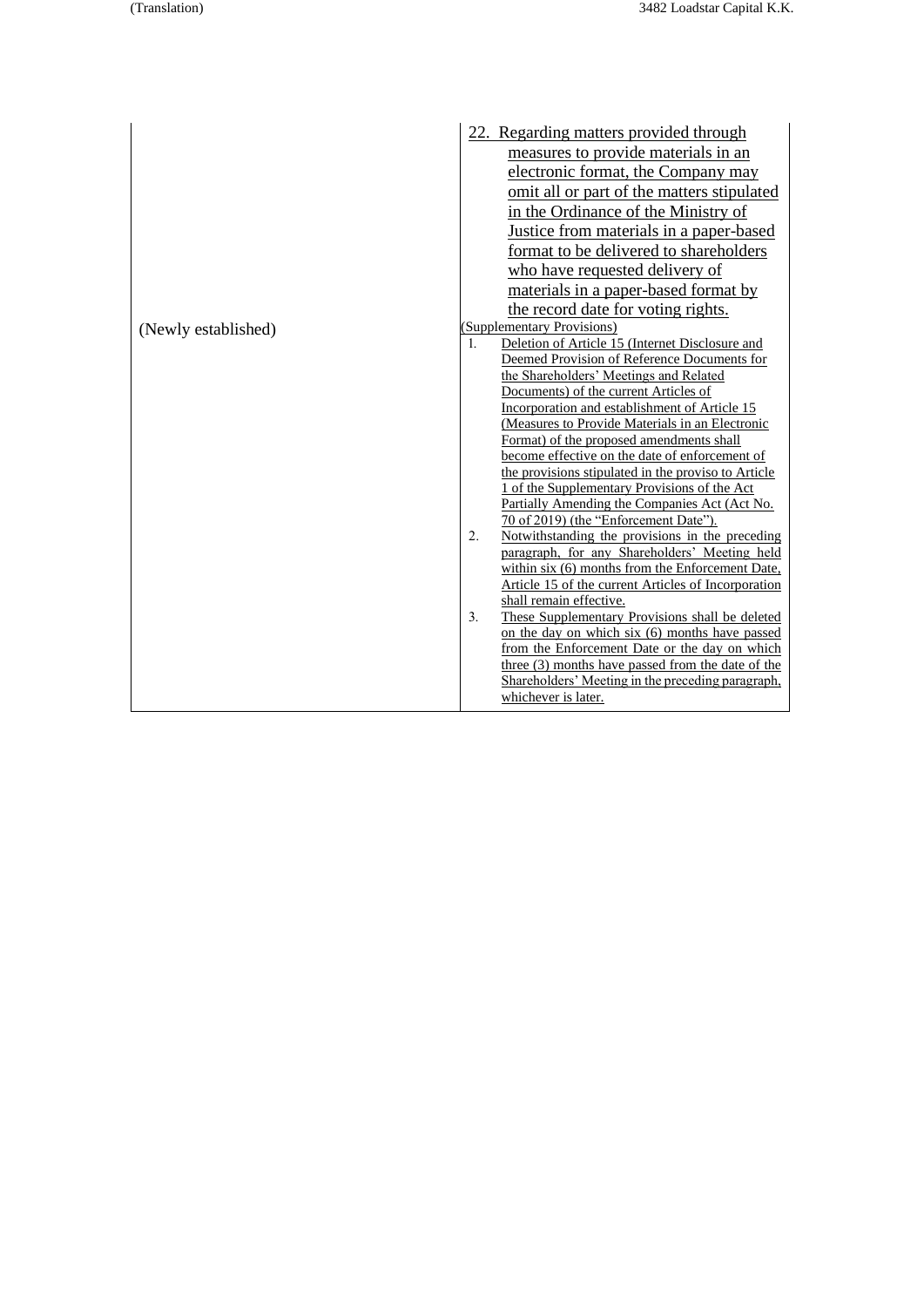# Proposal 3 Election of two Directors

The terms of office of 2 Directors will expire at the conclusion of this Annual General Meeting of Shareholders. Accordingly, the Company proposes the election of 2 Directors. The candidates for Director are as follows:

No. Name (Date of Birth) Career summary, positions, responsibilities and significant concurrent positions Number of shares of the C o m p a n y <u>h e l d</u> 1 Tatsushi Iwano [Reappointment] (May 23,1973) April 1996 Joined Japan Real Estate Institute April 2000 Joined Goldman Sachs Realty Japan Ltd., August 2004 Joined Rockpoint Management Japan LLC, March 2012 Founded the Company Appointed as President of the Company (incumbent) May 2014 Appointed as President and Representative Director, Loadstar Funding K.K. (incumbent) August 2019 Appointed as Director, Loadstar Investments K.K. 3,360,000 (Significant concurrent positions) President and Representative Director, Loadstar Funding K.K. Director, Loadstar Investments K.K. 2 Hideo Wanami [Reappointment] (May 8,1952) April 1980 Joined the Tokyo Regional Taxation Bureau July 2005 Appointed professor at the National Tax Agency's National Tax College July 2007 Appointed National Tax Examiner in the First Examination Department of the Tokyo Regional Taxation Bureau August 2008 Registration as tax accountant September 2008 Appointed executive advisor at Grant Thornton Taiyo ASG Tax Corporation (now Taiyo Grant Thornton Tax Corporation) July 2009 Joined PricewaterhouseCoopers Tax Japan (now PwC Tax Japan) April 2014 Joined AlixPartners Asia LLC January 2015 Appointed executive advisor at AlixPartners Asia LLC March 2018 Appointed as outside director (incumbent) -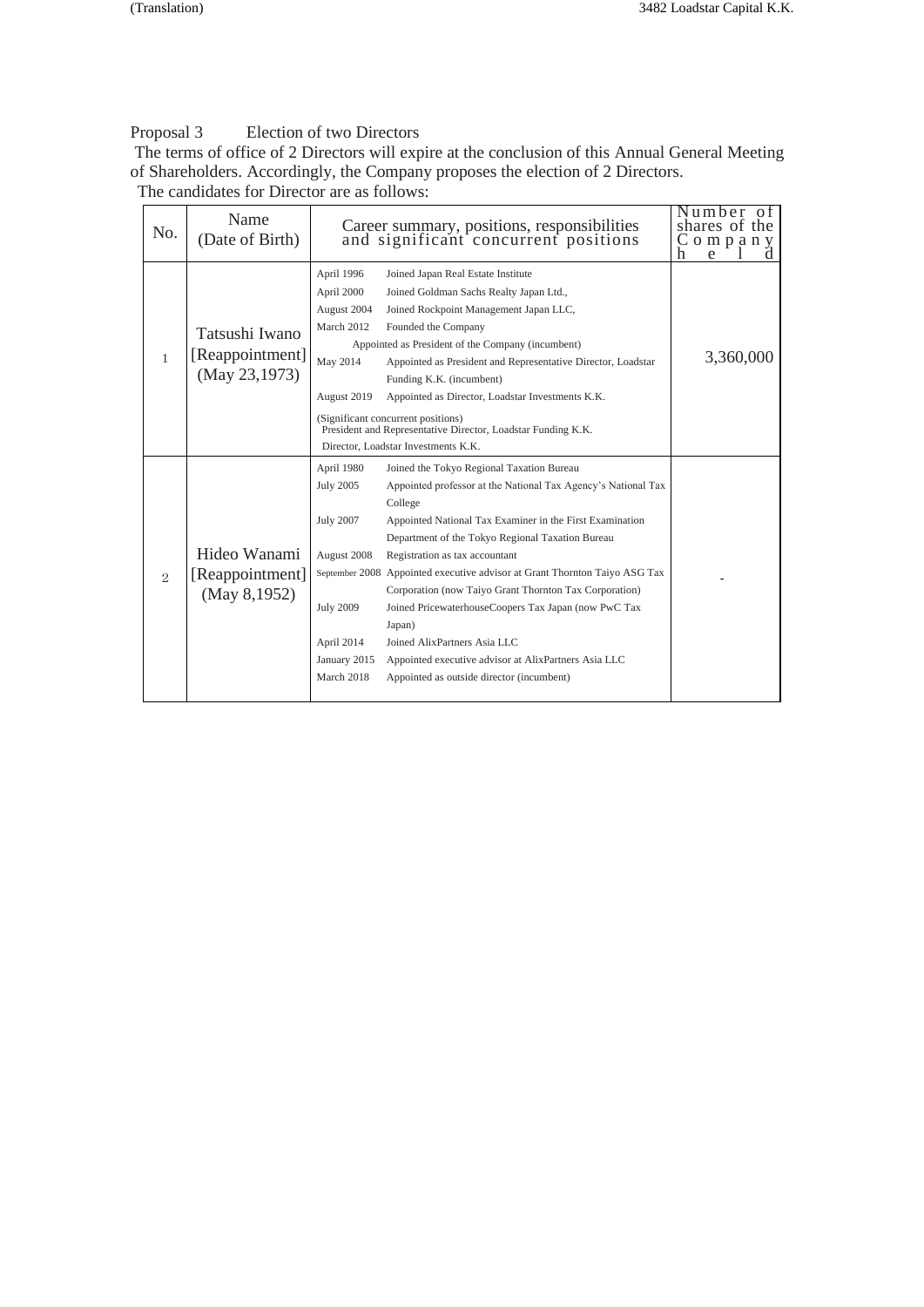- Note1.There is no special interest between each candidate for Director and the Company.
	- 2.The number of shares of the Company owned by each candidate is as of December 31, 2021.
	- 3. Mr. Hideo Wanami is a candidate for Outside Director.
	- 4. (1) Reasons for selecting Mr. Tatsushi Iwano as a candidate for reappointment as Director are as follows. He has directed the management of the Company and has led its growth since its founding. The Board of Directors recommends that shareholders reappoint Mr. Iwano in the interests of the further growth and development of the Company.
		- (2) Reasons for selecting Mr. Hideo Wanami as a candidate for reappointment as an Outside Director are as follows. His work duties in important positions in the National Tax Agency and as a professor at the National Tax Agency's National Tax College and as a tax accountant have provided him with extensive knowledge of finance and accounting and exceptional insight into tax auditing. Although he has no direct experience in corporate management, he has supported corporate management as an advisor and has used his extensive knowledge and experience to contribute beneficial comments from a fair and impartial perspective at Board of Directors meetings. To continue to receive his contributions toward the ongoing enhancement of our corporate value, the Board of Directors recommends that shareholders reappoint Mr. Wanami as an Outside Director.
	- 5. Mr. Hideo Wanami currently serves as an Outside Director of the Company, and his term of office as an Outside Director will reach four years at the conclusion of this year's Annual General Meeting of Shareholders.
	- 6. To enable him to contribute fully in his role as an Outside Director, and pursuant to the provisions of Paragraph 1, Article 427 of the Companies Act and the Company's Articles of Incorporation, the Company has entered into an agreement with Mr. Hideo Wanami that limits his liability for damages as prescribed in Paragraph 1, Article 423 of the Companies Act. If his reappointment is approved, the period of the current agreement will be extended. Under the terms of this agreement, his liability for damages is limited to two years of his total annual remuneration from the Company or the minimum limited amount stipulated by applicable laws and regulations, whichever is higher.
	- 7. The Company has registered Mr. Hideo Wanami as an Independent Officer as defined by the Tokyo Stock Exchange. Should his reappointment be approved, the Company will continue registering him as an Independent Officer.
	- 8. The Company has entered into a liability insurance agreement for Officers, etc. with an insurance company as stipulated in Paragraph 1, Article 430-3 of the Companies Act (agreement is scheduled to be renewed in September 2022). Under the terms of this insurance agreement, litigation expenses and compensation for damages arising from legal action against Officers, etc. in connection with their fulfillment of their duties for the Company shall be compensated by the Company. The insurance premium is fully borne by the Company, and the candidates will be covered by this insurance if reappointed.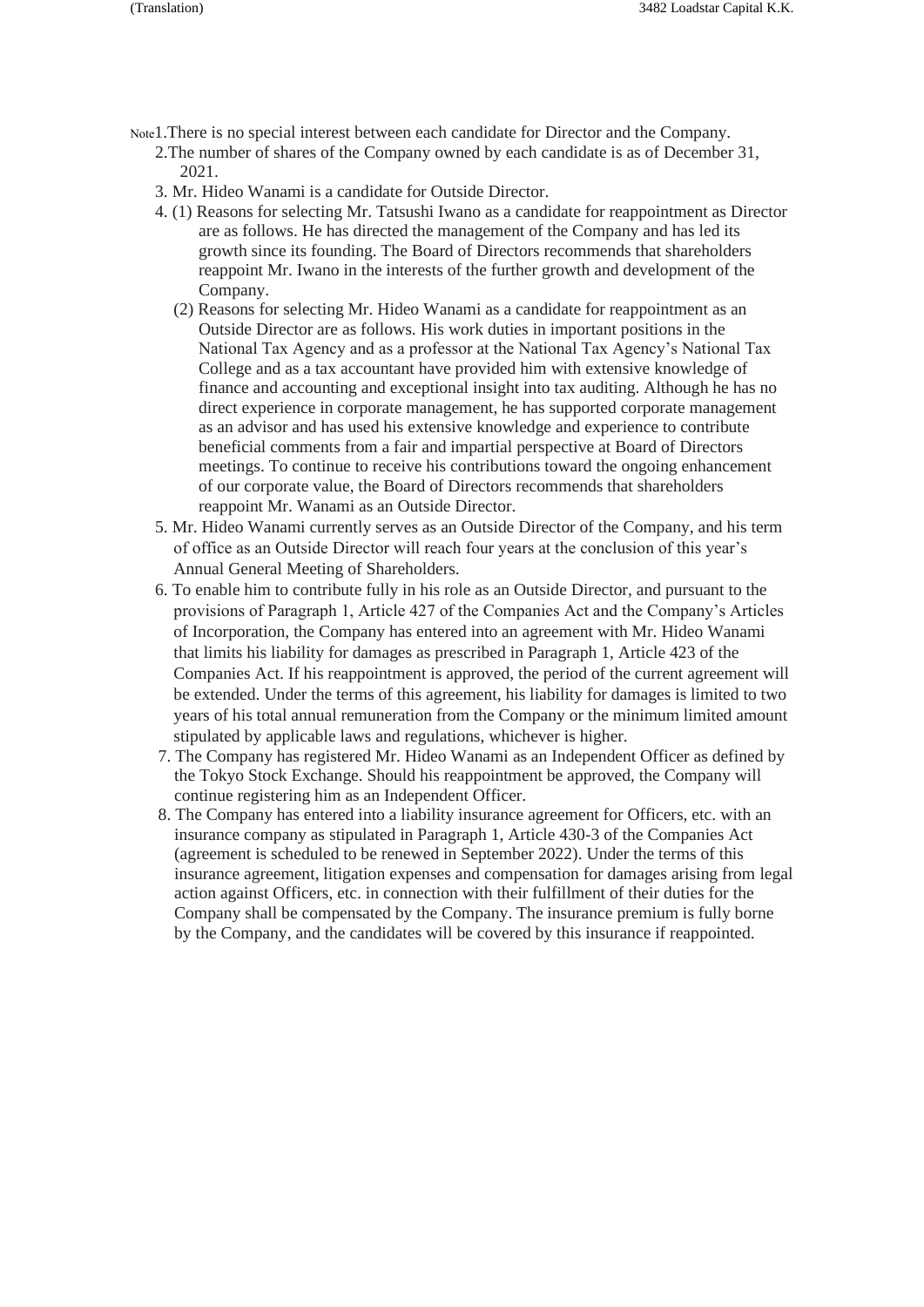Proposal 4 Determination of remuneration in relation to the granting of shares with restrictions on transfer to directors (excluding outside directors)

The amount of remuneration etc. for directors was approved at the 7th Annual General Meeting of Shareholders held on March 28, 2019. Approval was received for limiting the total amount of remuneration to within a determined range (100 million yen per year as monetary remuneration plus an amount equivalent to 5% of consolidated profit before income taxes for the previous fiscal year). The Company is now putting forward a proposal for granting directors (excluding outside directors; hereinafter "Eligible Directors") remuneration in the form of shares with restrictions on transfer in addition to the abovementioned remuneration. The aim is to incentivize Eligible Directors in pursuing the sustained enhancement of the Company's corporate value, and to further align incentives for Eligible Directors with the interests of shareholders.

There are currently 4 Eligible Directors and if agenda item 3 is approved as originally proposed, the number of Eligible Directors will remain unchanged at 4.

The remuneration paid in order to grant shares with restrictions on transfer to Eligible Directors in accordance with this agenda item, shall be in the form of monetary claims and the total amount considered appropriate in light of the abovementioned objectives, shall be less than 100 million yen per year. The specific payment period and allotment to each individual Eligible Director shall, in principle, be determined by the Board of Directors based on consultations with, and recommendations from, the Nomination and Compensation Committee. The Eligible Directors shall, based on a resolution of the Company's Board of Directors, tender the full amount of monetary claims to be paid in line with this agenda item in the form of contributions in kind, and the shares granted shall be issued or disposed common shares of the Company. The total number of common shares of the Company issued or disposed shall be no more than 60,000 shares per year. If, however, a stock split or reverse stock split of the Company's common shares (including gratis allotment of the Company's common shares) is implemented on or after the day this agenda item is approved, the total number of shares shall be adjusted to within a reasonable range. The total number of shares shall also be adjusted to within a reasonable range should any other matters necessitating adjustment to the total number of common shares of the Company to be issued or disposed of as shares with restrictions on transfer arises. The per-share payment amount shall be determined by the Board of Directors of the Company, based on the closing price of the Company's common shares on the Tokyo Stock Exchange on the business day prior to the Board of Directors meeting. If no trading occurs on the business day prior to the Board of Directors meeting, the payment amount shall be determined by the Board of Directors based on the closing price of the most recent trading day prior that day. The amount shall be determined within a range that is not be particularly favorable to Eligible Directors. Any issuance or disposal of the Company's common shares, or payment of monetary claims as contributions in kind made in this manner shall be conducted on the condition that an agreement on the allotment of shares with restrictions on transfer (hereinafter "Allotment Agreement") be concluded between the Company and Eligible Directors. Allotment Agreements shall contain the following provisions.

- (1) Eligible Directors shall not transfer, set security interests on, or in any other way dispose of the Company's common shares (hereinafter referred to as "Transfer Restrictions") received through an Allotment Agreement (hereinafter referred to as the "Allotted Shares") during the period from the date when shares with restrictions on transfer are issued to the date when the Eligible Director ceases the positions predetermined by the Board of Directors (hereinafter referred to as "Non-Applicable Grounds") (hereinafter referred to as the "Transfer Restriction Period").
- (2) If an Eligible Director falls under the Non-Applicable Grounds before the end of a period separately determined by the Company's Board of Directors (hereinafter referred to as the "Service Period"), the Company shall as a matter of course and at no cost acquire the Allotted Shares except when the Company's Board of Director considers the reasons justifiable.